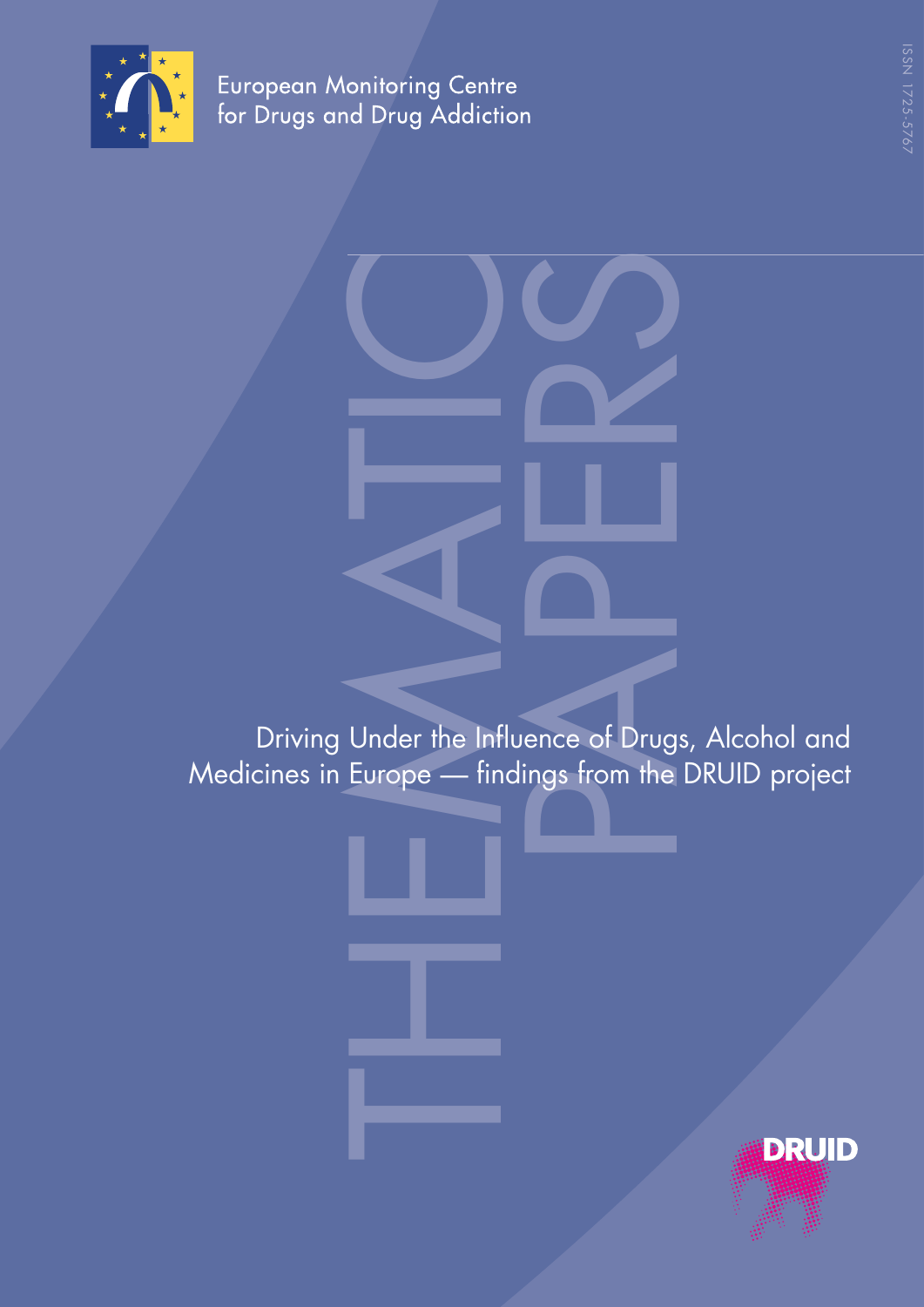

# **Contents**

| Acknowledgements                                                                                                 | 4  |
|------------------------------------------------------------------------------------------------------------------|----|
| Foreword                                                                                                         | 5  |
| Summary                                                                                                          | 6  |
| Introduction                                                                                                     | 9  |
| Part A: Understanding the problem                                                                                | 11 |
| How common is drink- and drug-driving in Europe?                                                                 | 11 |
| How often are psychoactive substances found in drivers seriously<br>injured or killed in road traffic accidents? | 16 |
| Who is the 'average person' found driving after taking<br>psychoactive substances?                               | 18 |
| What do experiments show regarding the effects that different<br>substances have on driving ability?             | 20 |
| What is the risk of being seriously injured, dying or of killing<br>someone after taking drugs and driving?      | 23 |
| Part B: Examining the possible responses                                                                         | 27 |
| How to assess the driver's fitness to hold a licence?                                                            | 27 |
| Which public information campaigns are effective?                                                                | 28 |
| How could psychoactive medicines be better classified, labelled<br>and dispensed?                                | 29 |
| What limits should policymakers set for psychoactive substances<br>in drivers?                                   | 31 |
| How well do roadside detection systems work?                                                                     | 34 |
| What are the costs and benefits of investing in drug-driving<br>enforcement?                                     | 37 |
| How effective is withdrawal of the driving licence?                                                              | 40 |
| How effective are driver rehabilitation schemes?                                                                 | 43 |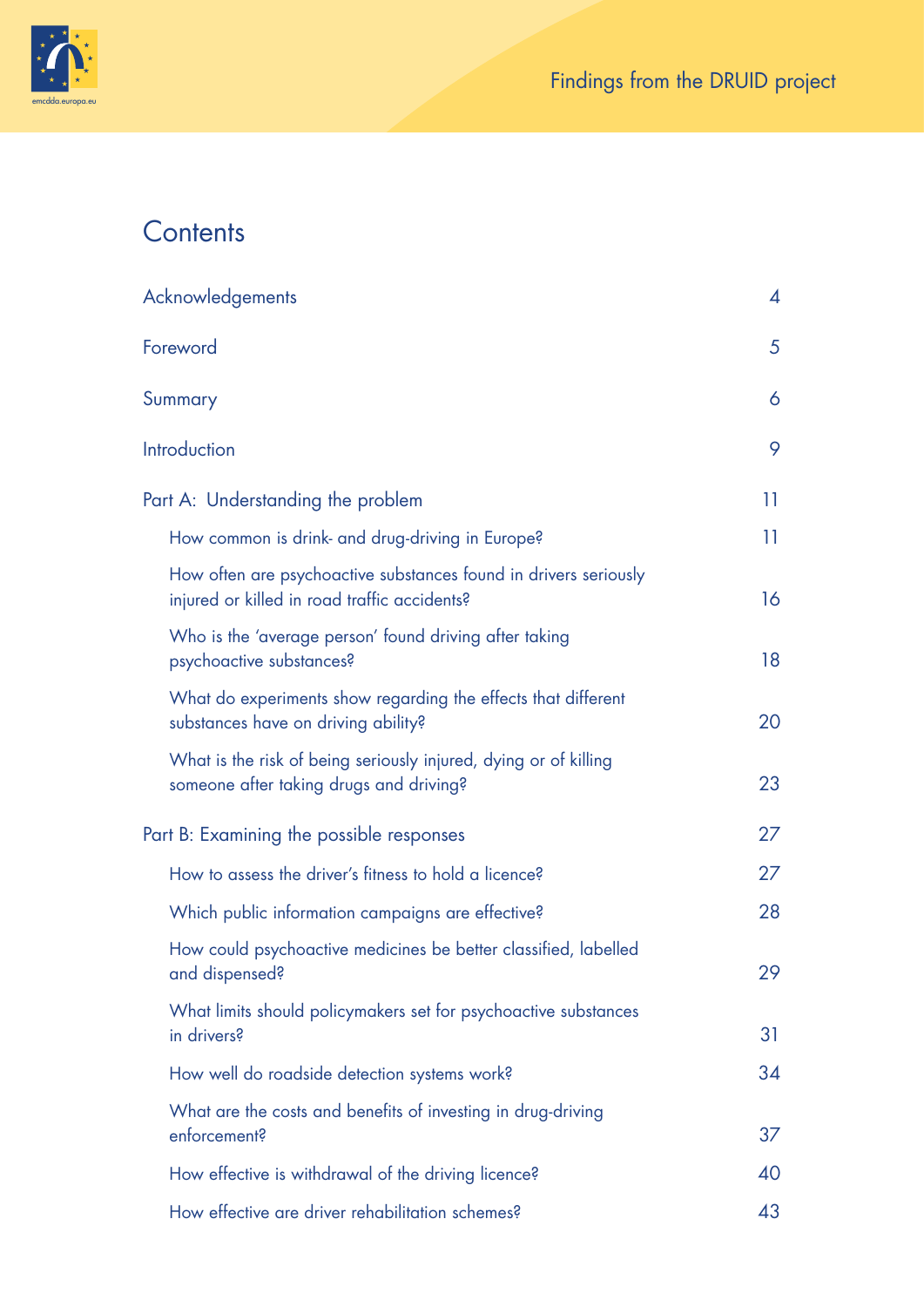

| Recommendations of the project                                                                  | 46 |
|-------------------------------------------------------------------------------------------------|----|
| Countermeasures to combat alcohol-impaired driving                                              | 46 |
| Countermeasures to combat illicit drug-impaired driving                                         | 47 |
| Countermeasures to combat driving impaired by medicines                                         | 49 |
| Annex 1: Overview of the estimated European prevalence of<br>psychoactive substances in drivers | 50 |
| Annex 2: Core substance list and equivalent analytical cut-off values                           | 51 |
| Annex 3: List of DRUID deliverables                                                             | 52 |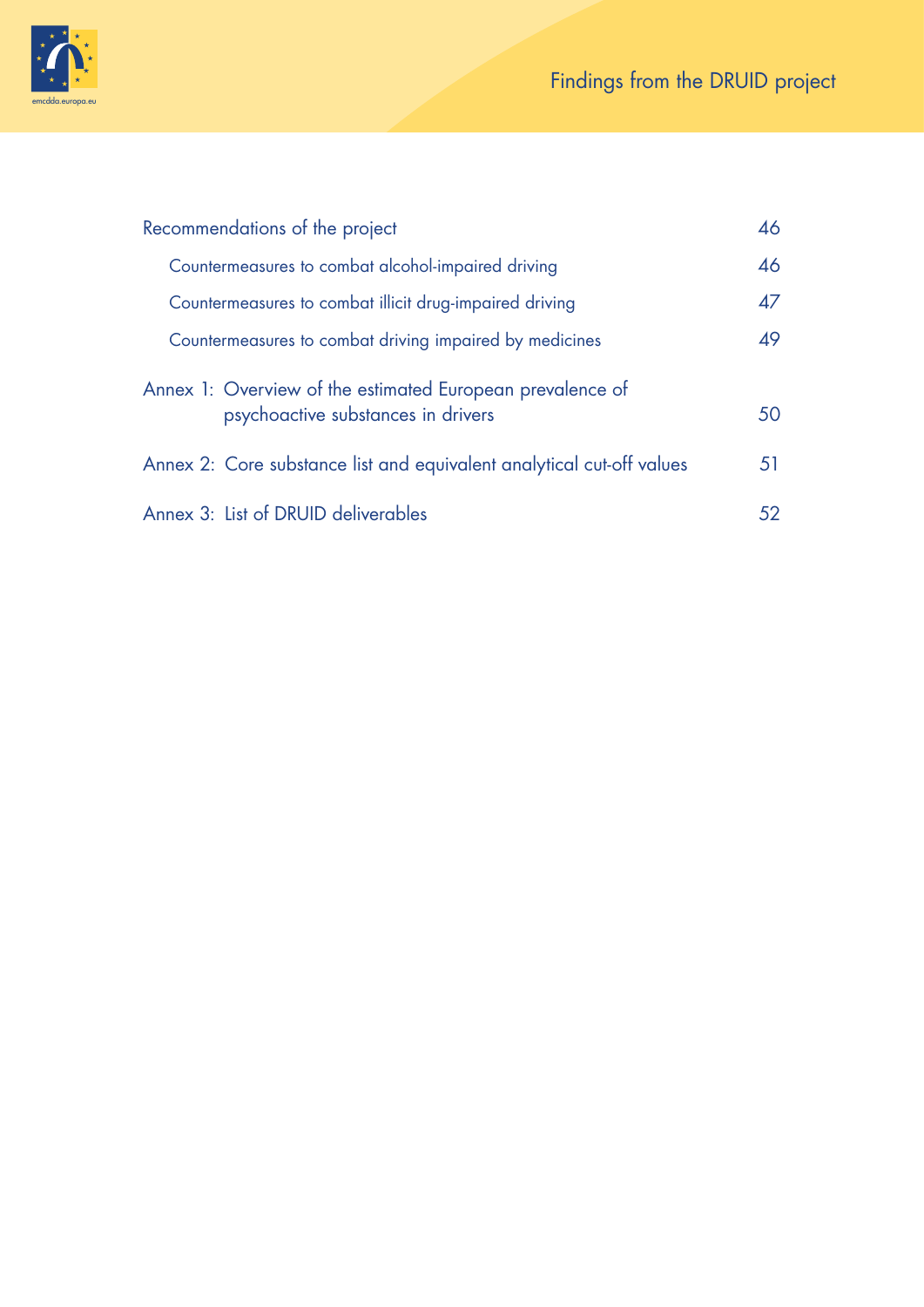<span id="page-3-0"></span>

## Acknowledgements

Project coordinator: Dr Horst Schulze, Federal Highway Research Institute (BASt), Germany

#### Authors:

Horst Schulze, Markus Schumacher, Raschid Urmeew, Kerstin Auerbach (all BASt), Javier Alvarez (University of Valladolid, Spain), Inger Marie Bernhoft (Technical University of Denmark), Han de Gier (University of Groningen, The Netherlands), Marjan Hagenzieker and Sjoerd Houwing (Institute for Road Safety Research (SWOV), The Netherlands), Anja Knoche (BASt), Monika Pilgerstorfer (Austrian Road Safety Board (KfV)), Bojan Zlender (Slovenian Traffic Safety Agency (AVP)).

This report has been prepared by Brendan Hughes and Liesbeth Vandam of EMCDDA. It does not reflect the official position of the European Commission.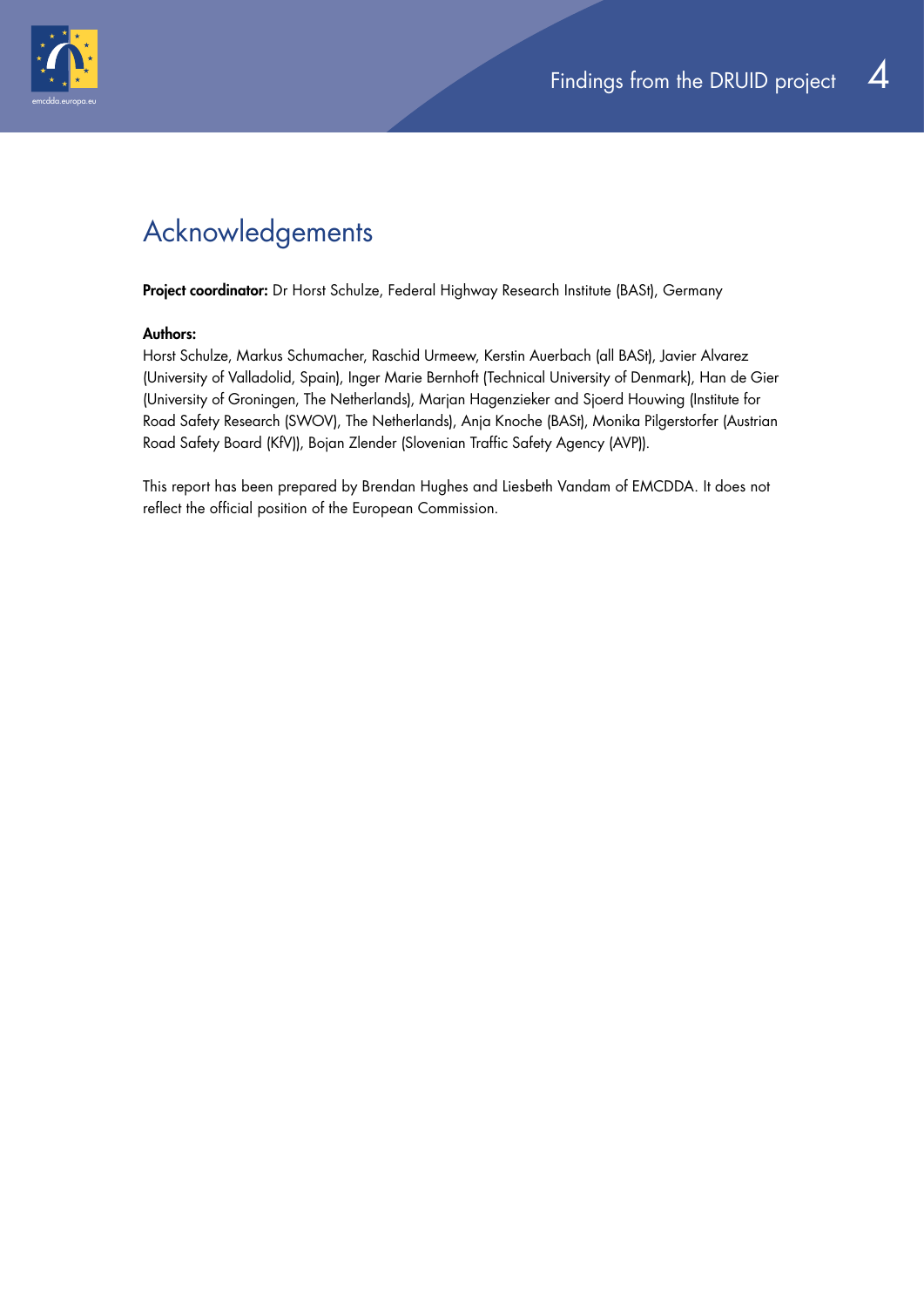<span id="page-4-0"></span>

## Foreword

We are pleased to present the key findings of the European Union's research project on Driving Under the Influence of Drugs, Alcohol and Medicines, known as the DRUID project. The project was set up by the European Commission's Directorate-General for Energy and Transport and comprised seven work packages: experimental studies, epidemiological studies, enforcement, classification (of medicines), rehabilitation, withdrawal (of driving licence), and dissemination and guidelines. Over 5 years of work across 18 countries, the project has produced some 50 reports, each one contributing key evidence to road safety policy.

This thematic paper has been prepared by the EMCDDA with the DRUID project coordinator and work package leaders, and is based on the project's reports and findings. By publishing this paper, the EMCDDA aims to bring the main results of the DRUID project to a wider audience.

The EMCDDA is proud to be associated with this seminal work and, although the project itself is now complete, wishes to support its legacy and its peerless contribution to common European standards in drug-driving research. We would like to thank all DRUID partners and especially the work package leaders for their important contribution to the project's success, and also the peer reviewers whose expert knowledge enhanced the quality of the deliverables. It would not have been possible to complete this project without the support and close collaboration of the European Commission and especially that of the project officers Joel Valmain and Maria-Cristina Marolda.

We believe the findings of this project will contribute to enhancing the safety of citizens on the roads of Europe, today and in the future.

Wolfgang Götz Director, EMCDDA

Horst Schulze DRUID project coordinator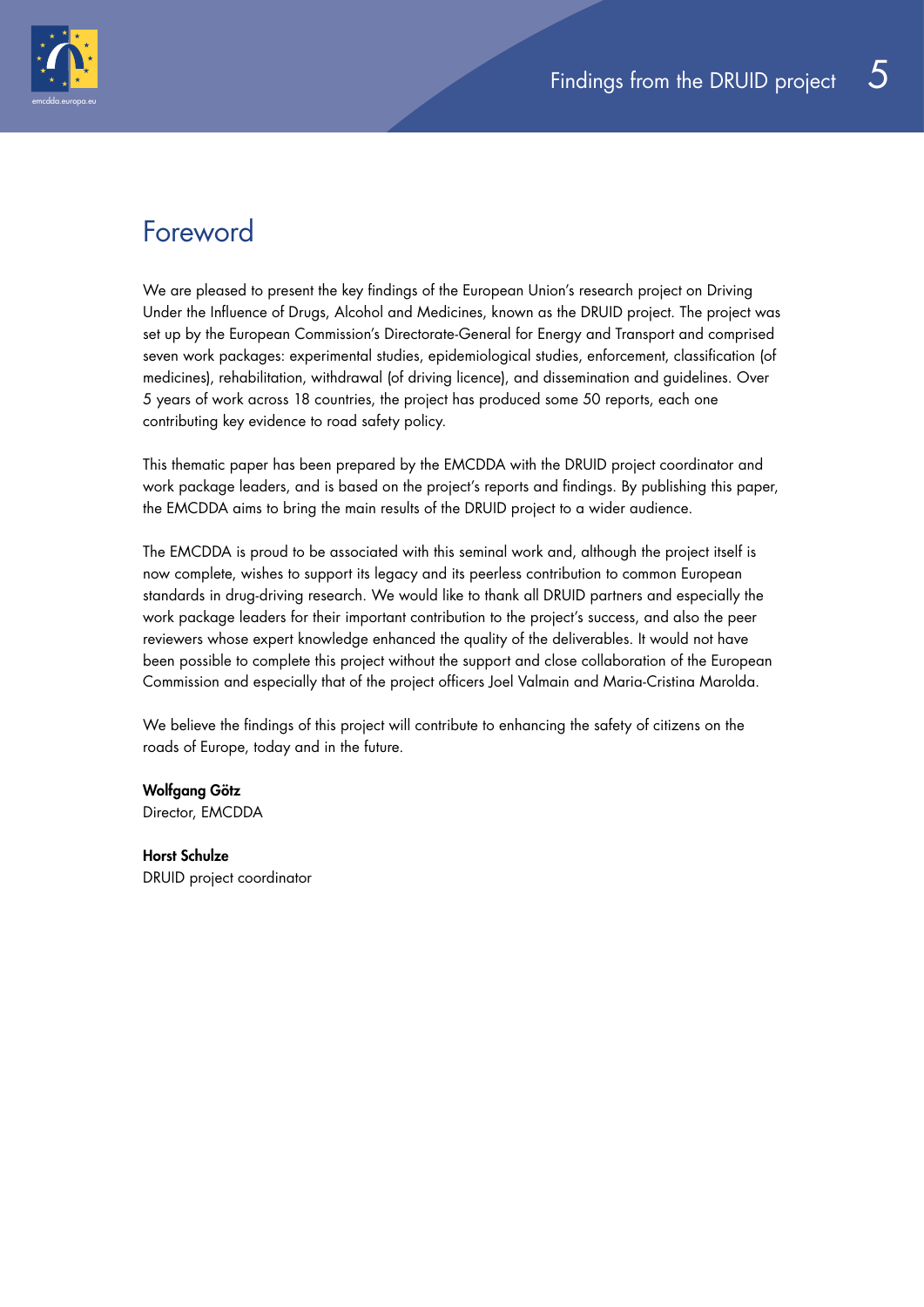<span id="page-5-0"></span>

## Summary

Roadside surveys conducted in 13 countries across Europe, in which blood or oral fluid samples from 50 000 drivers were analysed, revealed that alcohol was present in 3.48 %, illicit drugs in 1.90 %, medicines in 1.36 %, combinations of drugs or medicines in 0.39 % and alcohol combined with drugs or medicines in 0.37 %. However, there were large differences among the mean values in the regions of northern, eastern, southern and western Europe. Although the absolute numbers were quite low, the prevalence of alcohol, cocaine, cannabis and combined substance use was higher in southern Europe, and to some extent in western Europe, than in the other two regions, whereas medicinal opioids and 'z-drugs', such as zopiclone and zolpidem, were detected more in northern Europe.

Studies of hospitalised, seriously injured car drivers were conducted in six countries, and studies of car drivers killed in accidents took place in four countries. Among the injured or killed drivers, the most commonly consumed substance was alcohol alone, followed by alcohol combined with another substance. The use of illicit drugs alone was not frequently detected. After alcohol, the most frequently found substance among injured drivers was tetrahydrocannabinol (THC) followed by benzodiazepines, whereas, among drivers killed in accidents, it was benzodiazepines.

The results of the roadside surveys and the hospital surveys were combined in a case–control study to calculate the relative risk of being seriously injured or killed in a traffic accident. The project assigned the investigated substances to one of four groups, according to whether the increased risk was considered to be slight, medium, considerable or high. The findings showed that alcohol is still one of the most dangerous psychoactive substances used by drivers. The biggest risk for a driver of being seriously injured or dying in a traffic accident arises from high blood alcohol levels or from combinations of alcohol, drugs or medicines.

Most of the seriously injured or killed drivers who tested positive for alcohol were severely intoxicated. However, results of interviews in two countries showed that problem drinkers do not believe that alcohol impairs their driving. Intensive drug users were more likely than moderate drug users to drive under the influence, with the latter taking a more responsible approach to driving under the influence of drugs.

Alcohol and drugs were detected more often in male drivers. Medicines were detected mainly in middle-aged and older female drivers, but, among drivers seriously injured or killed in accidents, medicines were more often found in male drivers in the same age ranges, often in combination with other substances.

Experimental studies suggested that the illicit stimulants d-amphetamine, MDMA ('ecstasy') and cocaine have no negative influence on fitness to drive, but studies of drivers injured and killed in accidents found considerably higher median drug levels for stimulants, and such levels may have detrimental effects on self-perception, critical judgement and risk-taking. A night of sleep deprivation alone impairs performance to a similar degree to the 0.8 g/l blood alcohol concentration (BAC), i.e. higher than the common legal driving limit of 0.5 g/l, and MDMA in combination with alcohol (or sleep deprivation) causes dramatic impairment of driving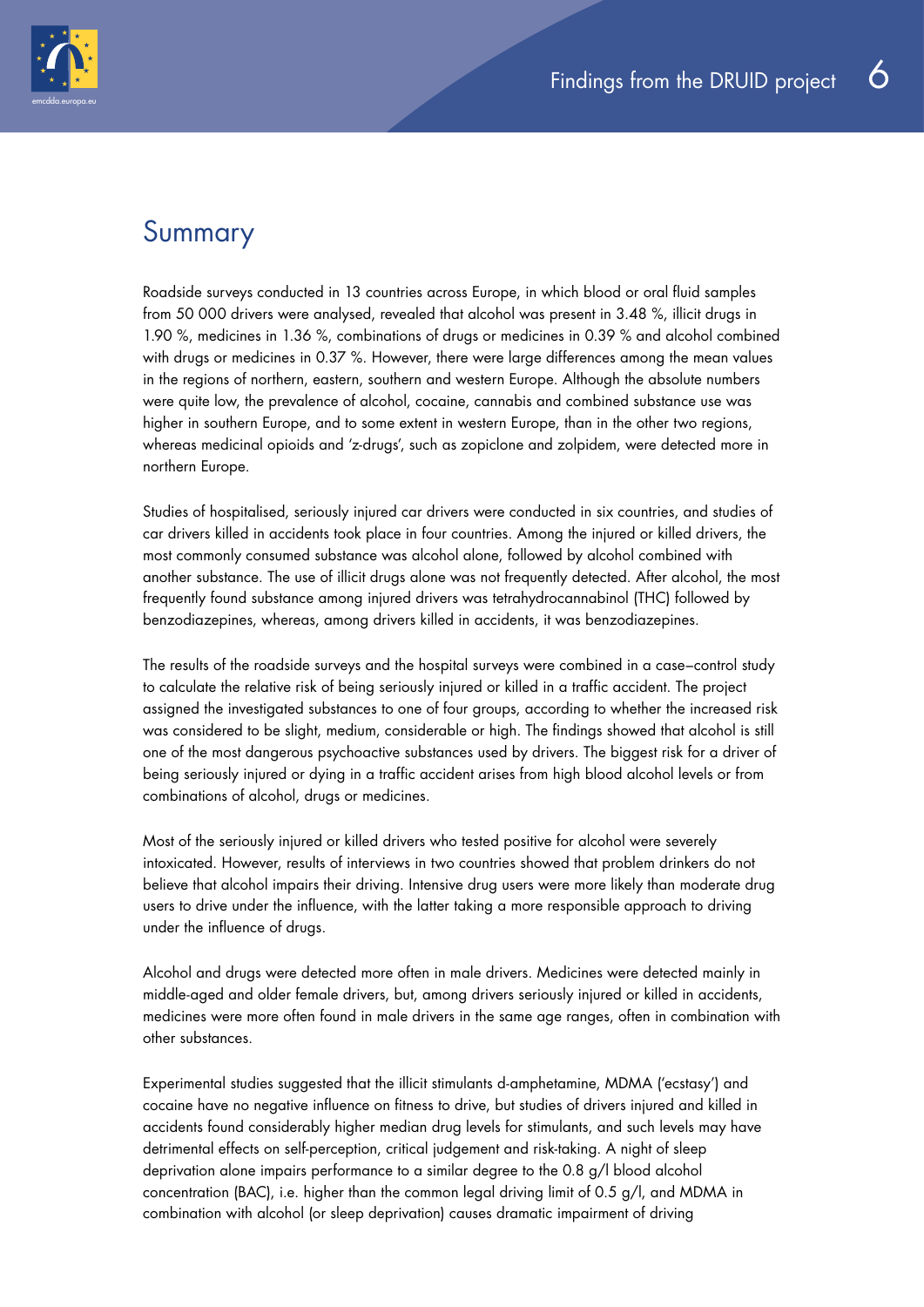

performance; stimulants do not compensate for alcohol use or sleep deprivation. A few medicines can cause impairment of which the patient is unaware.

A number of recommendations were made to update the wording of the 1991 European Council Directive on Driving Licences, referring to licence withdrawal due to consumption of drugs and psychoactive substances.

Very few public information campaigns regarding drug-driving were evaluated for their impact and some of them evaluated only awareness of the campaign, rather than if it changed driver behaviour.

Psychoactive medicines on the EU market were classified into four categories depending on their influence on fitness to drive, and it was demonstrated that a pictogram on the package indicating the risk when driving was effective in changing patients' intended behaviour. In collaboration with experts of the Pharmacovigilance Working Party of the European Medicines Agency, recommendations could be presented for improving the package information leaflet for category II (moderately impairing) and category III (severely impairing) medicines. It was also shown that a software package could assist physicians and pharmacists in giving advice to patients when prescribing and dispensing such medicines, respectively.

Legal limits, consistently enforced, are the single most effective approach to combat drink-driving. The maximum standard legal limit should be 0.5 g/l BAC, and stricter limits for certain risk groups (novice drivers, professional drivers) should be considered. As mixed intoxication with other substances poses a greater risk, the alcohol limit must be lower in such cases.

To combat drug-driving, most countries either operate a zero tolerance policy or take into account degree of impairment, sometimes in a two-tier system. Legal limits may be set low, at the limit of detection, or higher to take effects into consideration. For example, while the project set a detection limit of 1 ng/ml in whole blood for THC in the roadside surveys, it was found that 2 ng/ml THC in whole blood (3.8 ng/ml THC in serum) seems to cause impairment equivalent to 0.5 g/l BAC. Such equivalents could not be calculated for other drugs. It is not realistic to develop cut-off limits for all substances.

Regarding driving under the influence of medicines, a legal limit for patients undergoing long-term treatment is inappropriate; sanctions should be based on degree of impairment.

None of the roadside oral fluid testing devices achieved the target value of 80 % sensitivity, specificity and accuracy for all the individual substances tested. Thus, when considering the suitability of a device, the type and prevalence of drugs within the target population should be considered. An evaluation of a checklist of clinical signs of impairment, such as bloodshot eyes, did not give promising results; more experience and better training of police officers may improve this.

In the near future, analysis of dried blood spots could be a much quicker and less invasive method of proving an offence than taking a sample of whole blood from a driver using a syringe. Transport and storage of dried blood spots are also much easier than for whole blood.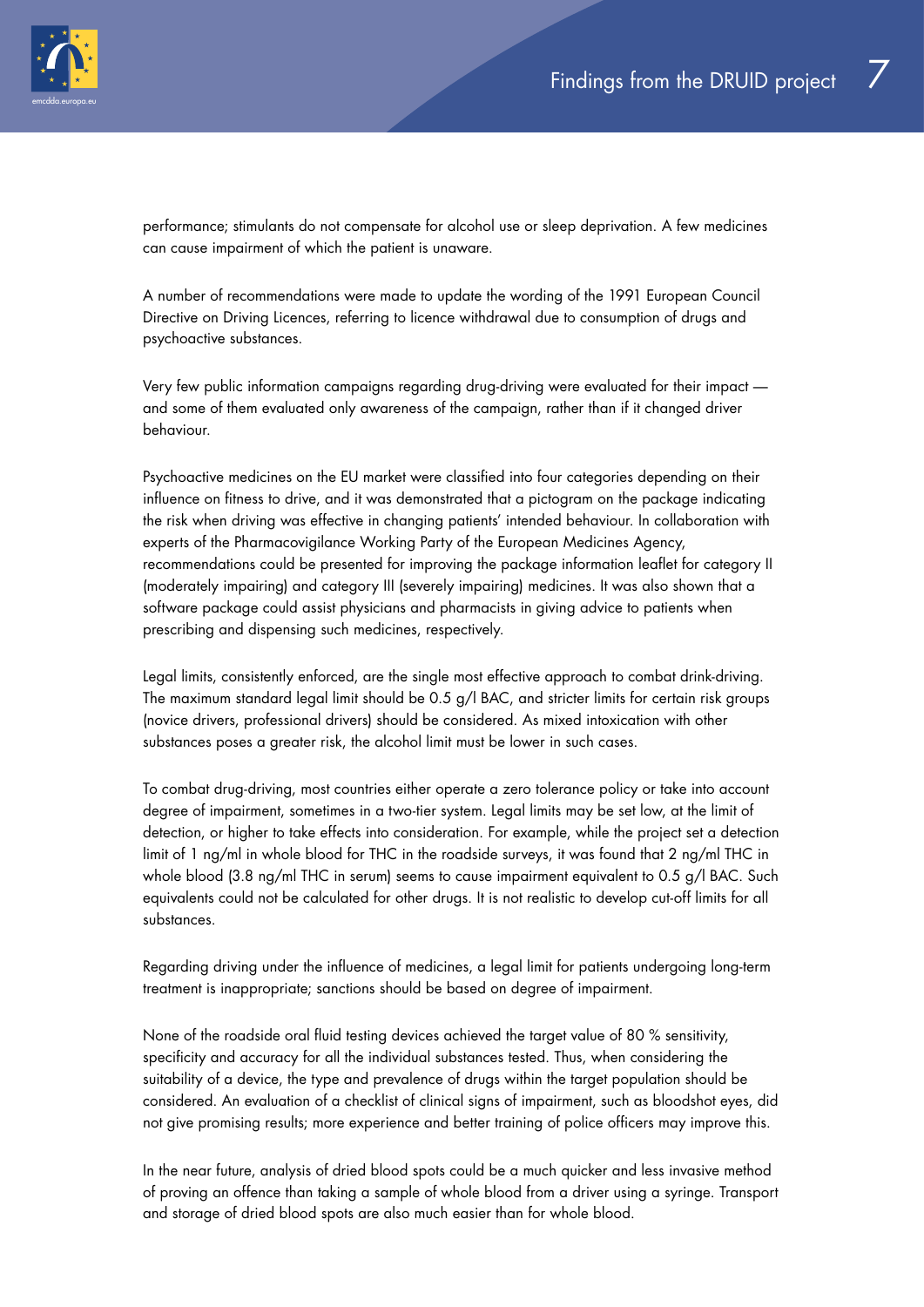

A cost–benefit evaluation found that increased enforcement of drug-driving sanctions, based on roadside oral fluid screening, is potentially cost-beneficial, particularly for countries where the level of enforcement is currently low. However, increasing drug-driving enforcement at the expense of a reduction in drink-driving enforcement may actually decrease the positive impact on road safety. As the risk and share of injuries is higher for alcohol, targeting driving under the influence of alcohol should always be the first priority of law enforcers.

Withdrawal of the driving licence is an effective deterrent and sanction, more so than prison or fines, but only when it is implemented quickly and for a period of 3–12 months (longer leads to non-compliance). Combining licence withdrawal with rehabilitation/treatment is more effective than licence withdrawal alone. Withdrawal of the licence of patients undergoing long-term treatment, including substitution treatment, should be based on an individual assessment of a patient's fitness to drive overall, not simply on substance consumption.

Some driver rehabilitation schemes can reduce recidivism by an average of 45 %. Drivers with addiction or similar problems are unlikely to benefit from a rehabilitation programme and should be matched to more appropriate treatment. Rehabilitation options should vary according to the needs of different offenders.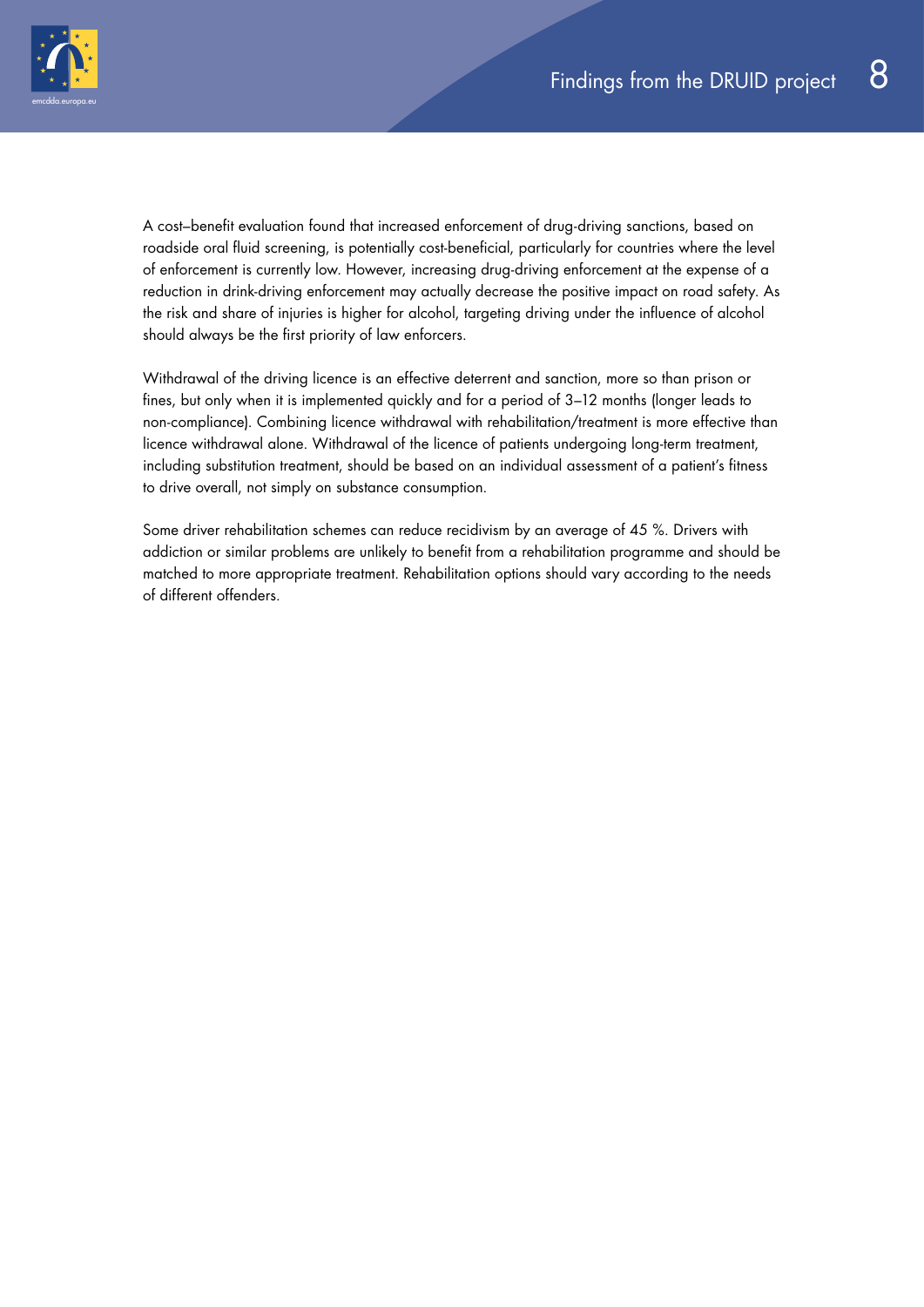<span id="page-8-0"></span>

## **Introduction**

Across the current 27 Member States of the European Union (EU-27), 75 426 people lost their lives in road traffic accidents in just one year: 1991. Ten years later, by 2001, that annual toll had been reduced to 54 302. With this in mind, the EU's Third Road Safety Action Programme 2003–10 set the ambitious objective of halving the number of road deaths in the EU by 2010, down to about 27 000 in the EU-27. This target was not quite met, but the number of fatalities declined steadily over the period, reaching 31 029 in 2010 ( 1 ).

At the start of the 2003 Action Programme, it was estimated that about 25 % of fatalities on European roads were due to the influence of alcohol, but a lack of comparable studies meant that the proportion due to the effects of illicit drugs or psychoactive medicines was unknown. In the 1990s, increased knowledge of the levels of illicit drug use among the general population was one of the factors that provoked interest in quantifying illicit drug use among drivers. However, the first attempts to estimate how many people were driving under the influence of psychoactive substances found that licit psychoactive medicines accounted for a higher proportion of drug-driving than illicit drugs. The issue is further complicated by the fact that some people take psychoactive medicines for recreational rather than therapeutic purposes.

Since the mid- to late 1990s, many studies have been carried out in an attempt to determine the level of drug-driving on European roads ( 2). However, these studies suffer from the use of different parameters and so the results are not comparable. A study in which drivers are tested at random in a small town on a Tuesday morning might find a prevalence of drug-driving of 0.5 %, whereas a study carried out on a Saturday night on a road leading to/from the nightclub district of a major city, and stopping only those vehicles being driven erratically, might find that 50 % of drivers test positive for drugs. There is similar scope for diversity in the definition of a 'positive' test. A study that considers the smallest trace of a substance in urine (in which metabolites can be detected for longer than blood) as 'positive' will result in considerably higher prevalence rates than one that records only those drivers in whom drugs are found in blood, above a high value that has been calculated as 'equivalent' to impairment by alcohol. In a large study, matters are complicated by the fact that different toxicological laboratories have different equipment, and so one will report a sample as 'positive' when another would report the same sample as 'negative'. Non-standardised studies of the situation preclude any meaningful evaluation of the effectiveness of the various responses and countermeasures.

For this reason, the DRUID (Driving Under the Influence of Drugs, Alcohol and Medicines) project was established, with the aim of estimating the size of the problem and examining the range of appropriate countermeasures.

As the DRUID project was being drawn up, the Working Group on Illegal Drugs and Driving, attached to the International Conference on Alcohol, Drugs and Traffic Safety, which meets approximately every 3 years (3), recommended that a consensus meeting of international drug-

<sup>(</sup> 1 ) http://ec.europa.eu/transport/road\_safety/pdf/observatory/historical\_evol.pdf

<sup>(</sup> 2) EMCDDA Insights 8: http://www.emcdda.europa.eu/publications/insights/driving

<sup>(</sup> 3) http://www.icadts.org/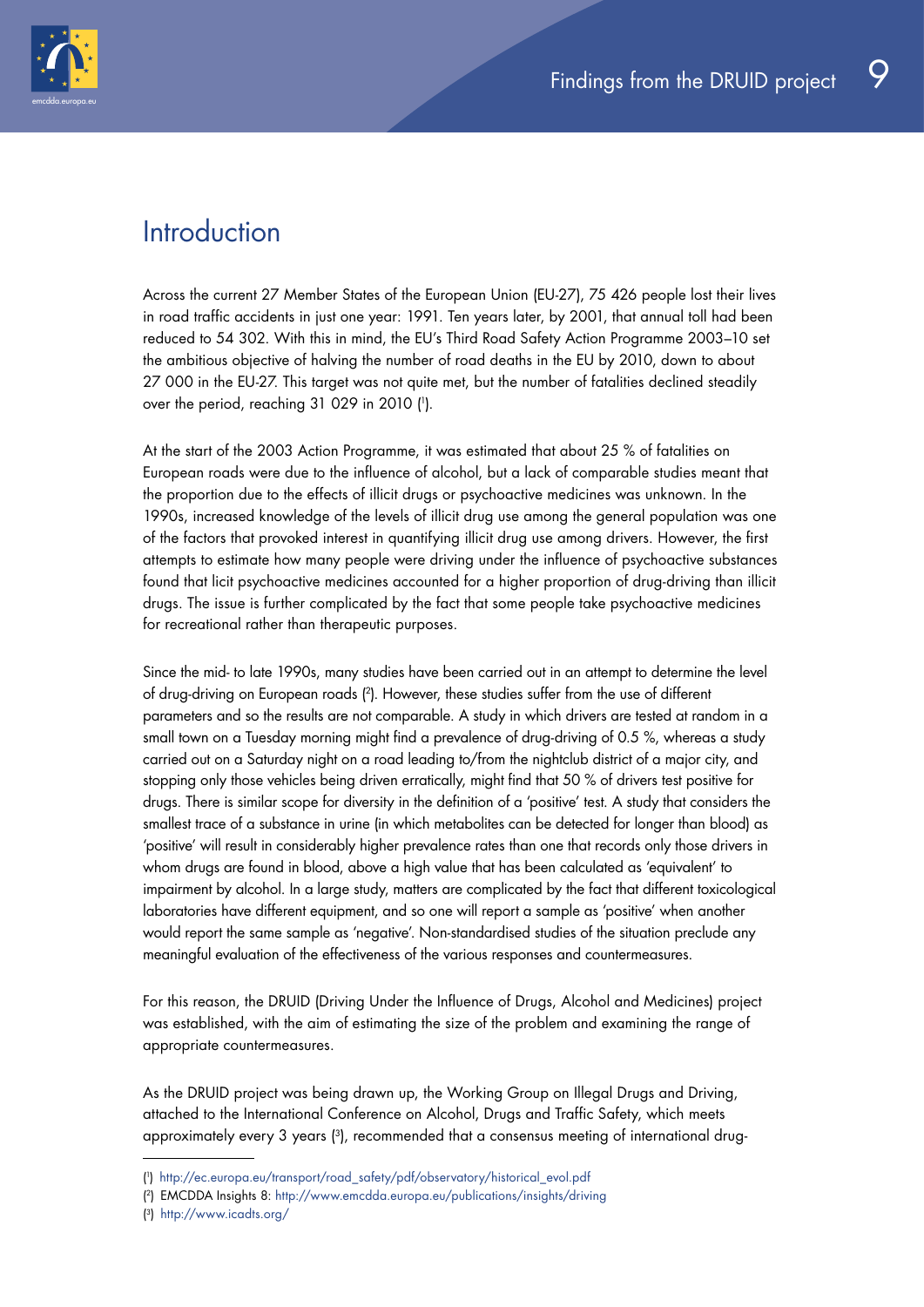

driving researchers (toxicologists, epidemiologists, behavioural scientists, trauma specialists, police, etc.) should develop standards to serve as a basis for future research. Such guidelines could enable researchers to harmonise the design of future experiments and encourage collection of data on core standardised variables that would facilitate cross-study comparisons. The meeting was held in September 2006 in Talloires, France, and was attended by key experts who would be involved in the DRUID project, as well as experts from the United States and Australia ( 4). In this way, as the DRUID project launched, its protocols were already taking into account the various challenges involved in achieving international comparability.

The project ran for 5 years and involved 38 consortium partners from 17 Member States and Norway. The total cost was EUR 23 933 860, and the EC contribution was EUR 18 932 265. The 50 full reports of this project (the project 'deliverables') are available on the project website and run to several thousand pages (see Annex 2). This thematic paper, therefore, aims to summarise the findings of one of the biggest and most important research projects ever carried out in the EU on drugs and driving.

<sup>(</sup> 4) http://onlinelibrary.wiley.com/doi/10.1111/j.1360–0443.2008.02277.x/full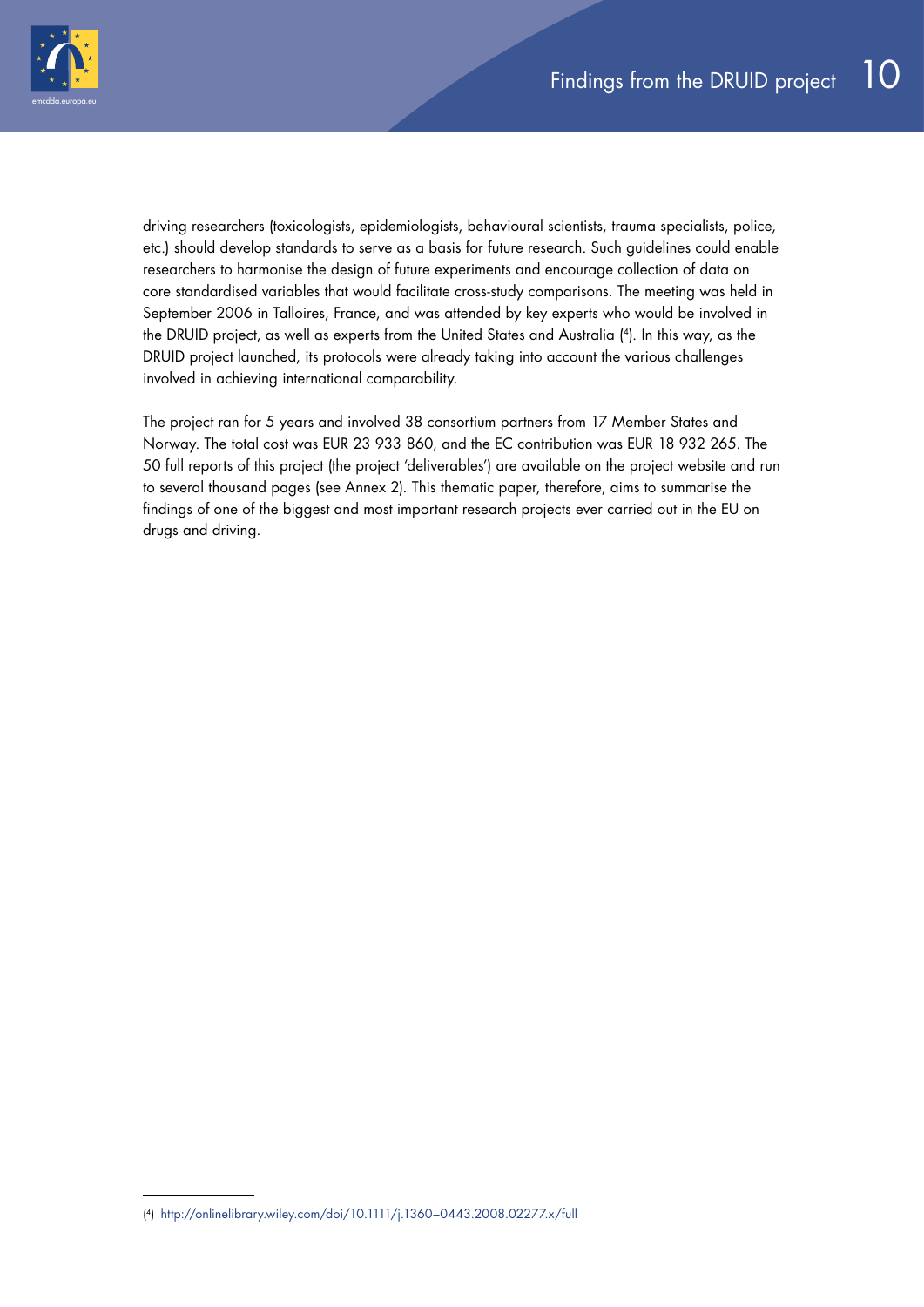<span id="page-10-0"></span>

## Part A: Understanding the problem

The DRUID project aimed to quantify the size of the drink- and drug-driving problem in Europe by estimating the number of individuals who would test positive for substance use in each participating country, and to determine whether the prevalence of drug-driving has any link with the prevalence of drug and medicine use in the population in general. Data obtained from various national studies, among others roadside surveys in 13 countries, were used to draw up a profile of the 'typical' substance-positive driver. Studies based on information from hospitals on drivers seriously injured or killed in road traffic accidents gave the percentage of these drivers tested positive for psychoactive substances. A comparison of information on the prevalence of substances in the injured drivers, the so-called 'cases', with information on the prevalence of substances in the driving population, the so-called 'controls', allowed estimation of the magnitude of the increased risk of being seriously injured or killed when driving while positive for various substances. This major epidemiological work was supplemented by results from experimental behavioural studies in which drivers were observed and tested under controlled conditions.

### How common is drink- and drug-driving in Europe?

The prevalence of alcohol and other drug use in the driving population was assessed in 13 European countries (Belgium, the Czech Republic, Denmark, Spain, Italy, Lithuania, Hungary, the Netherlands, Poland, Portugal, Finland, Sweden, Norway) based on the results of roadside surveys carried out between January 2007 and July 2009. According to the United Nations geoscheme, which divides Europe into regions ( 5) and limiting 'Europe' to the EU and Norway, these 13 countries account for 89 % of the population of southern Europe and 63 % of the population of eastern Europe, but only 29 % of the population of northern Europe (as no survey took place in the United Kingdom) and 11 % of the population of western Europe (as no surveys took place in France or Germany). Therefore, care should be taken in extrapolating any of these outcomes to a pan-European level. Detailed results can be seen in the table in Annex 1.

To ensure that results between countries were comparable, the DRUID project established common parameters for its roadside surveys. Drivers of passenger cars and vans were randomly selected using a stratified multistage sampling design. Regions were selected to be representative of the country with regard to substance use and traffic distribution. Within these regions, drivers in selected survey locations were stopped at random and asked to participate in the study ( 6).

<sup>(</sup> 5) http://unstats.un.org/unsd/methods/m49/m49regin.htm#europe

<sup>(</sup> 6) When participation in epidemiological studies is voluntary, as in this case, non-response and non-response bias are common problems. Non-response bias occurs when non-respondents differ from respondents with regard to drug and/or alcohol use. As the drug tests were mandatory only in Italy, researchers in other countries had to take into account non-response rates. If drivers under the influence of drugs and/or alcohol were more likely than non-users to refuse to participate, the results of the roadside surveys would underestimate the prevalence of psychoactive substance use. In this case–control study, underestimation of the prevalence among controls would result in overestimation of the risk associated with psychoactive substance use. In order to exclude a selective non-response bias, the response and non-response group were compared in terms of other variables to determine their degree of similarity.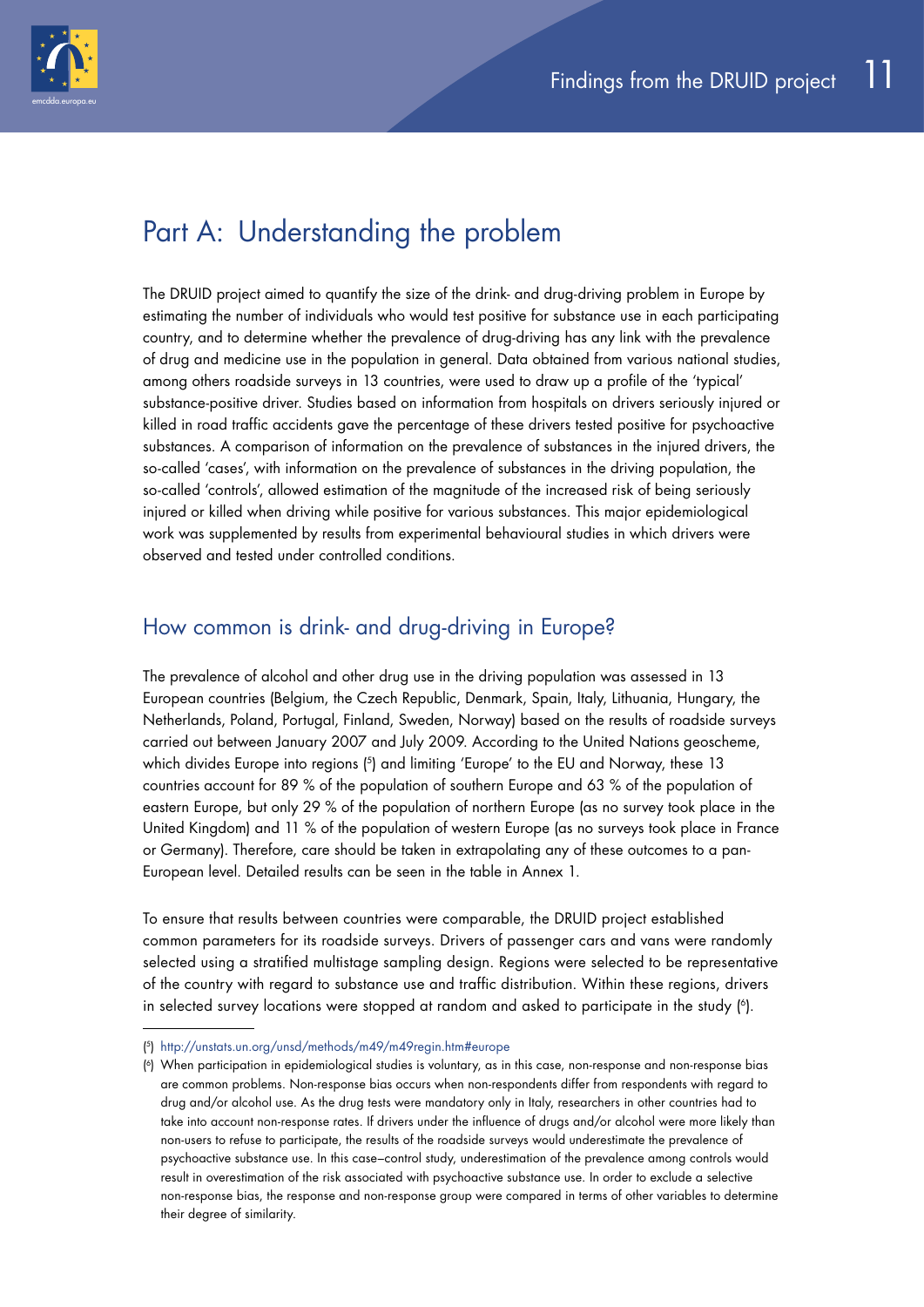



The study population sample was stratified into eight time periods covering all the days of the week and all times of the day ( 7). In three countries (Belgium, Italy and the Netherlands) both blood and oral fluid were collected, in Lithuania only blood was collected, and in the remaining nine countries only oral fluid was collected. All countries used a StatSure Saliva

<sup>(</sup> 7) The study population was not necessarily representative of the general driving population during the selected sampling periods because in many of the 13 countries sampling periods researchers were required to take into account the preferences of the police, who were needed to stop drivers in moving traffic. Weighting factors were applied to correct for this disproportion, based on the ratio by time period between the distribution of traffic and the distribution of the participants.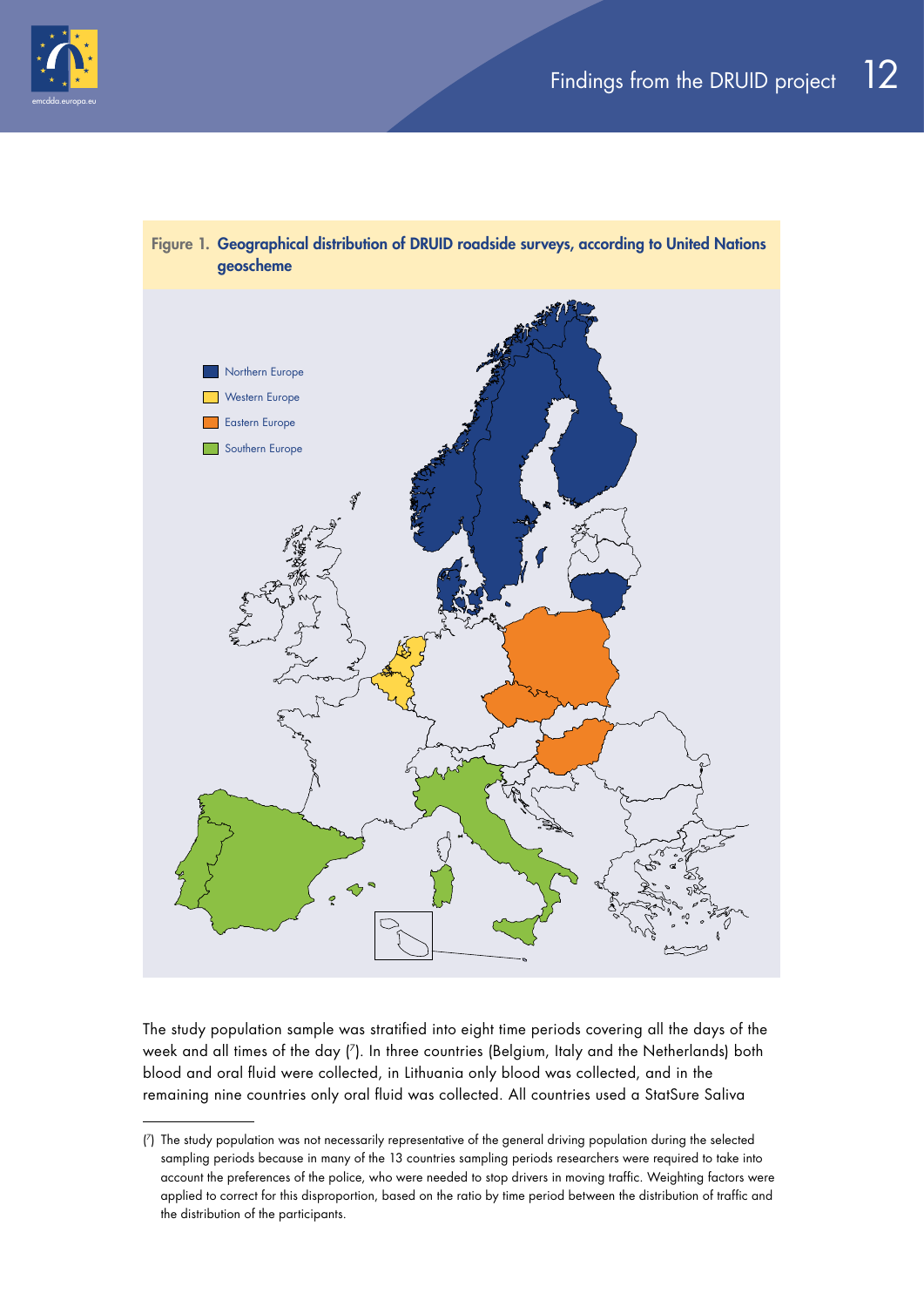

Sampler device for oral fluid collection, except the Netherlands, where oral fluid was collected in ordinary spit cups ( 8).

The substances under investigation were also standardised. A total of 23 substances, including ethanol (alcohol), were initially included in the 'core substance list'. Three substances that most partners also included in their analyses were later added; the final core list of substances can be found in Annex 2. Some other frequently used psychoactive medicines, such as antidepressants, 'first-generation' antihistamines, anti-epileptics and antipsychotics, were not included in the 'core substance list' by consensus, although some individual countries did choose to test for these substances. Some metabolites of the most common drugs were also included on the list, either as the original drug cannot be detected in the body (e.g. 6-AM as an indicator of heroin use) or as they had already been established as core analytes in other driver surveys (e.g. THC-COOH (carboxy-THC) from THC and benzoylecgonine from cocaine).

All samples were confirmation analysed by toxicological laboratories. In order to achieve agreement on what would be recorded as a 'positive' result, an analytical cut-off (limit) was set for each substance. This cut-off was initially based on the lowest detectable quantity, the 'limit of quantification' (LOQ), but this is different in each toxicological laboratory owing to the use of different instruments and procedures. To ensure that results were comparable, analytical cut-offs were chosen that could be measured by all laboratories for each of the core substances.

However, some substances are found at much higher concentrations in oral fluid than in blood, whereas in the case of other compounds the opposite is true. For example, one of the main metabolites of cannabis, THC-COOH, is not detectable in oral fluid when it is detectable in blood, as its concentrations in oral fluid are extremely low (pg/ml); thus an oral fluid test result would be registered as negative, when a blood test of the same driver would be registered as positive. For this reason in particular, THC-COOH was excluded from the final list of recommended test substances. For other substances for which the difference was not so great, studies were conducted to calculate equivalent cut-off concentrations (above the analytical cut-offs) for blood samples and oral fluid samples taken with the StatSure saliva sampler. The agreed equivalents would then be used to categorise a sample as positive or negative. Such equivalent concentrations have not previously been calculated between whole blood and oral fluid, and thus they constituted an important outcome of this study, solving the problem of two different sample types being collected in roadside surveys. When both an oral fluid and a blood sample were taken from a driver, the result of the blood analysis was given preference.

In total, over 50 000 car and van drivers in the 13 participating countries provided an oral fluid sample, a blood sample or both. This permitted estimation of the current prevalence of alcohol and other drugs in the driving population across a large part of Europe.

Alcohol was the psychoactive substance most frequently detected in the general driving population. The results were broken down into those above the agreed analytical cut-off in blood, those above

<sup>(</sup> 8) In popular discussion, the word 'saliva' is often used to mean 'oral fluid'. Strictly speaking, 'saliva' is the fluid collected from a specific salivary gland and is free from other materials. 'Oral fluid' is the saliva from the various salivary glands, mixed with other constituents present in the mouth. https://www.ncjrs.gov/pdffiles1/nij/ grants/203569.pdf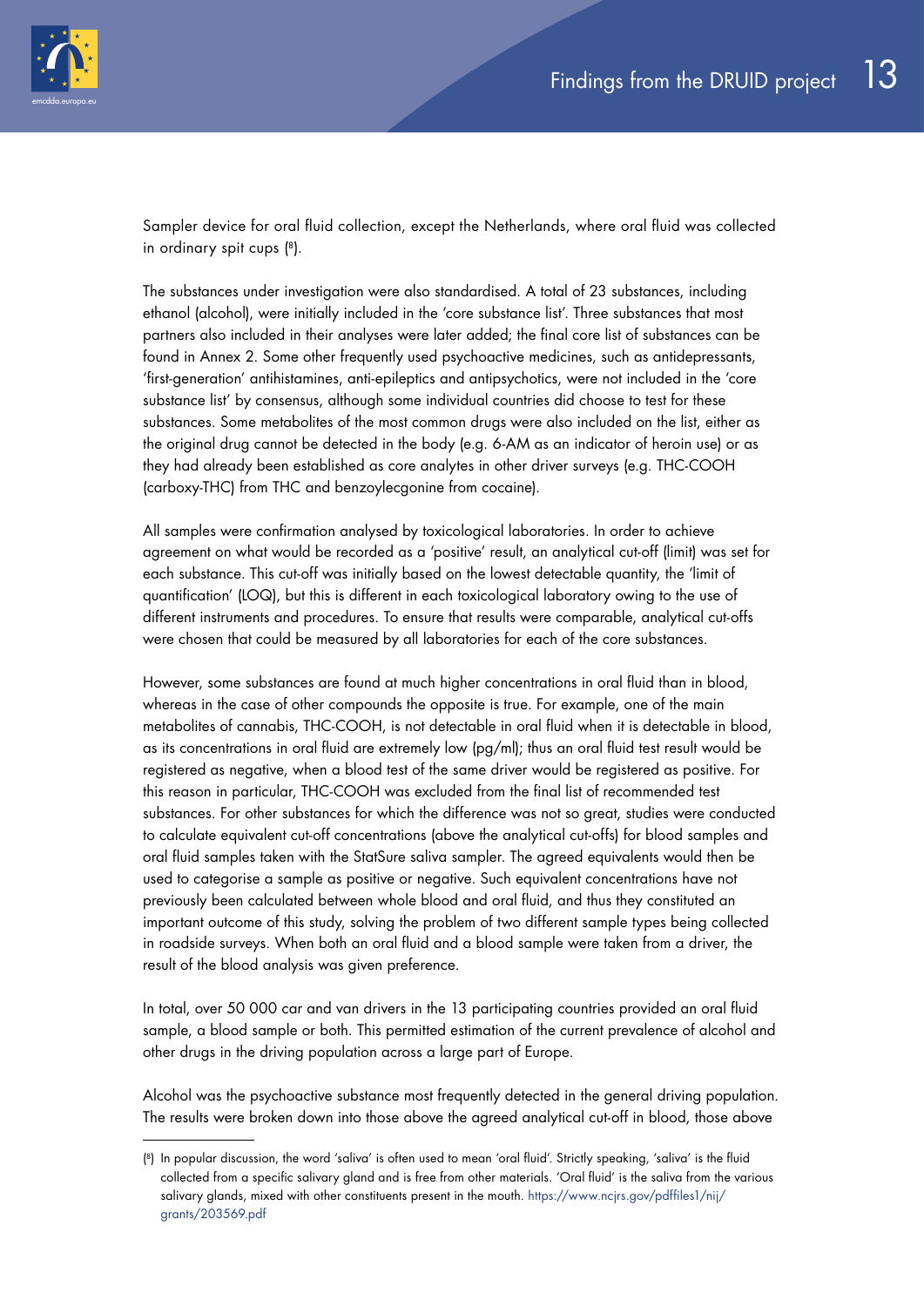

the common legal blood alcohol content (BAC) of 0.5 g/l, and those above the common legal definition of severe intoxication of 1.2 g/l BAC. The results can be summarised as follows:

| <b>Blood alcohol content</b> | Weighted mean across 12 countries (1) | Range            |
|------------------------------|---------------------------------------|------------------|
| $\geq 0.1$ g/l               | 3.5%                                  | $0.15 - 8.59 \%$ |
| $\geq 0.5$ g/l               | 1.5%                                  | $0.07 - 5.23 \%$ |
| $\geq$ 1.2 g/l               | $0.4 \%$                              | $0.01 - 1.47 \%$ |

( 1) No alcohol results were available for Sweden. Alcohol-positive drivers (over 0.2 g/l) were dealt with by the police and so did not take part in the survey.

The prevalence of illicit drugs in the general driving population, though varying widely between the different countries, was much lower than that of alcohol:

| Illicit drug groups | Weighted mean across 13 countries | Range           |
|---------------------|-----------------------------------|-----------------|
| All drugs           | 1.9%                              | $0.2 - 8.2 \%$  |
| <b>THC</b>          | 1.32%                             | $0.0 - 5.99 \%$ |
| Cocaine             | 0.42%                             | $0.0 - 1.45 \%$ |
| Amphetamines        | 0.08%                             | $0.0 - 0.38 \%$ |
| Illicit opioids     | 0.07%                             | $0.0 - 0.3 %$   |

THC was the illicit drug most frequently detected in drivers, followed by cocaine. Amphetamines and illicit opioids were less frequently detected.

The prevalence of some frequently used psychoactive medicines (benzodiazepines, medicinal opioids, and 'z-drugs' such as zopiclone and zolpidem) in the driving population across Europe was, on average, lower than the prevalence of alcohol and illicit drugs:

| Medicine groups   | Weighted mean across 13 countries | Range            |
|-------------------|-----------------------------------|------------------|
| All medicines     | 1.4%                              | $0.17 - 2.99 \%$ |
| Benzodiazepines   | 0.9%                              | $0.14 - 2.73 \%$ |
| Medicinal opioids | 0.35%                             | $0.00 - 0.79 \%$ |
| Z-drugs           | 0.09%                             | $0.00 - 0.69 %$  |

Benzodiazepines were the most often detected medicine in drivers, with medicinal opioids and z-drugs less common. Once again, prevalence varied greatly between the different countries.

Combinations of alcohol, illicit drugs and medicines were not included in the above figures, but recorded separately, as follows:

| <b>Combinations</b>                           | Weighted mean across 13 countries | Range            |
|-----------------------------------------------|-----------------------------------|------------------|
| Alcohol with drugs and/or medicines           | $0.37 \%$                         | $0.00 - 1.14 \%$ |
| Combinations of drugs and/or medicines 0.39 % |                                   | $0.00 - 1.22 \%$ |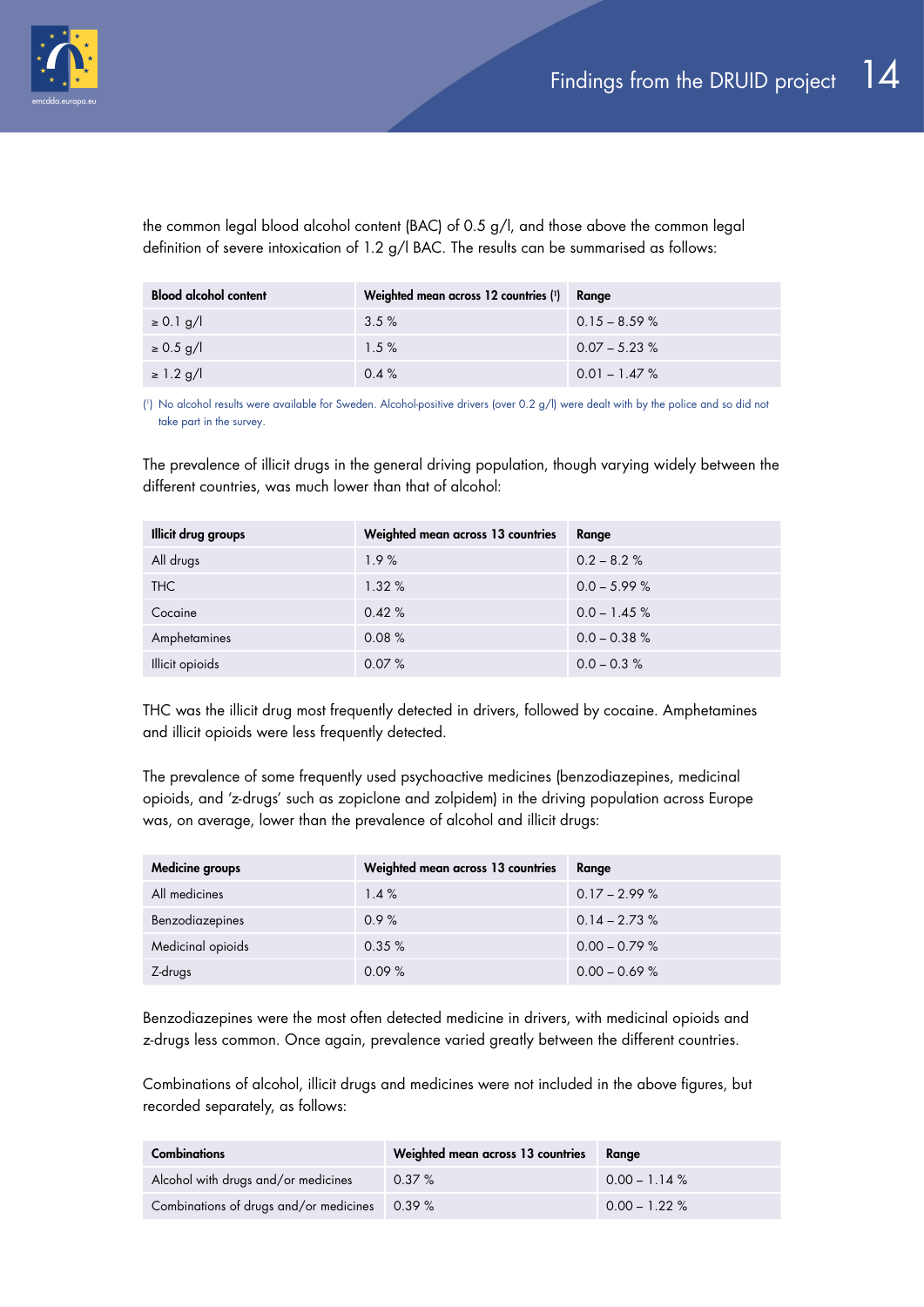



In summary, the highest prevalence was found for alcohol, more frequently in drivers in the southern countries of Europe. Regarding medicines and illicit drugs, there was a tendency towards greater use of medicines by drivers in the northern countries and greater use of illicit drugs by drivers in the southern countries.

The use of alcohol, illicit drugs, and medicines was relatively low in most of the eastern countries compared with the other European regions whereas drug use by drivers in the two western European countries was more or less on a parallel with the European average.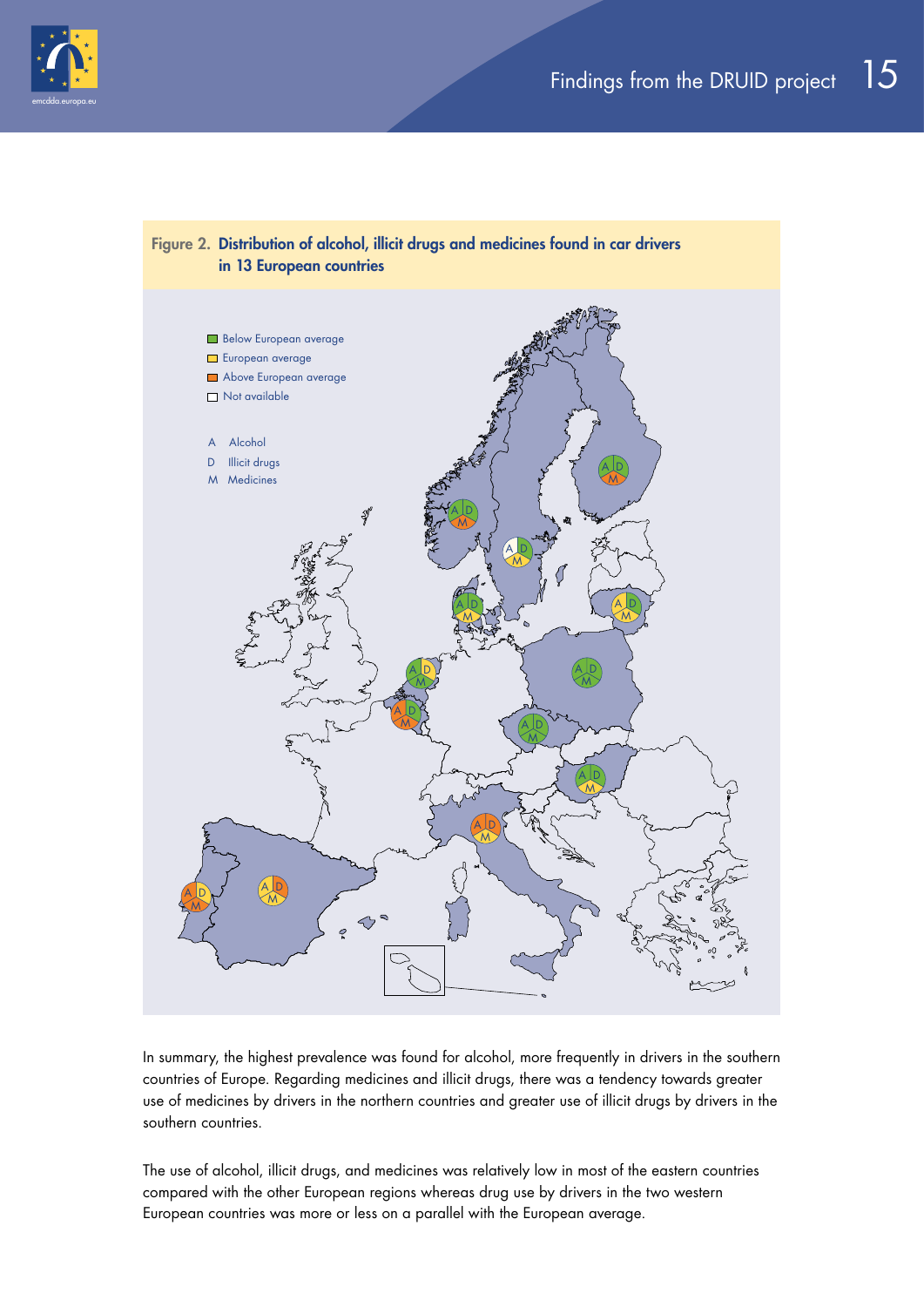<span id="page-15-0"></span>

Combined use of alcohol and drugs and multiple drug/medicine use were more common in drivers in the southern region. After alcohol, the substances most commonly used in combinations were THC, cocaine and benzodiazepines.

A study to determine national rates of drug and medicine consumption in the general population found that, across Europe, there is a tendency for the consumption in the driving population to reflect the consumption in the whole population, i.e. the prevalence of medicines is relatively higher in the Nordic countries and the prevalence of illicit drugs use is comparatively higher in the southern countries of Europe. However, it would not be correct to assume that, just because there is a high rate of substance use among the general population of a country, a similarly high rate would be found in the driving population.

The details of the research and findings can be found in the deliverables from Work Package 2 see Annex 3.

### How often are psychoactive substances found in drivers seriously injured or killed in road traffic accidents?

A cross-sectional survey was conducted to determine the prevalence of alcohol and other drugs in drivers seriously injured (sampled between October 2007 and May 2010) or killed (sampled between January 2006 and December 2009) in road traffic accidents in nine European countries. Studies of hospitalised, seriously injured, car drivers were conducted in six countries (Belgium, Denmark, Italy, Lithuania, the Netherlands, Finland); studies of car drivers killed in accidents took place in four countries (Portugal, Finland, Sweden, Norway). Once again, a uniform study design was developed for all participating countries. Obligatory inclusion criteria were as follows: driver of a motorised vehicle; injured in an accident on a public road or in the direct vicinity of a public road; primary admission to the hospital only (no referrals), for trauma-related reasons, with a time interval between the accident and sampling of less than 3 hours; and a MAIS (Maximum Abbreviated Injury Scale) score of 2 or higher. For those counted as killed drivers, the time between accident and death was a maximum of 24 hours. Each country could decide upon additional national criteria. Finally, the study considered the relatively similar subpopulations of passenger car and van drivers, and so the results are compiled from 2 492 drivers seriously injured and 1 118 drivers killed in road traffic accidents.

Alcohol was the substance most frequently detected in drivers seriously injured or killed:

|         | <b>Range (seriously injured)</b> | Range (killed) |
|---------|----------------------------------|----------------|
| Alcohol | $14.1 - 30.2 \%$                 | $15.6 - 38.9%$ |

The highest percentage of seriously injured drivers who tested positive for alcohol was found in Belgium, whereas the highest percentage of drivers killed in accidents who tested positive for alcohol was found in Portugal. Overall, 24.4 % of the injured driver population and 31.7 % of the killed driver population tested positive for alcohol. Of those injured and killed drivers who tested positive for alcohol, 70 % were severely intoxicated, with BAC  $\geq$  1.2 g/l.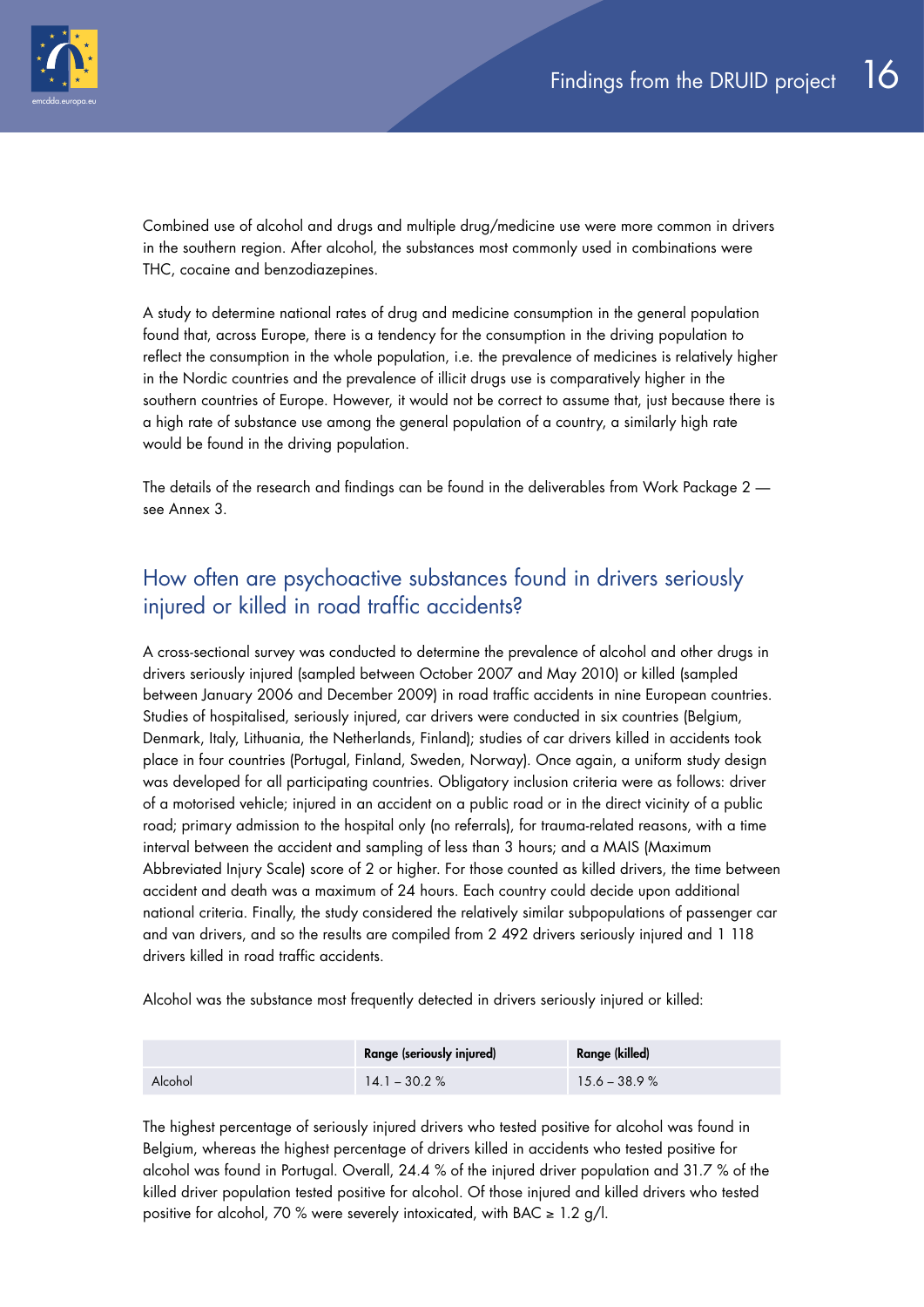

The use of illicit drugs among drivers seriously injured or killed varied between the countries. The use of illicit drugs alone was not frequently detected among drivers injured or killed in Europe, as visible in the following table; in the majority of cases, illicit drugs were found in combination with other psychoactive substances, mainly alcohol. THC (and/or THC-COOH) seemed to be one of the most prevalent illicit drugs, followed by cocaine and amphetamines:

| Illicit drug groups              | Range (seriously injured) | Range (killed) |
|----------------------------------|---------------------------|----------------|
| THC (and/or THC-COOH)            | $0.5 - 2.2 \%$            | $0.0 - 1.8 \%$ |
| Cocaine (and/or benzoylecgonine) | $0.0 - 1.3 \%$            | $0.0 - 0.0 \%$ |
| Amphetamines                     | $0.0 - 1.1 \%$            | $0.0 - 2.1 \%$ |
| Illicit opiods                   | $0.0 - 0.7 \%$            | $0.0 - 0.0 \%$ |

The highest percentage of seriously injured drivers found to be cannabis positive was in Belgium and the lowest in Lithuania. The highest percentage of drivers killed in accidents who tested positive for cannabis was in Norway and the lowest was in Finland. Amphetamine use appeared to be more common in northern Europe. No drivers killed in accidents in Portugal tested positive for amphetamines. Cocaine use seemed to be more common in southern Europe than elsewhere. In Finland no drivers seriously injured or killed tested positive for cocaine. No illicit opioids were found in the drivers killed in accidents.

Regarding medicines, the findings among drivers injured and killed were as follows:

| Medicine groups   | Range (seriously injured) | Range (killed) |
|-------------------|---------------------------|----------------|
| Benzodiazepines   | $0.0 - 2.3 \%$            | $0.0 - 5.2 \%$ |
| Medicinal opioids | $0.0 - 5.7 \%$            | $0.6 - 1.5 \%$ |
| Z-drugs           | $0.0 - 2.1 \%$            | $0.0 - 2.8 \%$ |

Among injured drivers, the most frequently found substances after alcohol and THC were benzodiazepines, whereas, among drivers killed in accidents, benzodiazepines were second only to alcohol, followed by amphetamines. Benzodiazepine use appears to be more common in northern Europe, in drivers both seriously injured and killed, with the highest proportion of positive tests in both categories found in Finland. In the Netherlands no seriously injured drivers tested positive for benzodiazepines. Z-drug use was found only in northern Europe; no positive findings were recorded in Italy, Lithuania or Portugal. Medicinal opioids were found in all countries, with the greatest use in seriously injured drivers in Lithuania and the lowest use in the Netherlands. In Sweden, the percentage of drivers killed in accidents who tested positive for medicinal opioids was twice that found in Portugal, Finland or Norway.

Regarding combinations of substances, the findings among drivers injured and killed were as follows:

| <b>Combinations</b>                                   | <b>Range (seriously injured)</b> | Range (killed) |
|-------------------------------------------------------|----------------------------------|----------------|
| Alcohol with drugs and/or medicines                   | $2.3 - 13.2 \%$                  | $4.3 - 7.9 \%$ |
| Combinations of drugs and/or medicines $0.5 - 4.3 \%$ |                                  | $0.4 - 7.3 \%$ |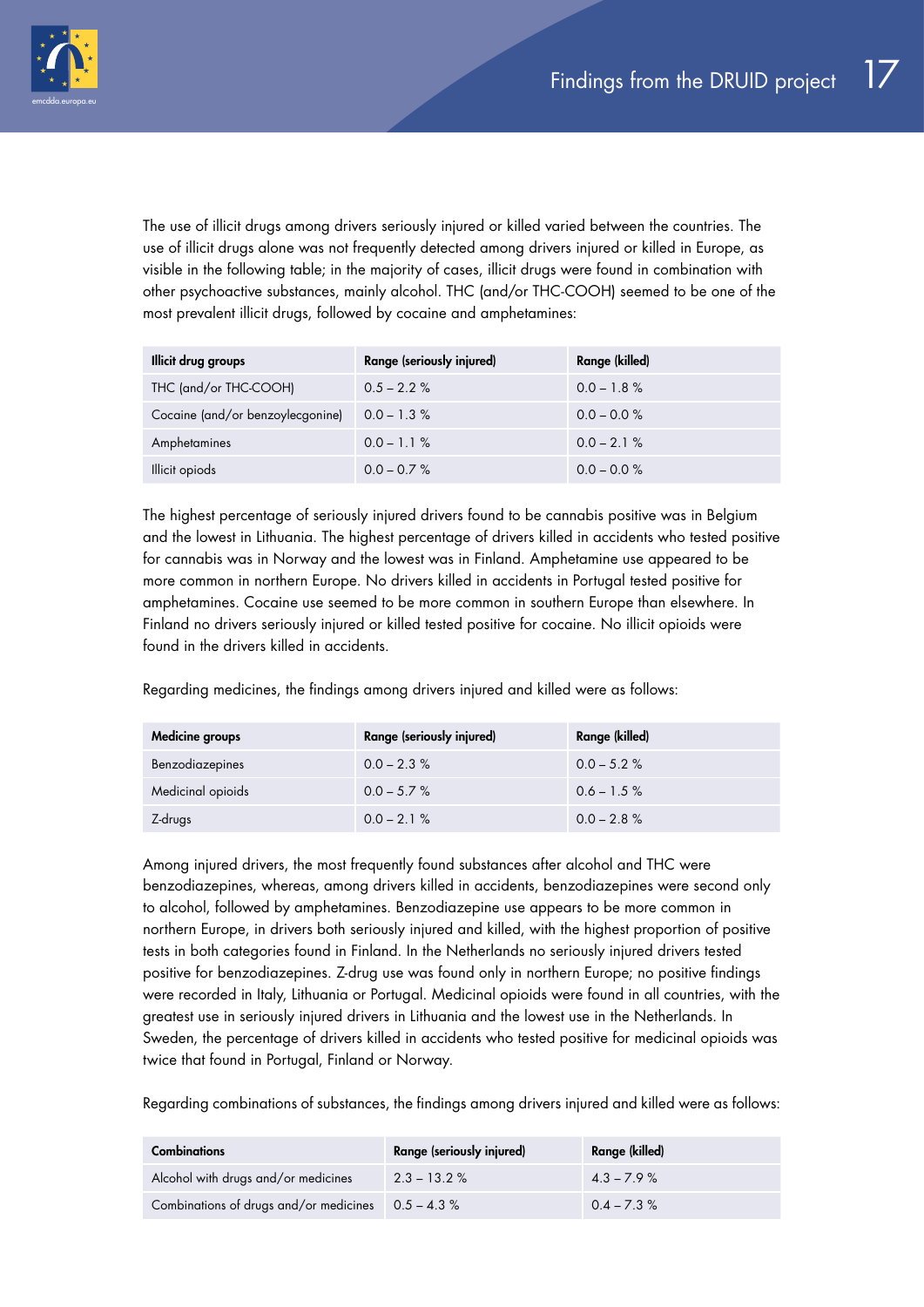<span id="page-17-0"></span>



Figure 3. Distribution of psychoactive substances found in seriously injured or killed drivers

Among drivers seriously injured or killed, the most commonly consumed substance was alcohol alone, followed, in all countries except Lithuania, by alcohol combined with another substance. Combined drug/medicine users were either the third (in Belgium, Denmark, Italy and Finland) or fourth (in Lithuania and the Netherlands) most common group. Thus, the biggest problem with illicit drugs is their consumption in combination with other psychoactive substances, especially alcohol. Although the rates of combined consumption were not high, the risk of injury is clearly increased in these cases.

The details of the research and findings can be found in the deliverables from Work Package 2 see Annex 3.

### Who is the 'average person' found driving after taking psychoactive substances?

Data collected during the roadside surveys allowed a description to be drawn of the 'average driver' testing positive for the different substance groups. These included younger drivers (in the age range 18–34 years), middle-aged drivers (35–49 years) and older drivers (≥ 50 years).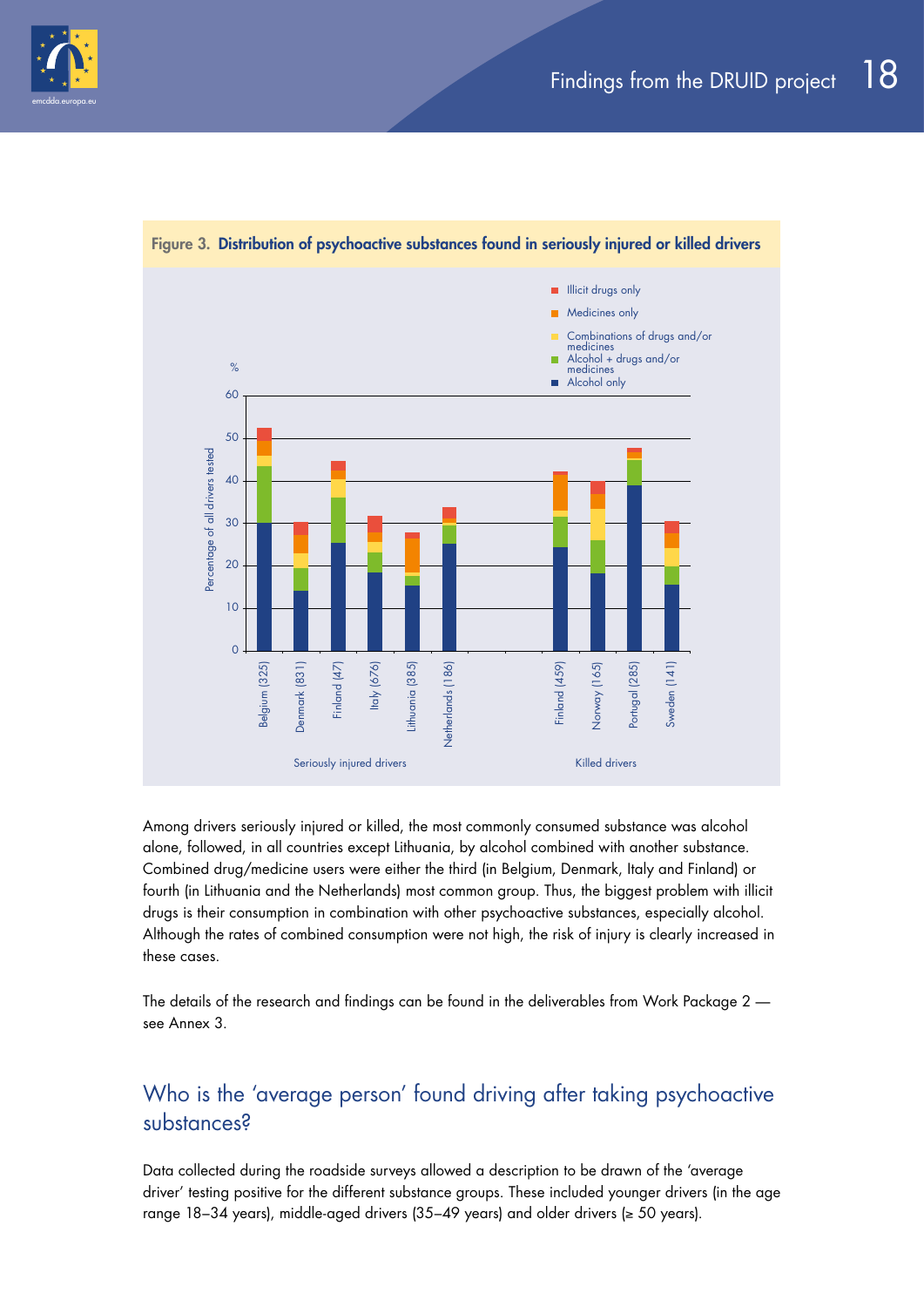

### *Characteristics of drivers testing positive for alcohol*

Among the general driving population, alcohol was most often detected among male drivers over 35, BAC values were relatively low (°) and most positive tests were recorded on weekday nights and at weekends. Among drivers involved in accidents, alcohol was most often detected among younger male drivers (25–34 years) and the mean BAC level was high; most were severely intoxicated.

Interviews with problem drink-drivers in Hungary and Sweden found that drivers do not believe that alcohol impairs their performance. Problem alcohol users who drank and drove stated that losing their licence or even imprisonment would not have helped them to stop reoffending; instead, they claimed that a subsequent treatment programme had helped them by giving them a greater insight into their problems.

### *Characteristics of drivers testing positive for illicit drugs*

Among the general driving population, illicit drugs were mainly detected among young male drivers, and at all times of the day but mostly at the weekends. However, the most frequent time period differed according to country, and the user profile differed according to substance. Cannabis and cocaine were most prevalent among young male drivers (in the age ranges 18–34 years and 25–34 years, respectively). Amphetamines were most prevalent among young drivers (18–34 years), but the gender distribution differed according to country. Illicit opioids were most prevalent among male middle-aged drivers (35–49 years). The highest prevalence of the combined use of alcohol and drugs (illicit drugs and/or psychoactive medicine) was generally found in young male drivers (18–34 years) during night-time hours. Multiple drug use (illicit drugs and/or psychoactive medicines) was generally most common in males, and in middle-aged drivers (under 50), although age groups and time periods varied considerably by country.

The studies of drivers seriously injured or killed found that illicit drugs were most prevalent in young and middle-aged drivers (under 50 years), usually male, and the majority of drugs appeared to be used in combination with other psychoactive substances (mainly alcohol).

Interviews with Swedish drivers who were problem drug users revealed that they did not believe that they would be stopped by the police, or that alcohol or drugs would impair their driving, and therefore they did not perceive any real risks in driving. A survey of 195 German drug-using drivers found that intensive users did not feel impaired, even though they were, and were more likely to drive under the influence, whereas moderate substance users could realistically judge their level of intoxication and took a more responsible approach to drugs and driving, choosing to drive less often or not at all after taking drugs.

### *Characteristics of drivers testing positive for psychoactive medicines*

In the general driving population, psychoactive medicines, both benzodiazepines and medicinal opioids, were mainly detected among middle-aged and older female drivers (≥ 35 years) during daytime hours. However, the studies of the drivers seriously injured or killed found these substances

<sup>(</sup> 9) Except in Lithuania, where 38 % of drivers testing positive for alcohol alone had a BAC of over 1.2 g/l.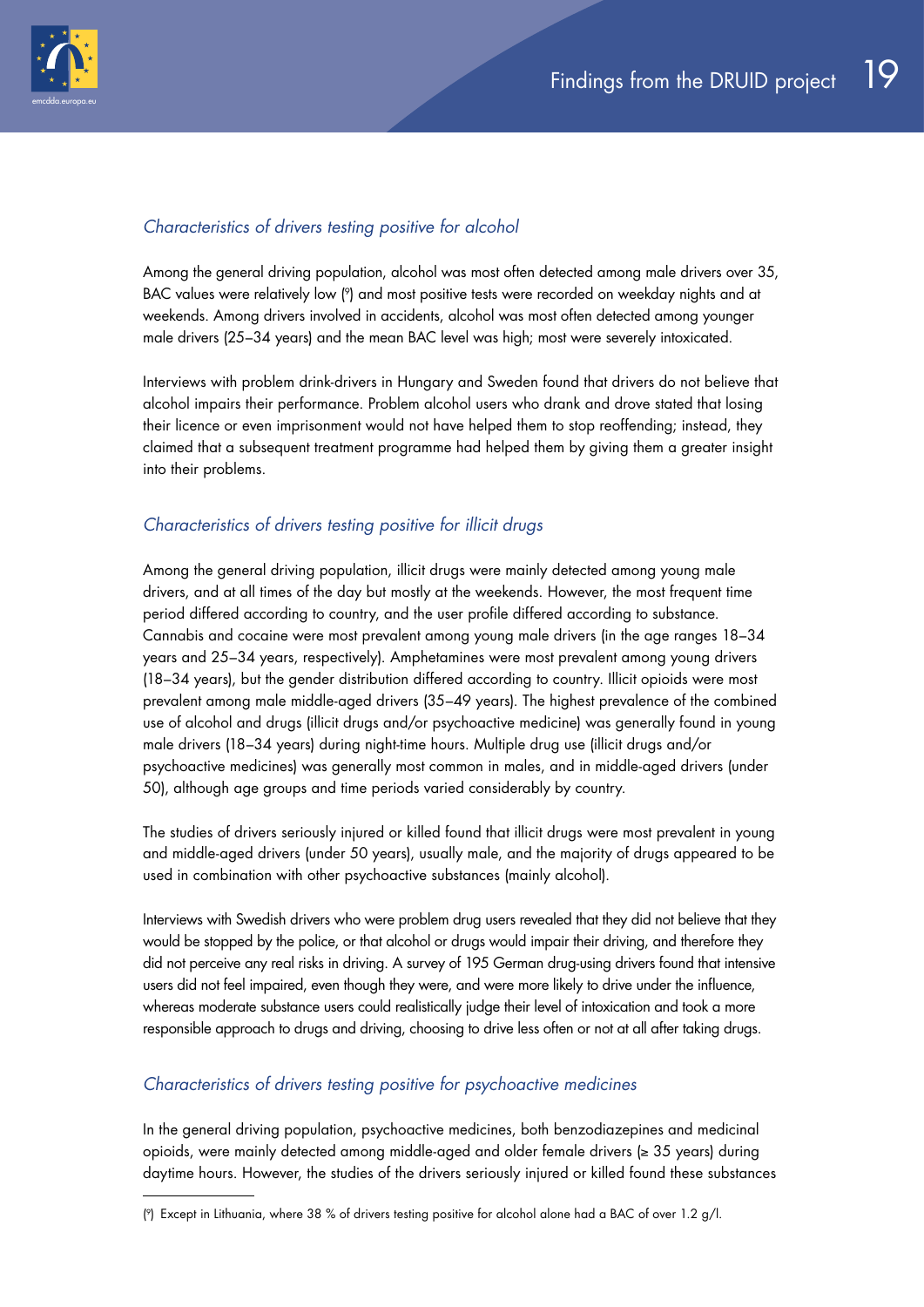<span id="page-19-0"></span>

to be more prevalent in male drivers in the same age range, and the majority were detected in combination with other psychoactive substances (alcohol or drugs).

The details of the research and findings can be found in the deliverables from Work Package 2 see Annex 3.

### What do experiments show regarding the effects that different substances have on driving ability?

In addition to considering large-scale studies of the numbers of drivers seriously injured or killed, the effects of the substances were also gauged using both meta-analyses of previously published experimental studies and 13 driving tests on public roads or using driving simulators involving different substances or their combinations and different participant groups (patients or drug users as appropriate).

### *Meta-analyses of experimental studies*

The meta-analysis of experimental studies of alcohol considered 450 published papers in which 5 300 findings concerning alcohol effects were included. These results allowed calculation of an impairment function that could then be used to determine the concentration of psychoactive substances causing the same level of impairment as certain BAC levels.

The meta-analysis of experimental studies of medicines and illicit drugs considered 605 publications. This meta-analysis provided information about the impact of antipsychotics, anxiolytics, hypnotics, sedatives, antidepressants, antihistamines and major illicit drugs on driving and skills related to driving. It found that a few anxiolytics, antidepressants and sedatives and one antipsychotic caused considerable impairment at certain doses, as did oral administration of THC (e.g. consumption in cake, tea). Neither antihistamines nor illicit drugs (even THC from smoking cannabis) caused comparable impairment. A significant finding from the meta-analysis was that a serum concentration of 3.8 ng/ml THC ( $\approx$  2 ng/ml in whole blood) was shown to be as impairing as 0.5 g/l BAC. In the experimental studies analysed, no negative influence on fitness for driving was found for the illicit stimulants d-amphetamine, MDMA and cocaine; in general, there were more findings of improved performance than of impaired performance. However, some case reports and non-experimental publications examining cocaine revealed negative effects.

The maximal impairment of a substance is an important parameter in estimating the danger associated with use of that substance; however, maximum impairment may be of short or long duration. Therefore, for each substance that had been the subject of sufficient experimental studies, the project used the impairment function to construct an impairment curve, showing the degree of impairment over time. Once the curve was constructed, the 'area under the curve' was calculated to capture both the level of impairment and the duration. To exclude minor effects, a line was drawn to represent impairment equivalent to 0.3 g/l BAC. The final measure of the danger of a substance, the 'degree of impairment', indicates the area between the approximation curve and the minor impairment line, thus capturing in a single parameter both the intensity (magnitude of impaired effects) and duration of impairment (see Figure 4).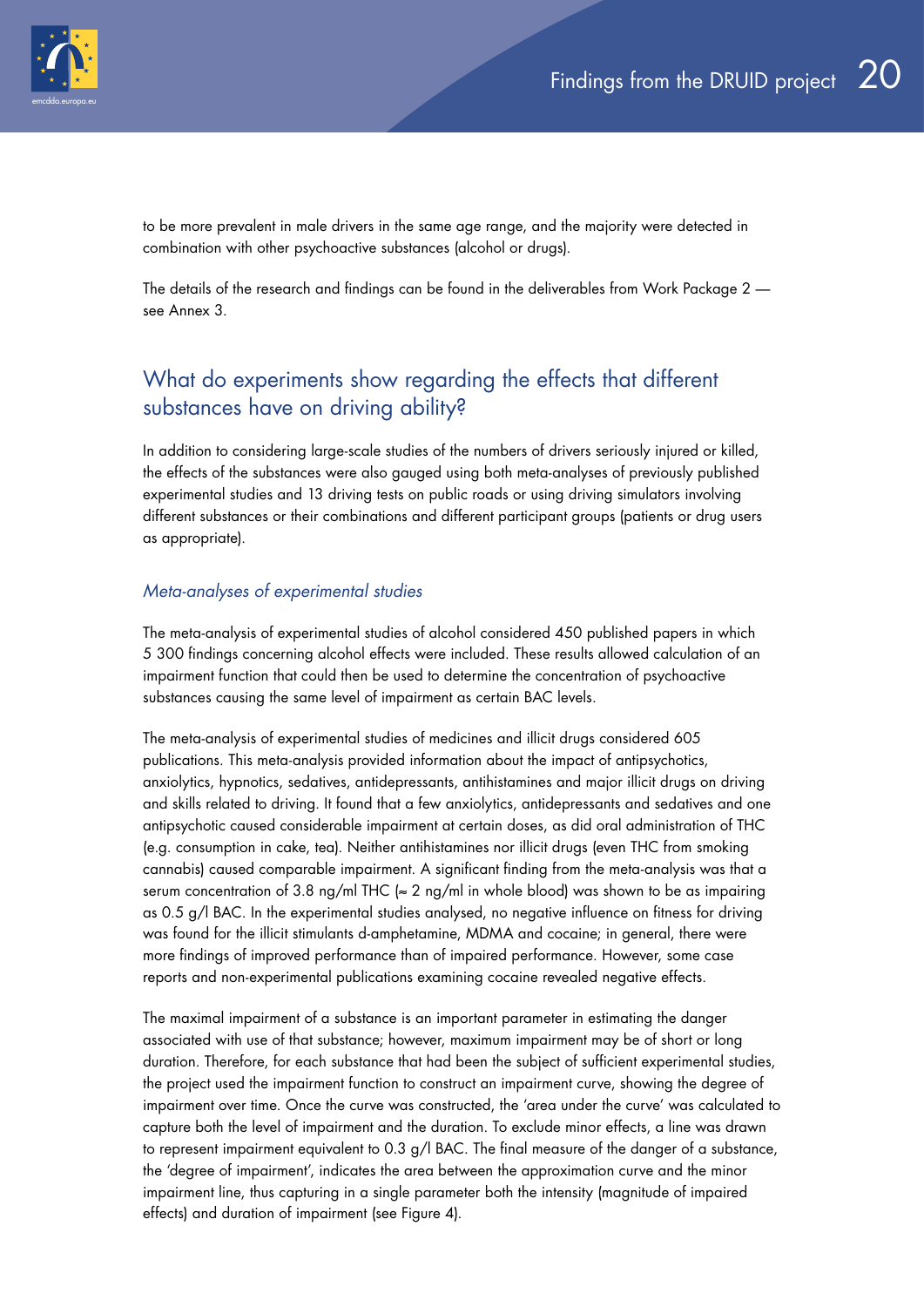

| ANIMING CIMANG                 |                                                                                                                                                                                                                                                                                          |                                                                                                                                                                                   |
|--------------------------------|------------------------------------------------------------------------------------------------------------------------------------------------------------------------------------------------------------------------------------------------------------------------------------------|-----------------------------------------------------------------------------------------------------------------------------------------------------------------------------------|
| <b>Class</b>                   | Substance/Dose [mg]                                                                                                                                                                                                                                                                      | <b>Degree of impairment</b>                                                                                                                                                       |
| Anxiolytics                    | Buspirone (10)<br>Buspirone (20)<br>Clobazam (10)<br>Clobazam (20)<br>Meprobamate (400)<br>Meprobamate (800)<br>Diazepam (5)<br>Diazepam (10)<br>Lorazepam (1)<br>Oxazepam (15)<br>Diazepam (15)<br>Oxazepam (30)<br>Diazepam (20)<br>Alprazolam (1)<br>Lorazepam (2)<br>Lorazepam (2.5) | $\mathsf{O}\xspace$<br>$\mathsf{O}\xspace$<br>$\mathsf O$<br>$\mathsf{O}\xspace$<br>$\mathbf 0$<br>$\mathbf 0$<br>17<br>57<br>64<br>104<br>112<br>170<br>171<br>369<br>418<br>571 |
| <b>Hypnotics and sedatives</b> | Temazepam (10)<br>Zolpidem (5)<br>Lormetazepam (1)<br>Temazepam (20)<br>Zaleplon (10)<br>Triazolam (0.25)<br>Flunitrazepam (1)<br>Zolpidem (10)<br>Zolpidem (20)<br>Zopiclone (7.5)<br>Triazolam (0.5)<br>Flunitrazepam (2)                                                              | $\mathbf 0$<br>$\mathbf 0$<br>22<br>40<br>40<br>89<br>115<br>119<br>214<br>240<br>247<br>461                                                                                      |
| Antipsychotics                 | Sulpiride (400)<br>Haloperidol (3)<br>Promethazine (27)                                                                                                                                                                                                                                  | $\mathsf{O}$<br>93<br>491                                                                                                                                                         |
| <b>Antidepressants</b>         | Fluoxetine (60)<br>Paroxetine (30)<br>Imipramine (75)<br>Trazodone (100)<br>Mianserin (10)<br>Amitriptyline (25)<br>Amitriptyline (50)                                                                                                                                                   | $\mathsf{O}\xspace$<br>$\mathbf 0$<br>32<br>87<br>185<br>327<br>380                                                                                                               |
| <b>Antihistamines</b>          | Fexofenadine<br>Loratadine (10)<br>Terfenadine (60)<br>Diphenhydramine (25)<br>Diphenhydramine (50)                                                                                                                                                                                      | $\mathbf 0$<br>$\mathsf{O}\xspace$<br>$\mathbf 0$<br>54<br>92                                                                                                                     |
| <b>Illicit drugs</b>           | d-amphetamine (24.75)<br>d-amphetamine (4.25)<br>THC oral admin. (8.25)<br>THC smoking (5)<br>THC oral admin. (13.5)<br>THC smoking (13.5)<br>THC oral admin. (24.5)                                                                                                                     | $\mathsf{O}$<br>0<br>$\mathbf 0$<br>66<br>68<br>70<br>215                                                                                                                         |

### Table 1. Degree of impairment sorted in ascending order within the different substance classes

Note: For missing substance/dose combinations no degree of impairment exists.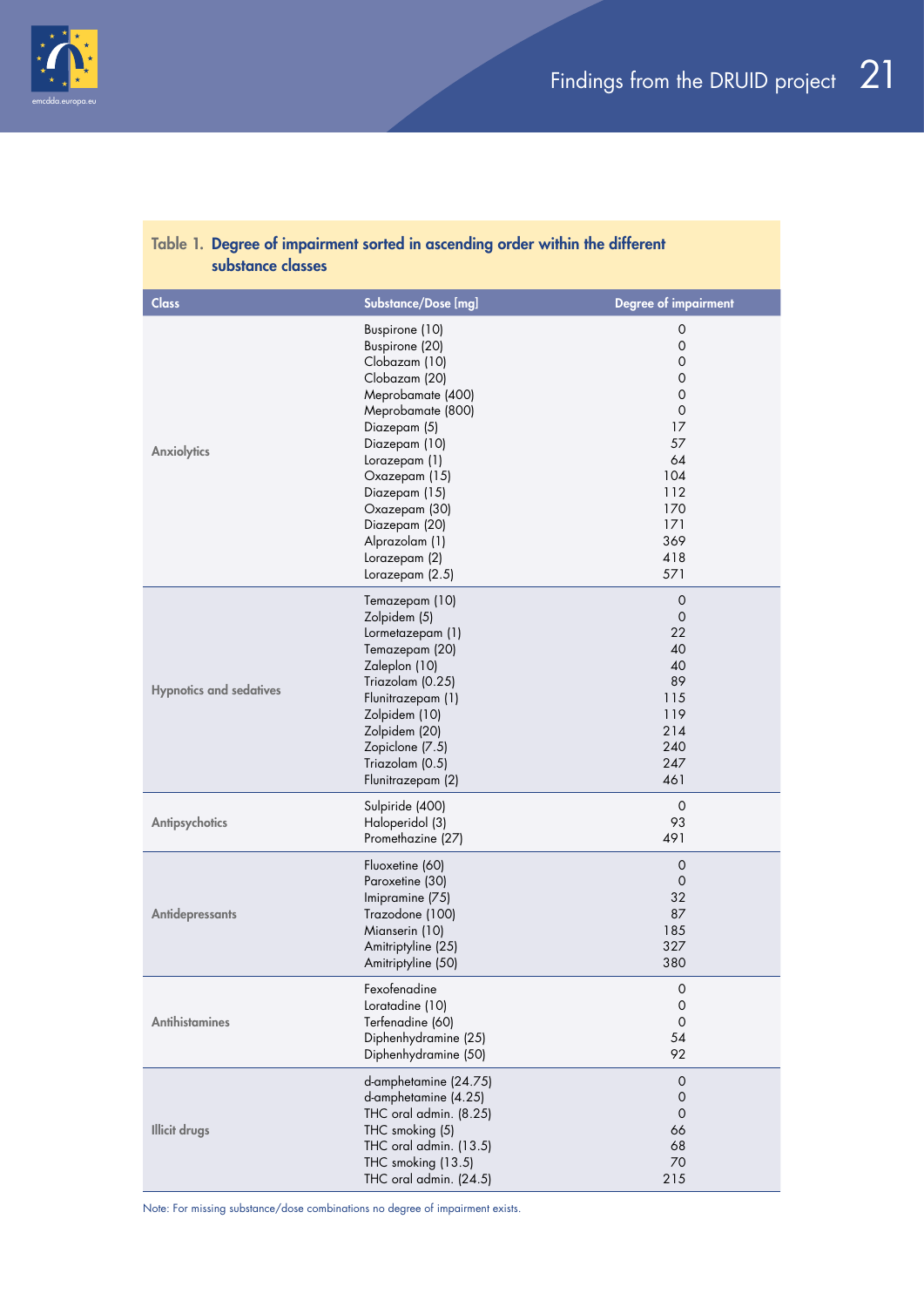



#### Figure 4. Diazepam 20 mg, time-dependent impairment (29 studies, 276 effects)

In the case of narcoanalgetics, hallucinogens, and opioids used mainly in substitution treatment for opioid addicts (morphine, methadone and buprenorphine), the number of published studies was too low to carry out a meta-analysis, so their effects on drivers were summarised in a review of the literature. Finally, the project's expert workshop on heroin substitutes concluded that no distinction should be drawn between patients undergoing substitution treatment and patients receiving other medicinal treatments, but addiction to other impairing substances is clearly an exclusion criterion for driving. Patients are not fit to drive during the adjustment phase, but this is generally short (around 3 weeks). Periods of large dose changes require attention but gradual detoxification does not. The three substitution substances and the amount of the daily dosage in milligrams are no criteria for the fitness to drive, as long as they are adequate for each client. With all this in mind, decisions should be made on a case-by-case basis.

#### *Driving tests*

These were standardised, and comprised tests of road tracking ('standard deviation of the lateral position', or weaving/swerving), car following and risk-taking (overtaking, jumping traffic lights), as well as laboratory tests that included attention, cognitive and reaction tests. All studies on the impact of illicit drugs adopted placebo-controlled, double-blind, within-subjects study designs. All studies employed representative subject samples, i.e. recreational users of MDMA and dexamphetamine, and patients of the prescribed medicines being tested, who were screened for presence of alcohol and other drugs before each test. Most of the studies employed crossover designs to provide maximal statistical power with relatively small sample sizes. Most were conducted in real traffic although some utilised advanced driving simulators; one, for legal reasons, was carried out on a closed driving circuit.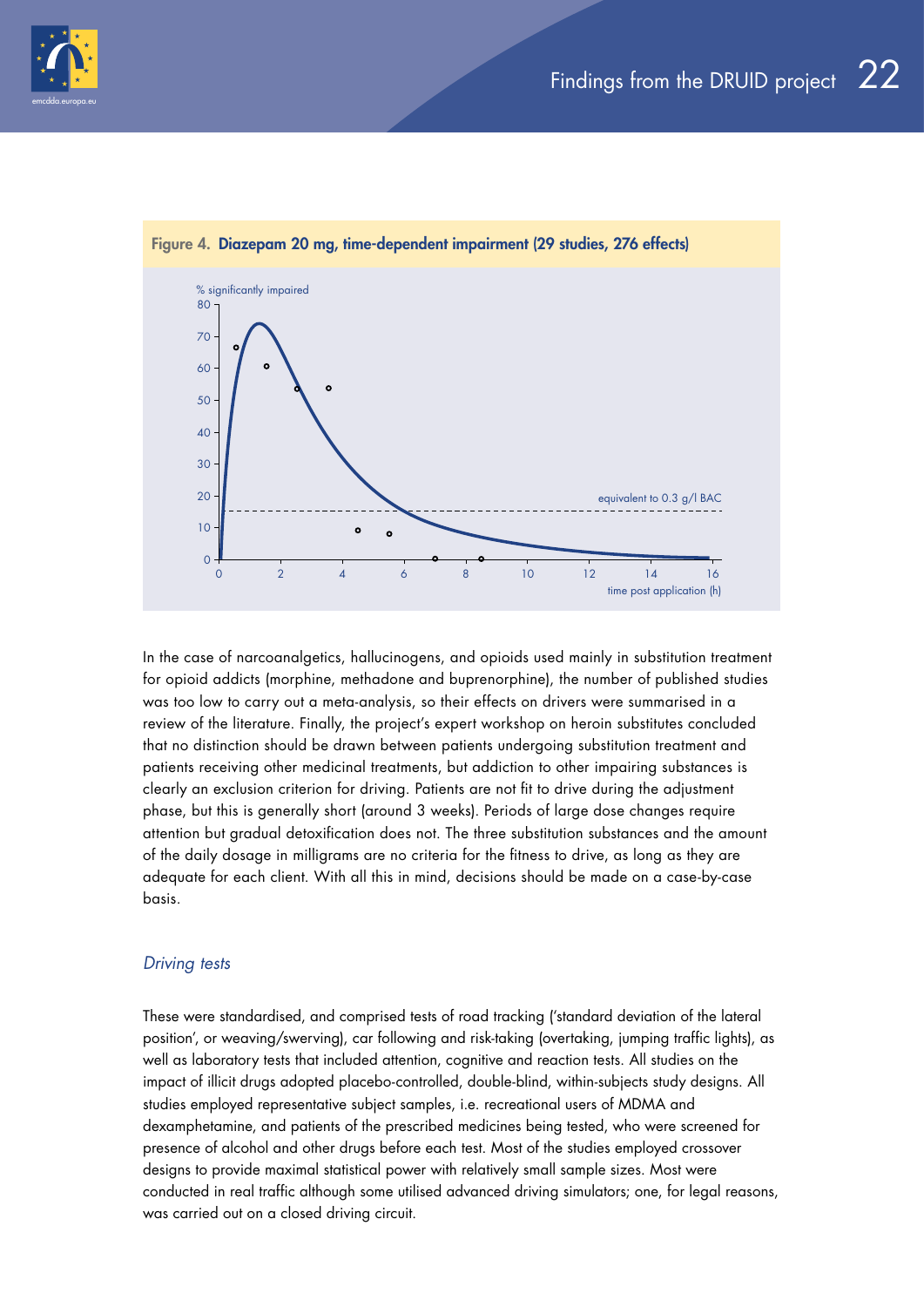<span id="page-22-0"></span>

None of the studies investigating the effects of stimulants on driving (MDMA and dexamphetamine) found that drug consumption alone resulted in increased impairment or risk-taking. Increased risk-taking behaviour was observed only in the case of additional alcohol consumption. In general, low doses of stimulant drugs produce neutral or even stimulating effects on a range of psychomotor functions. However, some studies found that stimulants may also have detrimental effects on specific cognitive functions and increase risk-taking behaviours. Considering the likely drug use setting, the stimulant effects of MDMA and amphetamine were not sufficient to overcome or compensate for driving impairments resulting from concomitant alcohol use or a night's sleep deprivation; in fact, MDMA in combination with alcohol (or sleep deprivation) impaired driving performance. Moreover, users of stimulant drugs were not aware of post-acute fatigue effects (the 'comedown'). One night of sleep deprivation alone caused impairments comparable to those observed under the influence of 0.8 g/l BAC.

With regard to medicines, zopiclone (7.5 mg) and alprazolam (0.5 mg) produced significant driving impairment in patients as well as in healthy control subjects, although chronic users experienced no subjective feelings of reduced alertness or drowsiness. Thus, insomniacs and anxiety patients may believe that they can drive safely while taking these drugs, even though their performance is in fact impaired. However, the driving performance of patients suffering from insomnia who had been prescribed short-acting hypnotics or low doses of hypnotics generally did not differ from that of normal sleepers. In contrast, sleep apnoea was strongly correlated with driving impairment. In the case of analgesics, it was found that the impairment potential of codeine/paracetamol combinations increases with age. Dronabinol (Marinol®), synthetic THC used for the treatment of chronic pain, impaired driving performance in occasional cannabis users to the same level as 0.5 g/l BAC, whilst the effect was less in daily cannabis users. The driving performance of patients suffering from chronic pain and undergoing long-term treatment with opioid analgesics was generally similar to that of healthy control subjects.

The details of the research and findings can be found in the deliverables from Work Package 1 see Annex 3.

### What is the risk of being seriously injured, dying or of killing someone after taking drugs and driving?

In statistical terms, the relative risk, also known as the risk ratio, signifies the risk of an event (injury or death by crashing a car) relative to exposure (consuming a psychoactive substance). The correct way of calculating risk is to follow a large cohort of drivers for some time, observe how many consume psychoactive substances and then observe how many crash. Obtaining results on a large scale in this way would be prohibitively expensive, so the practical way of calculating the risk of such a rare event is to carry out a case–control study and use the results to calculate odds ratios, which in this case approximate to relative risk. A risk ratio of 3, for example, means that a substance-positive driver is three times more likely to crash than a sober driver.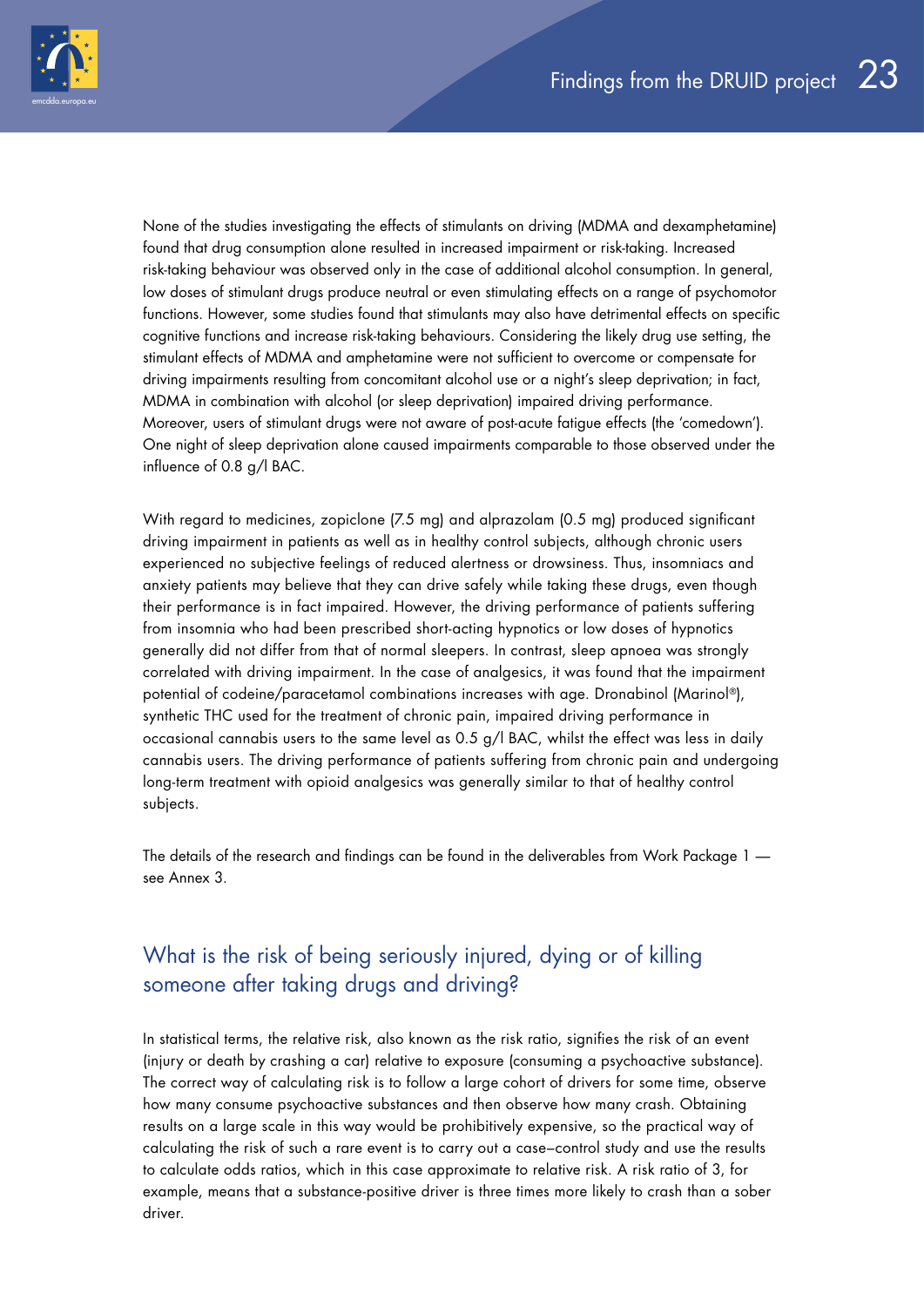

In the DRUID project, to calculate the relative risk of having a serious accident when positive for a substance, four numbers were required:

- the number of cases (here, obtained from hospital studies of drivers seriously injured/killed) positive for a given substance group;
- the number of controls (here, drivers in the roadside surveys on roads close to those hospitals) positive for a given substance group;
- the number of cases (here, obtained from hospital studies of drivers seriously injured/killed) negative for any substance; and
- the number of controls (here, drivers in the roadside surveys on roads close to those hospitals) negative for any substance.

Once these numbers had been collected, the relative risk of a driver being seriously injured in an accident was approximated to the odds ratio between the odds of a driver being seriously injured in an accident while positive for a given substance and the odds of being seriously injured while negative. The relative risk of a driver being killed in an accident was estimated in the same way. The odds ratios for the different substance groups were calculated using logistic regression and adjusted for age and gender, as an approximation for the relative risk. In both cases, samples were considered positive if the concentration was at or above the equivalent cut-off in either blood or oral fluid.

Data from the case study population consisted of samples from the hospital studies of seriously injured drivers in six countries (Belgium, Denmark, Italy, Lithuania, the Netherlands, Finland) and those of killed drivers from four countries (Portugal, Finland, Sweden, Norway). In total, 2 490 seriously injured drivers and 1 112 killed drivers were included. Data from the control population came from the roadside surveys in the same countries; in total, 15 832 drivers participated in the control sample of the seriously injured drivers and 21 917 drivers participated in the control samples of killed drivers; data were weighted for the national distribution of traffic in each of eight time periods of the week. The relative risk estimates were adjusted for age and gender.

Despite the scale of the project, the number of subjects, both cases and controls, testing positive for each substance was very low, with some countries finding none. Although this is fortunate from a road safety point of view, it results in imprecise odds ratio estimates with broad confidence intervals. There are also considerable variations among countries' results that are not easy to explain. The data were pooled to give more reliable ratios, with smaller confidence intervals, and are presented as four general levels of increased risk of being seriously injured or killed in a traffic accident. Nevertheless, the overall results for illicit drugs in particular, because of the very low number of positives (cocaine and illicit opioids) or wide variability between countries (cannabis and amphetamines), should be treated with caution. The rarity of positive toxicological results also meant that the small numbers of drivers with (very) low and (very) high substance concentrations were pooled. It was not possible to determine the difference between concentrations when calculating the risk for any substance other than alcohol. Although benzoylecgonine is an inactive metabolite of cocaine, the risk of being seriously injured or killed while positive for benzoylecgonine was calculated in order to determine if the risk of road traffic accidents is increased when only metabolites are present, i.e. after recent drug use.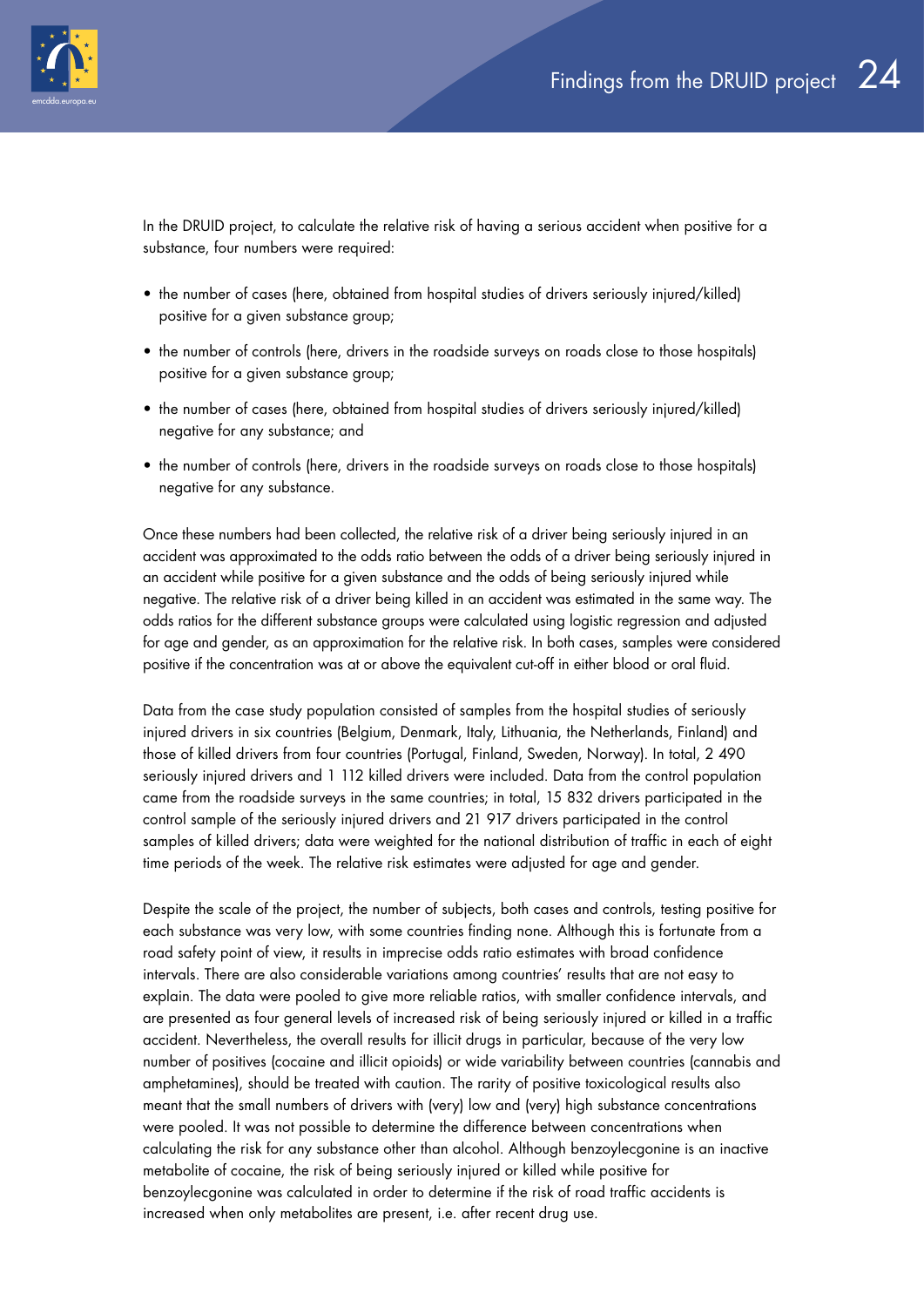### Table 2. Project findings — the relative risk level of being seriously injured or killed in an accident while positive for various substance groups

| <b>Risk level</b>        | <b>Relative risk</b> | Substance group                                                                                                                                   |
|--------------------------|----------------------|---------------------------------------------------------------------------------------------------------------------------------------------------|
| Slightly increased risk  | $1 - 3$              | 0.1 g/l $\le$ alcohol in blood $<$ 0.5 g/l<br>Cannabis                                                                                            |
| Medium increased risk    | $2 - 10$             | $0.5$ g/l $\le$ alcohol in blood $< 0.8$ g/l<br>Benzoylecgonine<br>Cocaine<br>Illicit opioids<br>Benzodiazepines and z-drugs<br>Medicinal opioids |
| Highly increased risk    | $5 - 30$             | $0.8$ g/l $\le$ alcohol in blood < 1.2 g/l<br>Amphetamines<br>Multiple drugs                                                                      |
| Extremely increased risk | 20–200               | Alcohol in blood $\geq 1.2$ g/l<br>Alcohol in combination with drugs                                                                              |

*Notes*: Cannabis and amphetamines: owing to very different single-country estimates, the risk estimates must be treated with caution. Benzoylecgonine, cocaine and illicit opioids: owing to few positive cases and controls, the risk estimates must be treated with caution.

This elevated risk for amphetamines and other stimulants is very different from the findings of the experimental studies in the DRUID project. When amphetamine was found in drivers injured or killed in road traffic accidents, the median concentrations were very high compared with the concentrations of subjects in the experiments; these may have detrimental effects on self-perception, critical judgement and risk-taking, and while the stimulating effects are wearing off the driver may suffer fatigue, anxiety and irritability. It is also likely that drivers who choose to drive when positive for (large concentrations of) amphetamines are more prone to taking risks than the average road user. The risk associated with benzoylecgonine, which is not an active agent, might be caused by sleep deprivation after consumption of cocaine.

Using a different method, a pharmacoepidemiological study carried out in the Netherlands linked pharmacy, traffic accident and hospital databases to calculate the relative risk of a patient being involved in an accident while using medication. The case population was defined as adults involved in a traffic accident between 2000 and 2007 and who were driving and received medical assistance. The control population was defined as adults holding a driving licence who were not involved in a traffic accident during the study period. In total, 3 963 cases and 18 828 controls were selected for the case–control analysis. Calculations showed an increased accident risk for drivers exposed to at least one psychotropic medication (relative risk 1.3), drivers undergoing treatment with a combination of medicines (relative risk 1.5) and those taking modern antidepressants (relative risk 1.7). The study identified high-risk groups such as new users, intermediate and long half-life benzodiazepine users, female users and young/middleaged users.

Responsibility studies involve deciding whether or not the driver was responsible for the accident, rather than simply being involved in it. This can be assessed in two ways. In the first, investigation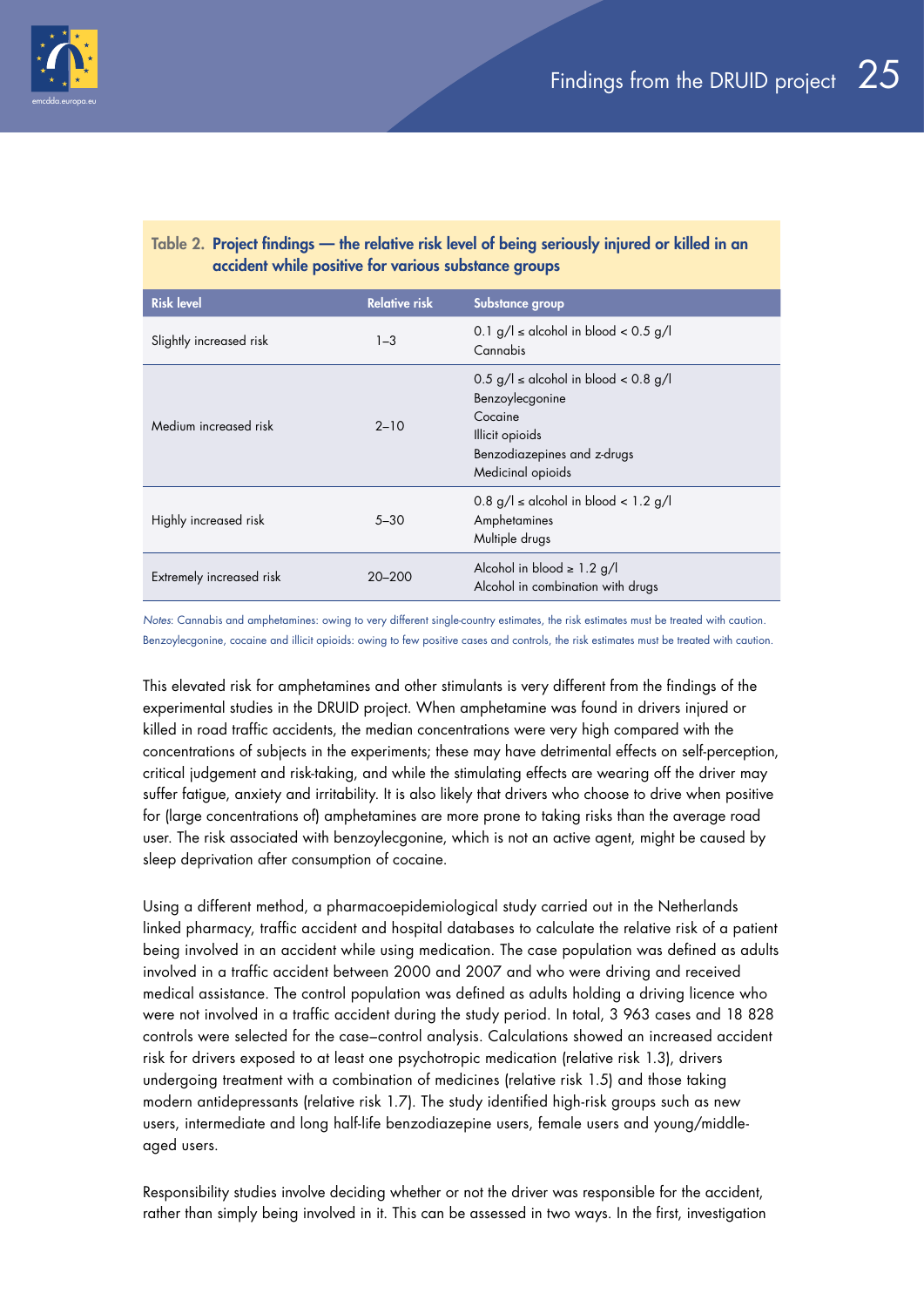

teams comprising traffic safety and car inspection engineers, without knowing of any impairment of the driver, study each accident to determine responsibility. In the second, researchers compute a responsibility score, based on information from eight groups of characteristics: road conditions; traffic conditions; vehicle conditions; crash type; complexity of the driving task; complexity of traffic regulation; tiredness of the driver; and witnesses' comments. The DRUID project used an adaptation of the 'responsibility score' calculation to estimate the risk of being responsible for a fatal accident while positive for a psychoactive substance.

Relative risk estimates for the responsibility of drivers killed while positive for alcohol and other drugs were based on data from Germany, Lithuania, Hungary and Slovakia. In total, 483 drivers were included in the study. However, largely because of the low number of controls, the analysis could not detect an effect of individual substances on the risk of being responsible for a fatal accident, except for BAC  $\geq$  1.2 g/l. Nevertheless, the DRUID project also benefited from the dataset of an earlier responsibility study in France, to which the new DRUID cut-offs were applied. Blood samples were taken from 7 455 car drivers involved in fatal accidents in the period October 2001 to September 2003, whether they were killed, injured or unharmed; therefore, the group was different from the killed drivers above, and so the two datasets could not be combined. The reference group was car drivers with a BAC < 0.1 g/l. Again, the relative risk estimates were approximated to odds ratios. This analysis found that the risk of being responsible for a fatal crash was five to eight times higher for a driver under the influence of alcohol (BAC  $\geq 0.1$  g/l) than for a sober driver; the risk of severely intoxicated drivers (BAC  $\geq$  1.2 g/l) being responsible for a fatal crash was 15–21 times higher than that for sober drivers. Drivers involved in fatal accidents and positive for cannabis ( $\geq 1$  ng/ml) had a risk about twice that of drivers not positive for cannabis. Combined use of alcohol and cannabis multiplies the risk of causing a fatal accident. In the case of amphetamine, cocaine and illicit opioids, odds ratios of responsibility adjusted for age and gender were not significantly different from 1, meaning that the risk of responsibility for positive drivers was not significantly different from that of sober drivers. This may have been a result of the small number of drivers in the sample that tested positive for those substances.

The details of the research and findings can be found in the deliverables from Work Package 2 see Annex 3.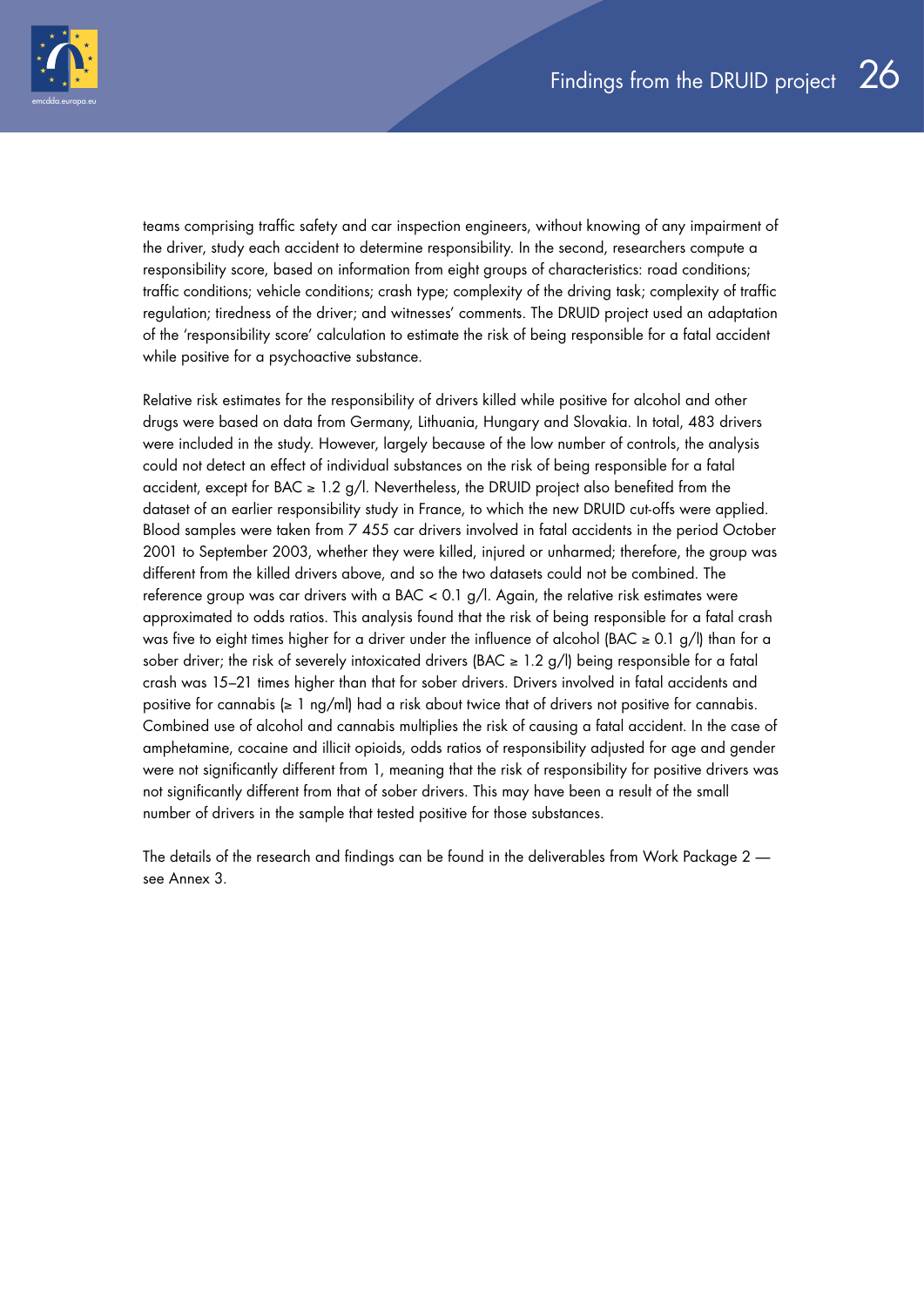<span id="page-26-0"></span>

## Part B: Examining the possible responses

In addition to understanding the size of the problem, policymakers need to know how to respond to it efficiently and effectively. This is particularly complex, given the difference in legal status of the substances involved and the wide variety of social attitudes towards them. The problem can be addressed in various ways. Prevention programmes targeting illicit drugs usually consist of information campaigns and are frequently aimed at young people in an attempt to dissuade them from taking drugs and driving. However, prevention programmes aimed at users of psychoactive medicines may be broader in scope, addressing physicians and pharmacists to encourage them to review their prescribing and dispensing practices, as well as addressing patients who may be taking those medicines and are unaware of their effects on driving skills. Laws may act as a deterrent, punishing impaired driving or simply driving with any of these substances in the body, and these may be enforced by police using clinical tests or analytical roadside screening devices. Rehabilitation of offenders aims to stop reoffending in the future. All these responses require financial and human resources, which are under increasing pressure in Europe at present, so it is essential that policymakers can identify the most efficient and effective responses and avoid those that may seem instinctive or attractive but, when evaluated objectively, do not give value for money.

### How to assess the driver's fitness to hold a licence?

Driver licensing across Europe is regulated by Council Directive 91/439/EEC of 29 July 1991 on driving licences. Annex III of that Directive states that 'Driving licences shall not be issued to or renewed for applicants or drivers who are dependent on psychotropic substances or who are not dependent on such substances but regularly abuse them'. Addressing legally prescribed medicines, it also states that 'Driving licences shall not be issued to, or renewed for, applicants or drivers who regularly use psychotropic substances, in whatever form, which can hamper the ability to drive safely where the quantities absorbed are such as to have an adverse effect on driving. This shall apply to all other medicinal products or combinations of medicinal products which affect the ability to drive.' As a Directive, the obligations of this law must be implemented in all countries in the EU; individual countries should not deviate from it. With this in mind, one of the aims of the project was to consider whether, 20 years later, the wording of the Directive is still appropriate in the light of developments in road safety and public health policy.

Little is known about how the Directive is implemented in the different countries. Therefore, a questionnaire survey of driver licensing authorities and experts was conducted in 29 European countries (all EU Member States and Norway and Switzerland) requesting information on guidelines for physicians on prescribing medicines with impact an on driving performance and on assessing fitness to drive. In addition, existing guidelines for pharmacists on advising patients while dispensing those medicines were considered. The survey found that the regulations in the different countries dealing with the procedures for assessing fitness to drive are mainly in line with the European Council Directive. However, practical implementations and the assignment of responsibilities differ from country to country. Based on these findings, it was very difficult to derive a 'best practice' for implementation. Nevertheless, the project made a number of recommendations to be considered when redrafting the Directive, including clearer distinction between (illicit) drugs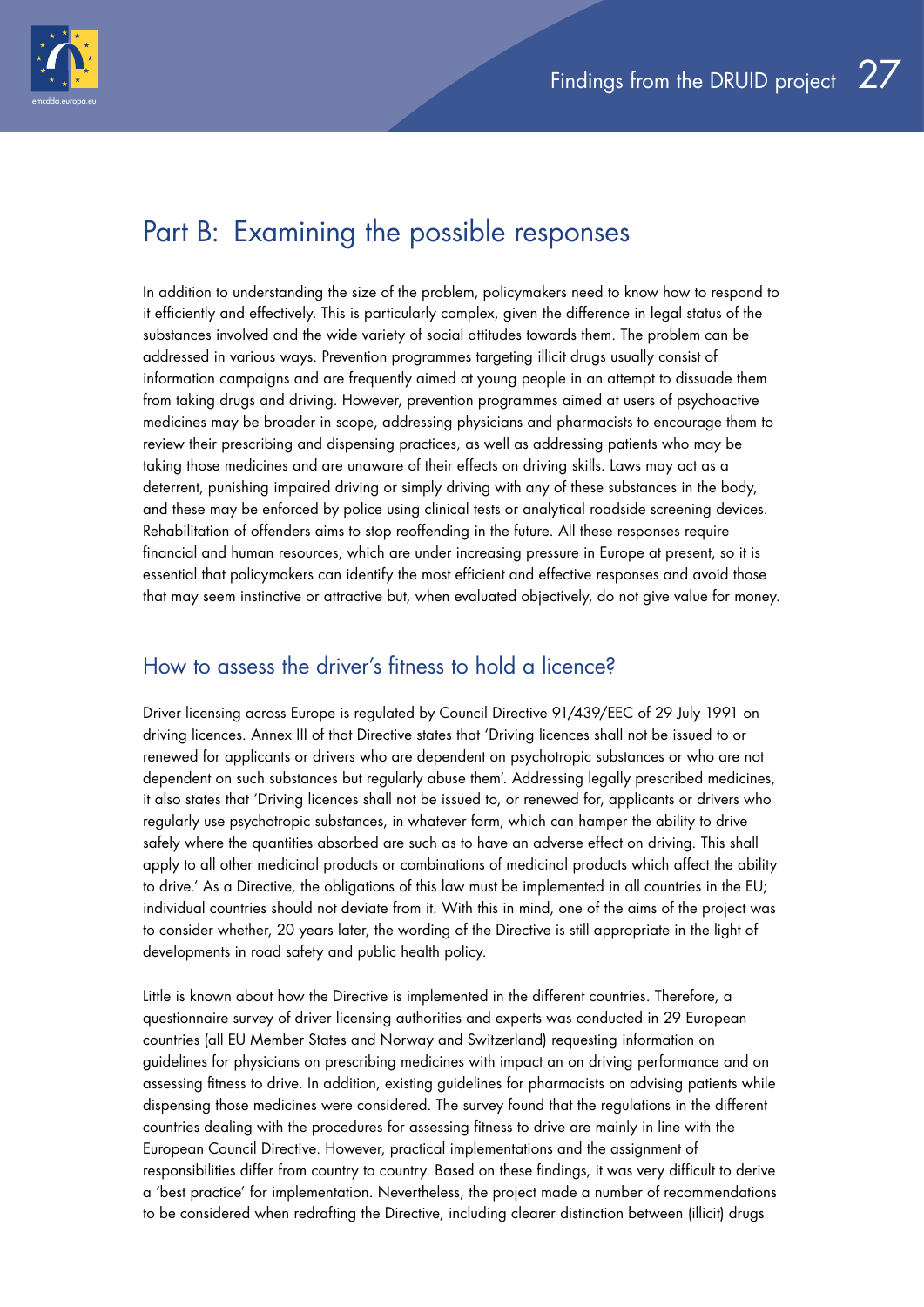<span id="page-27-0"></span>

and medicines and updating terms such as 'abuse', 'dependence' and 'regular use', which now have changed or unclear meanings. Importantly for users of psychoactive medicines, it recommended that the final decision on fitness to drive should take into account not only the substance involved but also the underlying reason for taking medicines and comorbidity factors.

The details of the research and findings can be found in the deliverables from Work Package 7 see Annex 3.

### Which public information campaigns are effective?

A review of existing information campaigns on the risks of driving after taking drugs or medicines found a total of 75 information campaigns from 13 different countries, including the United States, Canada and Australia. The majority of those (37) concerned driving under the influence of drugs, while 22 gave information about medicines alone, and 16 addressed both illicit drugs and medicines. Thirty were designed specifically for young people, 23 for the general public, 16 for physicians and/or pharmacists, nine for teachers, seven for patients using particular medicines, four for parents and five for another target population (e.g. drug users, heavy vehicle operators, employers). Some campaigns were designed for more than one target population. Most of the information campaigns identified were conducted through the mass media. Brochures (3–19 pages) were the medium used most frequently, followed by posters, print press, websites, booklets, television and radio commercials, leaflets, tutorials and other media. Most campaigns were run by governmental organisations or road safety organisations.

Information on the impact of the campaign was found for only 7 of the 75 campaigns, and all these evaluations documented a positive outcome. However, some simply measured the impact in the form of awareness of the campaign (minimum effect), rather than the impact on driver attitude and behaviour (maximum effect). The effects were mostly assessed through interviews; only one campaign gathered objective data concerning drug-related road deaths. As only a few evaluations were found, and these campaigns and their evaluations were performed in different ways, it is not possible to draw conclusions concerning the association between the design of the campaigns and their effectiveness. Therefore, the project was unable to make any recommendations as to the design of an effective information campaign. Nevertheless, the study noted the conclusions of broader research on similar themes, such as the EU's GADGET project, in which a large international sample of evaluated campaigns was collected, and the effect of the campaigns on accidents was evaluated as a function of certain variables ( 10). Future campaigns concerning driving under the influence of drugs and/or medicines should follow a common evaluation, in order to develop more effective campaigns. Detailed guidance for evaluating road safety campaigns has been drawn up by the EU's CAST project ( 11).

The details of the research and findings can be found in the deliverables from Work Package 7 see Annex 3.

<sup>(</sup> 10) http://www.kfv.at/index.php?id=829&contUid=2141

<sup>(</sup> 11) <http://www.cast-eu.org/>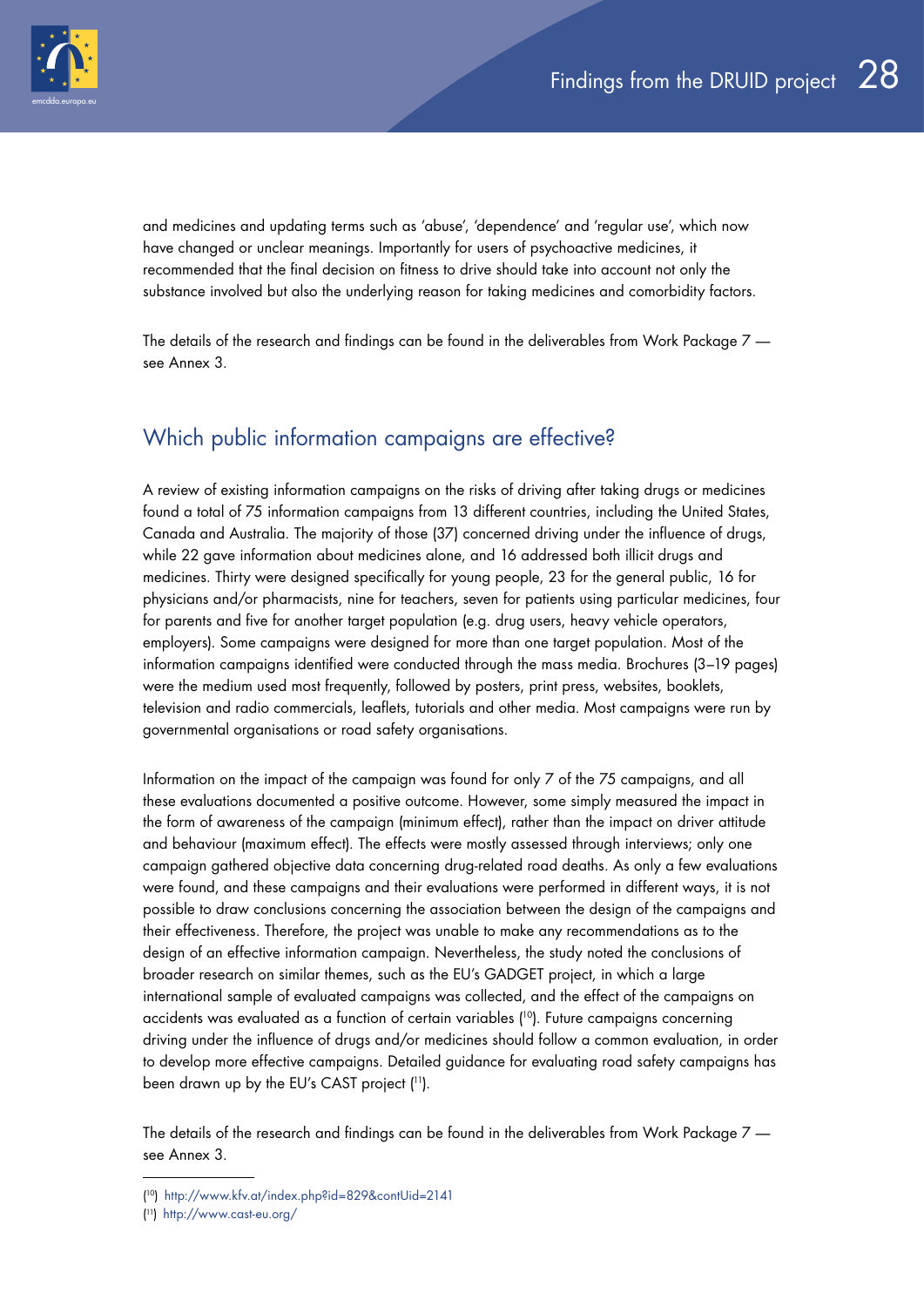<span id="page-28-0"></span>

### How could psychoactive medicines be better classified, labelled and dispensed?

The DRUID project reviewed existing national systems that classified medicines in terms of their effect on driving performance. In total, 16 systems were found, with varying numbers and descriptions of categories. A classification and labelling system was developed (Table 3) that classified medicines into four categories. The first step in harmonisation across Europe was achieved with the adoption of the Guidelines for the Summary of Product Characteristics in September 2009 (valid from May 2010), which specify four categories — (a) no or negligible influence; (b) minor influence; (c) moderate influence; and (d) major influence on driving fitness with some important guidance in special circumstances.

| Information for physicians and pharmacists                                                                                        | <b>Warning for patients (with</b>                                                                                                                                                                                                                                                       |                                                                                                                                                                                                                             |
|-----------------------------------------------------------------------------------------------------------------------------------|-----------------------------------------------------------------------------------------------------------------------------------------------------------------------------------------------------------------------------------------------------------------------------------------|-----------------------------------------------------------------------------------------------------------------------------------------------------------------------------------------------------------------------------|
| <b>Description of categories</b><br>with levels of impairment (1)                                                                 | Information on how to advise patients                                                                                                                                                                                                                                                   | warning symbols and standard<br>descriptions per country)                                                                                                                                                                   |
| <b>Category 0</b><br>Presumed to be safe or<br>unlikely to have an effect on<br>fitness to drive                                  | Confirm that the medicine will be safe for<br>driving, provided that combinations with<br>alcohol and other psychotropic medicines are<br>excluded                                                                                                                                      | [No warning needed]                                                                                                                                                                                                         |
| <b>Category 1</b><br>Likely to have minor adverse<br>effects on fitness to drive                                                  | Inform the patient that impairing side-effects<br>may occur, especially during the first days<br>that may have a negative influence on his or<br>her driving ability. Advise the patient not to<br>drive if these side-effects occur                                                    | <b>Warning level 1</b><br>Do not drive without having read<br>the relevant section on driving<br>impairment in the package insert                                                                                           |
| <b>Category 2</b><br>Likely to have a moderate<br>adverse effect on fitness to<br>drive                                           | Inform the patient about the possible<br>impairing side-effects and the negative<br>influence on his or her driving ability. Advise<br>the patient not to drive during the first few<br>days of the treatment. If possible, prescribe a<br>safer medicine, if acceptable to the patient | <b>Warning level 2</b><br>Do not drive without the advice<br>of a healthcare professional.<br>Read the relevant sections on<br>driving impairment in the<br>package insert before consulting<br>the physician or pharmacist |
| <b>Category 3</b><br>Likely to have a severe<br>adverse effect on fitness to<br>drive, or presumed to be<br>potentially dangerous | Inform the patient about the possible<br>impairing side-effects and the negative<br>influence on his or her driving ability.<br>Urgently advise the patient not to drive.<br>Consider prescribing a safer medicine, if<br>acceptable to the patient                                     | <b>Warning level 3</b><br>Do not drive. After a period of<br>treatment, seek medical advice<br>about the conditions to start<br>driving again                                                                               |

#### Table 3. DRUID categorisation system for medicines and driving

*Note*: (1) The assigned categories relate to the acute or first-time use of the medicine (at the start of treatment).

Based on this, 1 541 medicines available on the EU market were categorised. The distribution within the categories was as follows: category 0, 50.3 %; category 1, 26 %; category 2, 11.2 %; category 3, 5.8 %; multiple categories, 4.4 %; and 'depending on the medicine in combination', 2.3 %. Thus, about 17 % of medicines on the EU market had a relevant influence on driving skills.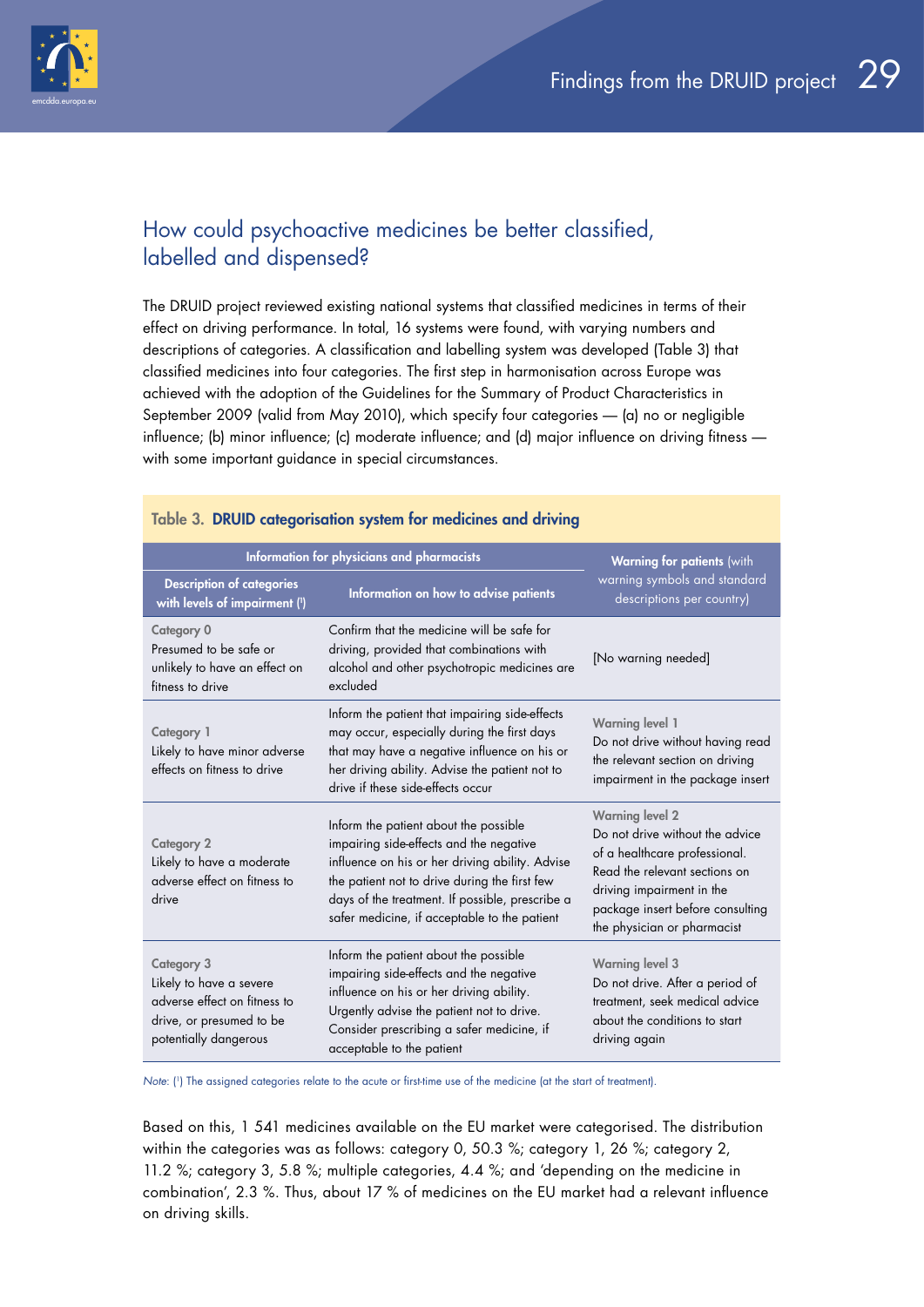

It is not easy to adapt all the different current national approaches to this new categorisation system. Nevertheless, discussions with the Pharmacovigilance Working Party (PWP) of the Committee for Medicinal Products for Human Use have led to a consensus on developing a basic two-level framework for warnings in the patient information leaflet in the package, both for medicines without a potential relevant influence on driving (no, negligible or minor influence) and for medicines with a potential relevant influence on driving (moderate or major influence). At the time of writing (December 2012), the responsible Commission services had not yet endorsed this agreement and so the PWP had not received the mandate to implement it.

It is normal for information on the side-effects of medicines, such as effects on driving ability, to be included in the patient information leaflet inside the package. However, some European countries now include a pictogram on the medicine package itself that conveys the risks when driving. To understand the effectiveness of these, a total of 1 006 patients visiting pharmacies in Spain and the Netherlands were asked their opinions on two pictograms that distinguished between different levels of impairment, one with warning triangles, used in France (Figure 5), and another with ratings developed by the DRUID project (Figure 6).



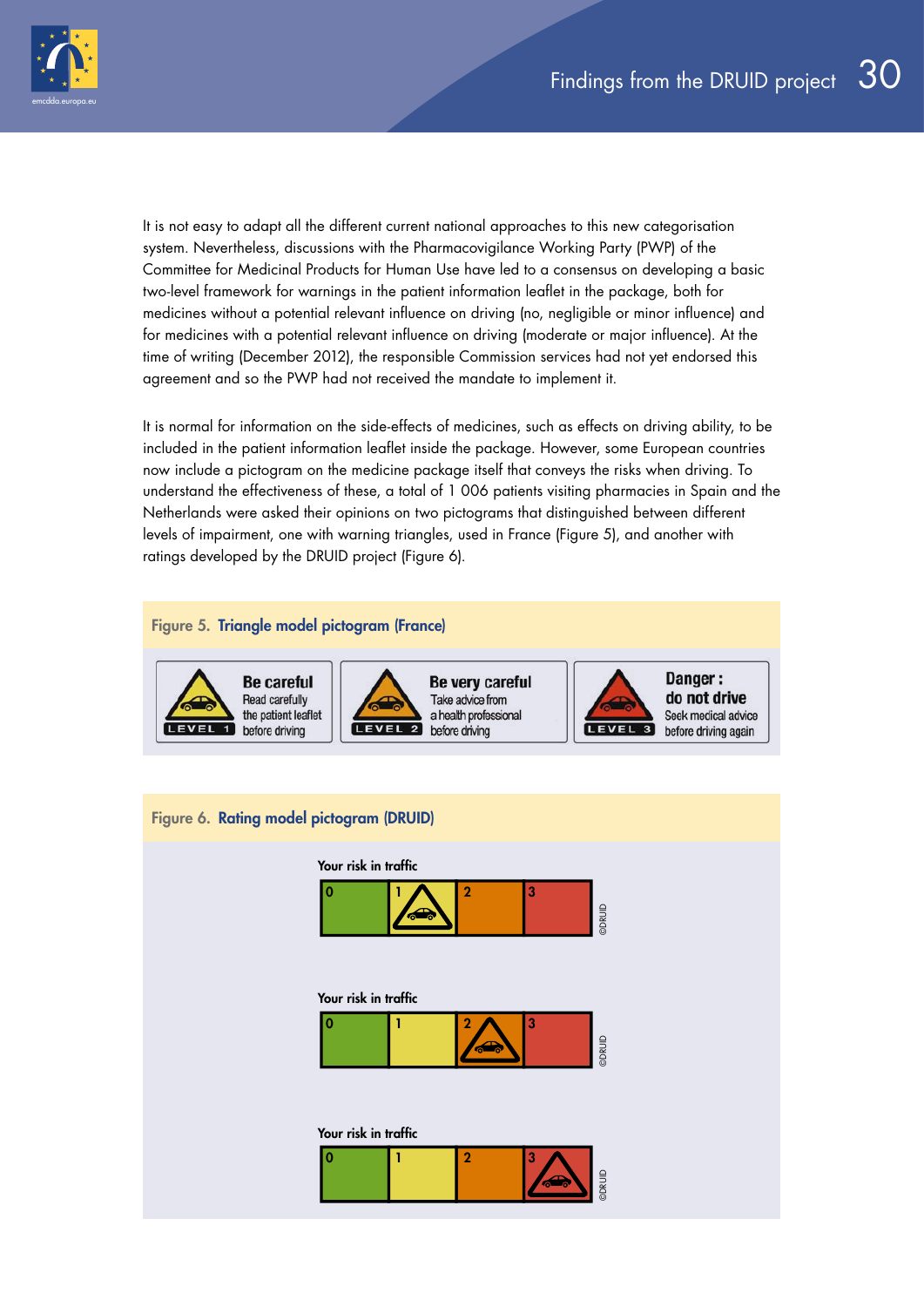<span id="page-30-0"></span>

The studies showed that both pictograms were effective in communicating risk. A large majority of patients (70–80 %) considered these pictograms clear and self-explanatory, with a preference for the DRUID rating model. Furthermore, 78 % of the patients stated that they would drive less frequently or not at all (depending on the medicine category) if confronted with the pictogram on the medicine box.

The DRUID project also reviewed national guidelines for prescribing and dispensing medicines that might affect driving performance to see how they varied across Europe. It aimed to examine how qualified personnel such as physicians and pharmacists could or should play a role in helping patients understand the risks of driving while taking psychoactive medications. The project found that the guidelines are typically recommendations, rather than strict and binding regulations, and that the role, responsibilities and tasks of physicians and pharmacists are not defined uniformly. Nevertheless, a common recommendation is that physicians and pharmacists should give their patients the most appropriate advice on medicines and their effect on driving performance and should assist the patient with the decision whether or not to drive while using medicines. However, studies of physicians and pharmacists in Belgium, Spain and the Netherlands showed that over two-thirds received no education regarding the effects of medicines on driving during their academic studies or professional postgraduate education.

To address this, the DRUID project developed a software package that could be integrated into the software used in the physicians' and pharmacists' daily practice to implement DRUID prescribing and dispensing guidelines. After 6 months of using this, there was a positive change in knowledge and behaviour in both professional groups, although it was more pronounced among pharmacists, perhaps as they are more used to instructing patients on the side-effects of medicines. This shows that such decision support tools are welcome and usable and can improve the quality of healthcare.

The details of the research and findings can be found in the deliverables from Work Packages 4 and 7 — see Annex 3.

### What limits should policymakers set for psychoactive substances in drivers?

The project aimed to develop recommendations concerning legal measures to combat drink- and drug-driving. To do this, an extensive literature study was carried out, focusing both on theories of sanctioning and also on empirical research results on drink- and drug-driving sanctioning (e.g. general deterrents such as policies and changes in the law and specific deterrents such as jail sanctions and fines). A questionnaire to gather information on legal regulations regarding drugdriving and legally imposed cut-off limits for illicit psychoactive substances was distributed in the European Member States, Croatia, Norway and Switzerland, complemented by official data from the EMCDDA. Finally, DRUID experts in the fields of experimental studies, epidemiology and toxicology collaborated closely to give recommendations on how to determine legal cut-off limits. For this, the experts had to consider issues such as the data behind estimations of accident risk, the pros and cons of different research methods, the criteria to define cut-off limits, the different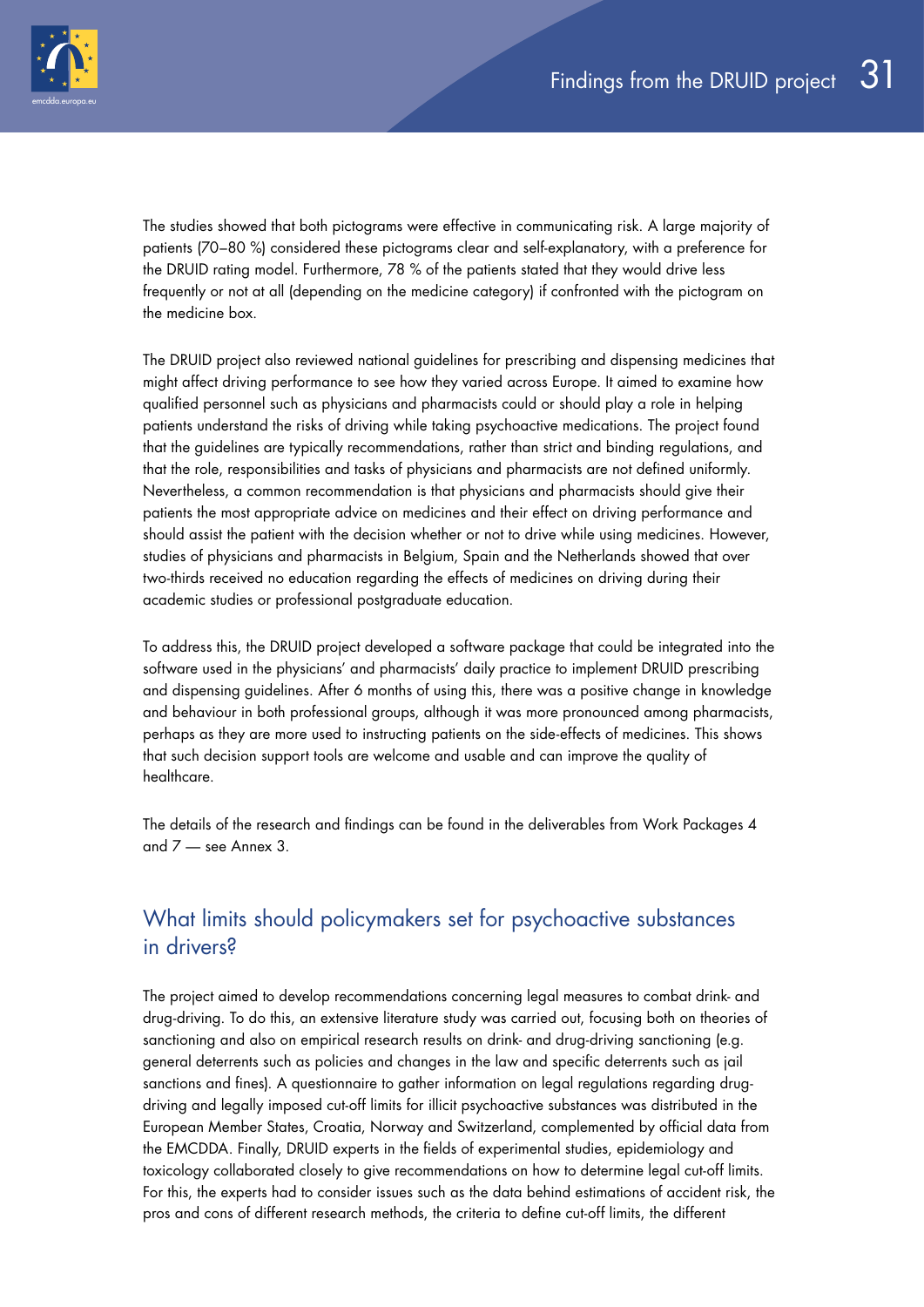substances and their prevalence, metabolites, combined consumption, medicinal use, and the different analytes and bodily fluids (whole blood, plasma, oral fluid, dried blood spots) and conversion factors between them.

There are three groups of options available to policymakers when setting limits: setting legal limits, zero tolerance and impairment. Those setting legal limits, often known as 'per se laws', establish a fixed substance limit (e.g. BAC): any driver in whom the concentration of a particular substance reaches or exceeds the legal limit is considered to have broken the law without there being a need to demonstrate any further signs of impairment. Zero tolerance laws are a specific subgroup of laws setting legal limits with a substance concentration of zero. This means that any detectable amount of relevant psychoactive substances in the driver's body fluids has to be considered as a violation of the law. In the case of impairment legislation, it must be proven in each case that the driving skills of the driver were adversely affected. Signs of impairment will usually be observed during the police stopping procedure, during which most European countries use fixed testing protocols. These options were considered for the three groups of psychoactive substances: alcohol, medicines and illicit drugs.

Laws setting legal limits are the most effective approach to combat drink-driving. The standard legal limit should not be higher than a BAC of 0.5 g/l, as recommended by the EU to all Member States (Commission Recommendation 2001/115/EC of 17 January 2001). The effectiveness of legal limit BAC values below 0.5 g/l is very much dependent on the prevailing societal, legal and political environment and the enforcement activity of the police in that Member State. The enactment of lower legal BAC limits for some risk groups (e.g. professional drivers, drivers of large vehicles or drivers of vehicles carrying dangerous goods) should be considered with respect to the specialities of these driver groups; the above Commission Recommendation proposed a maximum BAC threshold of 0.2 g/l. A zero tolerance approach seems to be effective for young and novice drivers. Mixed intoxication through alcohol and other psychoactive substances (including medicines) is a much greater threat to road safety than the sole consumption of these substances. Consequently, the legal BAC limit in those cases must be lower than that for the consumption of a single substance.

With regard to medicines, the project concluded that it is not reasonable to define cut-off values for patients undergoing long-term treatment. Even high doses may lead to few effects. There is no clear inter-individual correlation of dosage with impairment. Legal measures should be taken only after a traffic incident and sanctions should be triggered by impairment; such a policy may also address the recreational use of medicines. No distinction should be drawn between patients undergoing substitution treatment and patients receiving other medicinal treatments — fitness to drive should be assessed individually in each patient — but addiction to other impairing substances is clearly an exclusion criterion for driving. Alcohol increases impairment and interacts adversely with many medicines. Hence, drinking, medicine consumption and driving should be separated, and that advice should be part of the physician's consultation.

Establishing limits for driving after taking illicit drugs is more complex than establishing limits for alcohol or medicines. At present, 11 countries in Europe use the impairment approach, eight use zero tolerance or legal limits and nine combine these two approaches into a two-tier system. The zero tolerance or legal limit approach appears to be more promising, particularly as, until now, the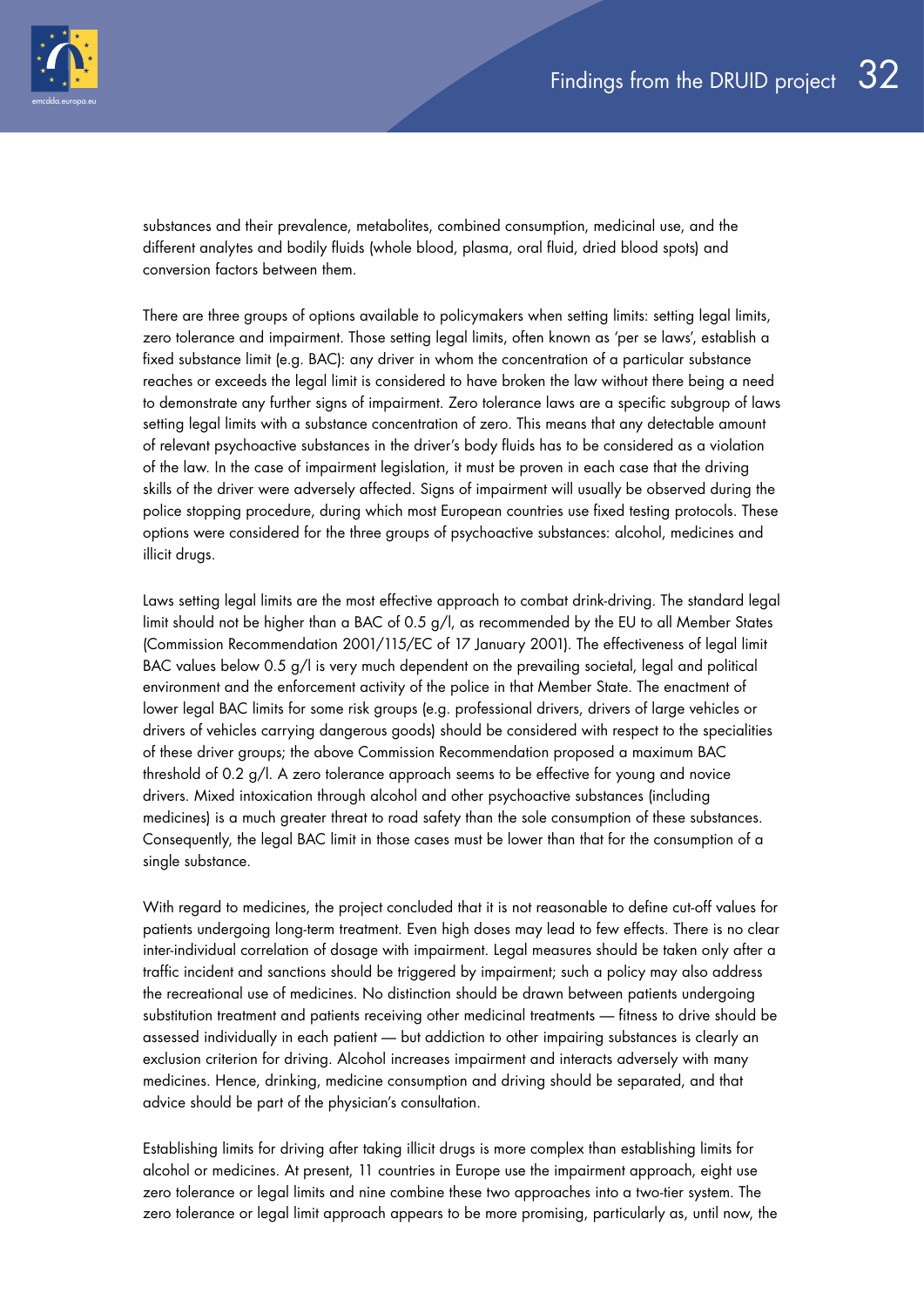

effectiveness of enforced impairment laws has been relatively low. Police officers should be able to detect all signs of impairment during roadside checks in order to register them in official protocols, which form the basis for a court conviction, and to be able to do this police officers will need regular special training.

To date, all countries that have legal limits use analytical cut-off limits, i.e. the lower concentrations that can be reliably identified by forensic laboratories. In some countries these are the lowest limits of quantification of the forensic laboratories; in others they have been established by experts. Some countries take into account the effects of the substances, for example by measuring only the active component of cannabis, THC, instead of the inactive metabolite. There are three classes of substance thresholds that may be used to determine cut-offs:

- 1. 'risk thresholds': concentrations in blood that indicate a certain risk of accident or impaired driving;
- 2. 'lower effect limits': the lowest concentration at which an effect on driving is observed, thus proving that there is a negative impact on driving;
- 3. 'limit of detection': based on technical limitations in order to guarantee a valid and reliable analytical result, although this does not necessarily indicate recent consumption of the psychoactive substance or being under the influence of it.

One of the problems of using lower effect or risk threshold limits for illicit drugs is effectively establishing the dose that can be taken while still remaining under the limit. The establishment of lower effect limits does not mean that the use of illicit drugs when driving is accepted. In some countries (e.g. Finland and Sweden), the presence of drugs below the limit set for driving will lead to prosecution for drug use. Another problem is that, in determining 'lower effect limits' for stimulant drugs such as amphetamines and cocaine, the correlation between drug concentration and the risk of traffic accidents/impairment is variable or insufficiently documented. Inactive metabolites may also need to be included in the legislation when the parent drug is unstable and is metabolised very rapidly; for example, cocaine. If a country decides to include inactive metabolites such as benzoylecgonine, the cut-off should be so high that cocaine consumption a long time ago (e.g. 12 hours, as the time for post-acute effects) can be excluded.

It is not realistic to develop cut-off limits for all existing medicines and illicit drugs. The proliferation of new psychoactive substances complicates the matter further. The legal limit law, listing a few substances, may be combined with an impairment law, in which all other impairing substances are covered. In this scenario, there is a quick and simple procedure for the most common drugs and a more elaborate one for the less frequent cases, including medicines and combinations of drugs. For drug combinations, some experts recommend using limits of quantification rather than legal limits set at the lower effect. However, to gain the compliance of the population, clear legislation, which differentiates drug and traffic policy, will need to be implemented.

To determine risk thresholds for the most common illicit drugs, the DRUID partners set out to find, for each substance, the concentration in blood at which the accident risk is equivalent to the risk associated with 0.5 g/l BAC, this being the limit at which alcohol-impaired driving is tolerated in most European countries. This implies that a certain level of risk is acceptable, and so a similar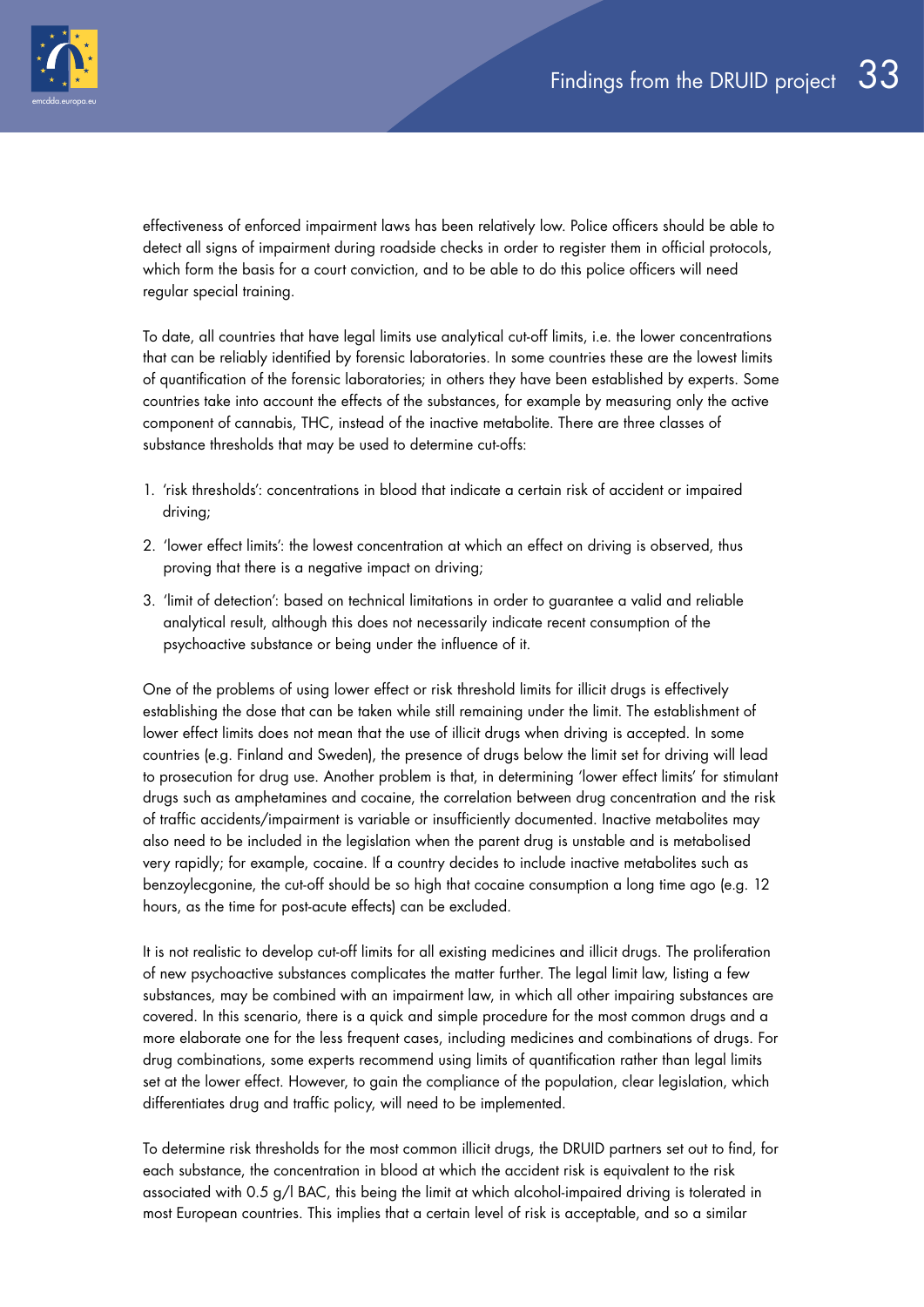<span id="page-33-0"></span>

approach could also be used to define threshold quantities of illicit drugs in the blood. However, in the epidemiological studies the number of drug-impaired drivers was so small that it was possible to calculate risk thresholds only from the meta-analysis. In the case of THC, the epidemiological, experimental and meta-analytical approaches resulted in rather low risk estimations, so THC seems to be much less impairing and risky than most of the other substances examined. In the metaanalysis a serum concentration of 3.8 na/ml THC  $\approx$  2 na/ml in whole blood) was shown to be as impairing as 0.5 g/l alcohol. This value could be an empirical basis for a threshold discussion, but such a discussion should address the question of whether determining risk thresholds as equivalents to 0.5 g/l BAC is politically feasible, partly because a BAC of 0.5 g/l is not a legal limit in all European countries. Some Member States have lower alcohol limits and some are currently discussing a zero tolerance approach, and therefore risk threshold calculations for THC would have to be adapted accordingly.

The details of the research and findings can be found in the deliverables from Work Package 1 see Annex 3.

### How well do roadside detection systems work?

In the early 2000s, the EU research projects Rosita and Rosita-2 established standards for on-site screening devices for drugs and investigated whether the testing devices at that time, screening oral fluid or urine, could achieve a standard of accuracy such that they could be used by traffic police with confidence. The results showed that those devices required more development. Five years later, the DRUID project once again evaluated on-site screening devices (all of which screened oral fluid, which provides better information on recent drug use), in both practical and analytical terms. Bearing in mind the time and money that the use of such devices requires, the project also evaluated clinical signs of impairment, such as bloodshot eyes, uncoordinated movements and aggressive behaviour, to see if these could be used to accurately pre-screen drivers before use of the oral fluid screening devices.

The practical test of the devices considered aspects such as the time taken to collect a sufficient oral fluid sample, the time taken to analyse the sample, hygiene aspects and the officers' impressions of the reliability and simplicity of the test. Thirteen roadside testing devices were used in six countries by trained police officers in 2 960 roadside tests. As a result, eight devices were evaluated as 'promising' for roadside use by police officers, and these were then submitted for analytical evaluation.

The analytical evaluation was carried out in Belgium, the Netherlands and Finland from October 2007 to December 2009. Tested substance classes were amphetamine(s), methamphetamine, MDMA, cannabis, cocaine, illicit opioids and benzodiazepines. Study populations consisted of randomly selected drivers from the DRUID roadside surveys, drivers suspected of driving under the influence of drugs, patients in drug treatment centres and rehabilitation clinics, and customers of coffee shops.

At the same time, a checklist for clinical signs of impairment was evaluated in order to determine if visible signs of impairment can be used as preceding selection criteria for performing an on-site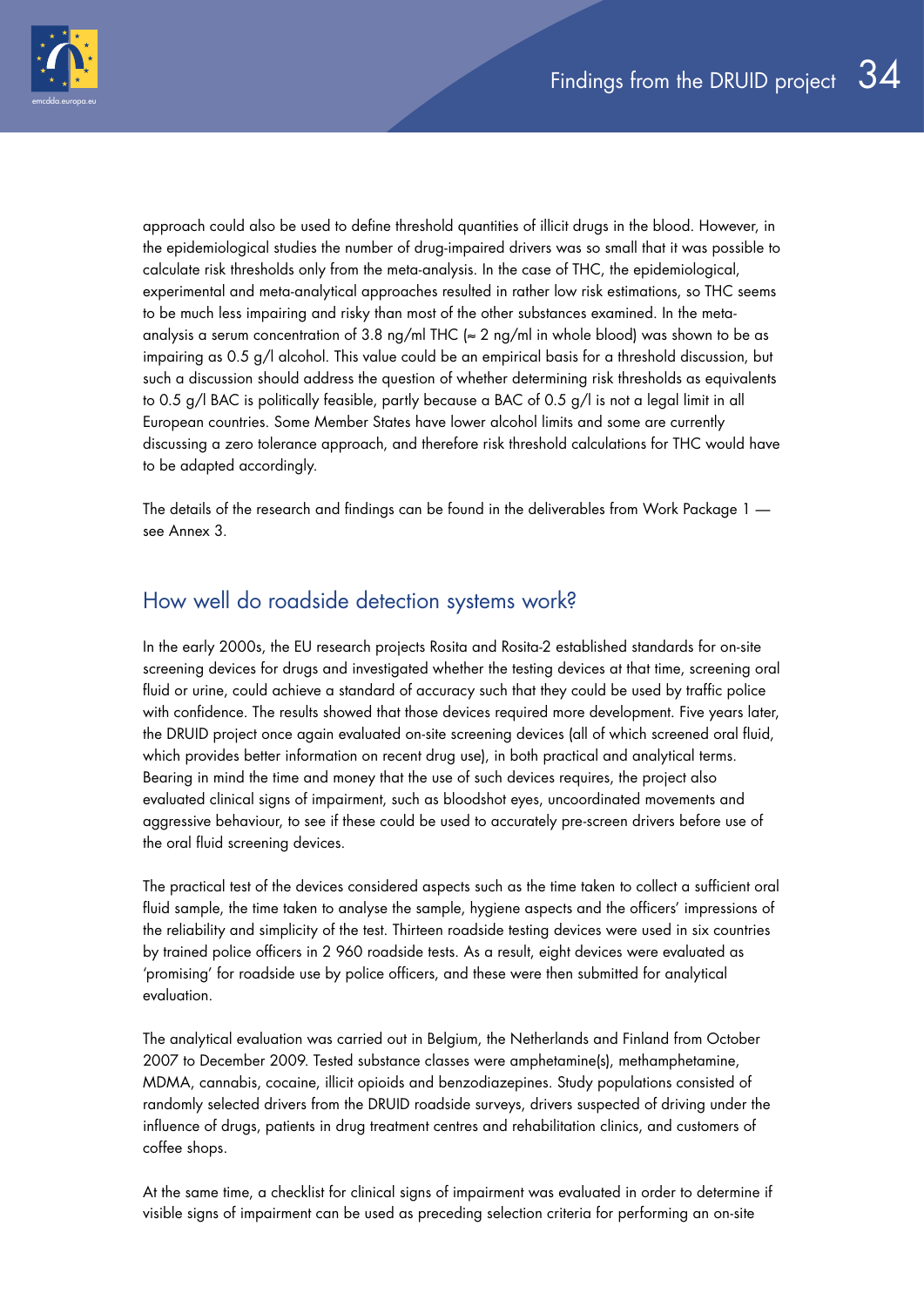

test. The checklist comprised 24 different symptoms, based on several existing checklists, e.g. one developed for the German police and previously used in the European IMMORTAL (Impaired Motorists, Methods of Roadside Testing and Assessment for Licensing) project.

### How do you test a test? Sensitivity, specificity and accuracy

To find whether a test is correctly able to identify those people who are positive and those who are negative, statisticians use the terms 'sensitivity', 'specificity' and 'accuracy'. Sensitivity refers to the proportion of positive people who are correctly identified as positive. Specificity refers to the proportion of negative people who are correctly identified as negative. The two are combined to calculate the accuracy. Specificity of 100 % would mean that no driver who has refrained from taking drugs would be accused of drug taking ('false-positive'), while 100 % sensitivity would mean that no driver who has recently taken drugs would be declared clean (a 'false-negative').

The results of the evaluations of the checklist for clinical signs of impairment were not very promising. The indicators proved to be effective mainly in cases of high concentrations or very recent use. The pupil reaction test was the best predicting parameter, especially for amphetamines and THC. The checklist scored a low sensitivity value (Dutch study) and an even lower correlation of symptoms with actual presence of drugs (Belgian study) and in some cases there were difficulties in correlating the symptoms with actual drug use owing to insufficient data collection (Finnish study). More experience, better training and selecting times and locations with a high incidence of drug-driving may improve the effectiveness of such checklists.

The performance of the eight promising oral fluid screening devices was assessed, based on sensitivity, specificity, accuracy, positive predictive value and negative predictive value, for the individual substance tests of the device. These were assessed based on both DRUID and manufacturer cut-off limits. Sensitivity, specificity and accuracy performance values of 80 % or more were set as a desirable target value. In order to obtain statistically valid calculations, it was determined that at least six positive (in the case of sensitivity) or six negative (in the case of specificity) cases were needed.

| Drug group      | Sensitivity range (%) | Specificity range (%) | Accuracy range (%) |
|-----------------|-----------------------|-----------------------|--------------------|
| Amphetamine     | $0 - 87$              | $91 - 100$            | 84-98              |
| Cannabis        | $11 - 59$             | $90 - 100$            | $41 - 82$          |
| Cocaine         | $13 - 50$             | 99-100                | 86-100             |
| Opioids         | 69-90                 | $81 - 100$            | 75-99              |
| Benzodiazepines | $48 - 67$             | $94 - 100$            | $77 - 100$         |

The results were as follows:

None of the tests reached the target value of 80 % for sensitivity, specificity and accuracy for all the separate tests they comprised. Not enough positive cases were gathered to successfully evaluate any of the methamphetamine, MDMA or phencyclidine (PCP) tests for the devices in which these were included. In comparison with the devices tested in the project Rosita-2 in 2003–05,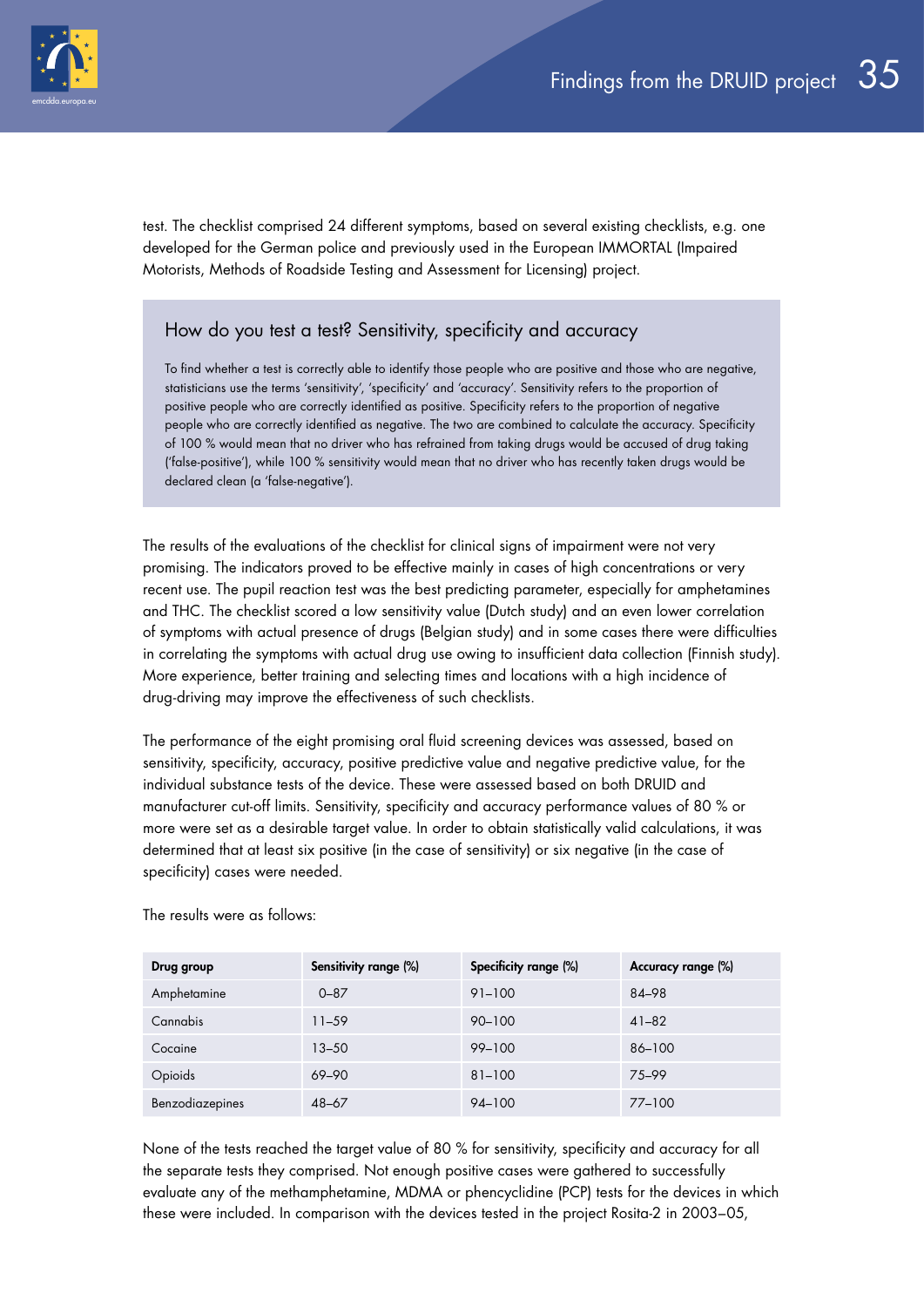



Figure 7. Sensitivity and specificity of the oral fluid screening devices for any positive result

minor developments can be seen in test precision for amphetamines, opioids and benzodiazepines, but no significant improvements can be seen for cannabis and cocaine. Nonetheless, in general, devices can be expected to improve in performance as the field develops.

In addition to evaluating the individual substance group tests, an overall evaluation was performed as a measure of the usefulness of the devices in police checks to identify drug drivers generally, even if they could not correctly identify which drug was actually present. In this case, any positive drug screening result was viewed as valid, providing that the confirmation sample contained one of the DRUID substances analysed. For example, if a test kit declared a positive finding for amphetamine, but the confirmation sample tested positive only for cannabis, it would be recorded as a valid result. In this overall evaluation, three of the devices performed at > 80 % for sensitivity, specificity and accuracy (Figure 7).

When assessing the evaluation results above, the prevalence of drugs in the populations studied should be considered; higher prevalence can lead to enhanced sensitivity, whereas lower prevalence can lead to enhanced specificity and higher accuracy. If the suitability of the device is considered based on the above results, the type and prevalence of drugs within the population for which the device is intended to be used should be taken into account; for example, the overall evaluation performance of the DrugWipe 5+ can be largely attributed to its strong individual performance in the amphetamines test and the prevalence of these substances in the Nordic study population.

### *Collecting evidence: dried blood spot analysis*

Once a driver has screened positive, collecting blood for evidence can be complicated. Whole blood and plasma samples should be taken only by medical personnel, and this can be difficult in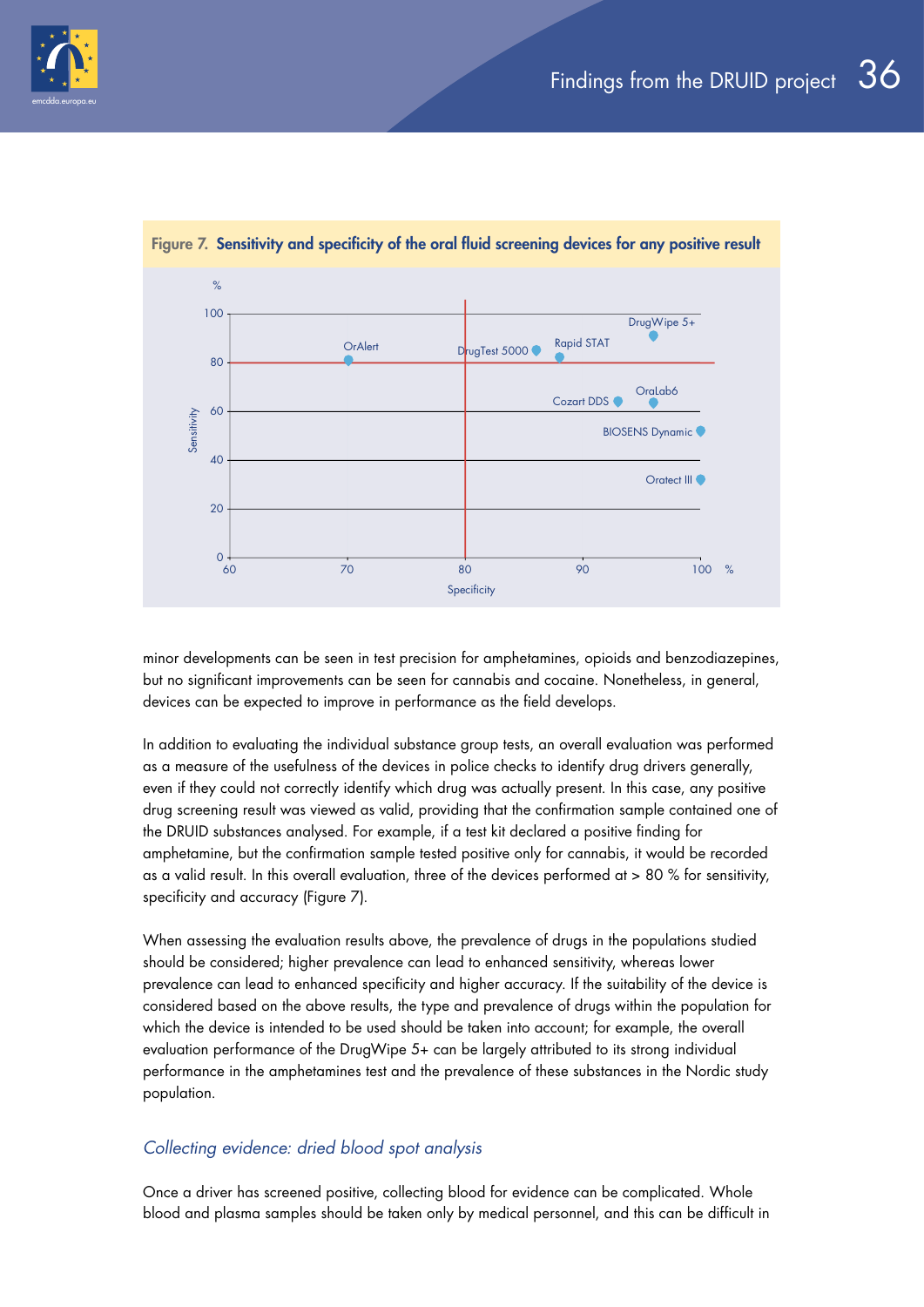<span id="page-36-0"></span>

drivers with limited venous access, such as injecting drug users. Intoxicated drivers are not always calm. Blood should be transported and stored in special low-temperature conditions to stop the samples degrading and to avoid the risk of infection. The DRUID project took advantage of a unique opportunity to test the possibility of an alternative option for determining the presence of analytes in blood.

For years, dried blood spot (DBS) analysis has been routinely used for screening newborn infants for congenital metabolic disorders. Analysis of DBS specimens for drugs has become feasible with the advent of increasingly sensitive mass spectrometry techniques, and is now a valuable tool in therapeutic drug monitoring. DBS is a less invasive alternative to taking a blood sample; it can be prepared using capillary blood after a finger or heel prick by non-medical personnel. A spot of whole blood is dried onto a custom-made card, which is then folded and left to dry at room/ ambient temperature for 3 hours. Roadside sampling should reflect the actual blood concentration, and hence driver impairment, at the time of being stopped by the police or at the scene. DBS samples can be transported and stored in sealed envelopes with desiccant packs and can be sent by regular mail.

The project examined the feasibility and accuracy of detecting the most common substances used by drivers using DBS analysis compared with analysis of whole blood samples. In fact, by using liquid chromatography–mass spectrometry, all investigated analytes could be determined with sufficient lower limits of quantification. The evaluation data showed no significant differences in precision: all substances investigated in the presented studies could be determined in a DBS as reliably as in a whole blood specimen. Thus, the project demonstrated that DBS drug analysis can be regarded as a valuable and inexpensive alternative to the determination of substances in whole blood. Such use of DBS could greatly facilitate blood analysis in drug-driving cases in the near future.

The details of the research and findings can be found in the deliverables from Work Package 3 (DBS in Work Package 1) — see Annex 3.

### What are the costs and benefits of investing in drug-driving enforcement?

As it is known that some drivers are under the influence of drugs, and some of these greatly increase the risk of serious injury or death in accidents, the logical reaction is to demand an increase in enforcement and detection. The policy goal of increased enforcement, targeting driving under the influence of psychoactive substances, would be to increase the benefits to society (reduce societal costs) through a deterrence effect that should reduce driving under the influence of psychoactive substances, and subsequently reduce the toll of fatalities and injuries. However, there are also costs involved in an increased level of enforcement, such as the costs of screening and control equipment and police time, as well as additional medical and judicial costs in the case of suspicions and convictions. These would also vary according to the device used. Therefore, as part of the DRUID project a cost–benefit analysis (CBA) was carried out, assessing to what degree increased enforcement against driving under the influence of drugs would be profitable in economic terms for society, together with an assessment of which of the existing devices for such enforcement would be the most profitable to use.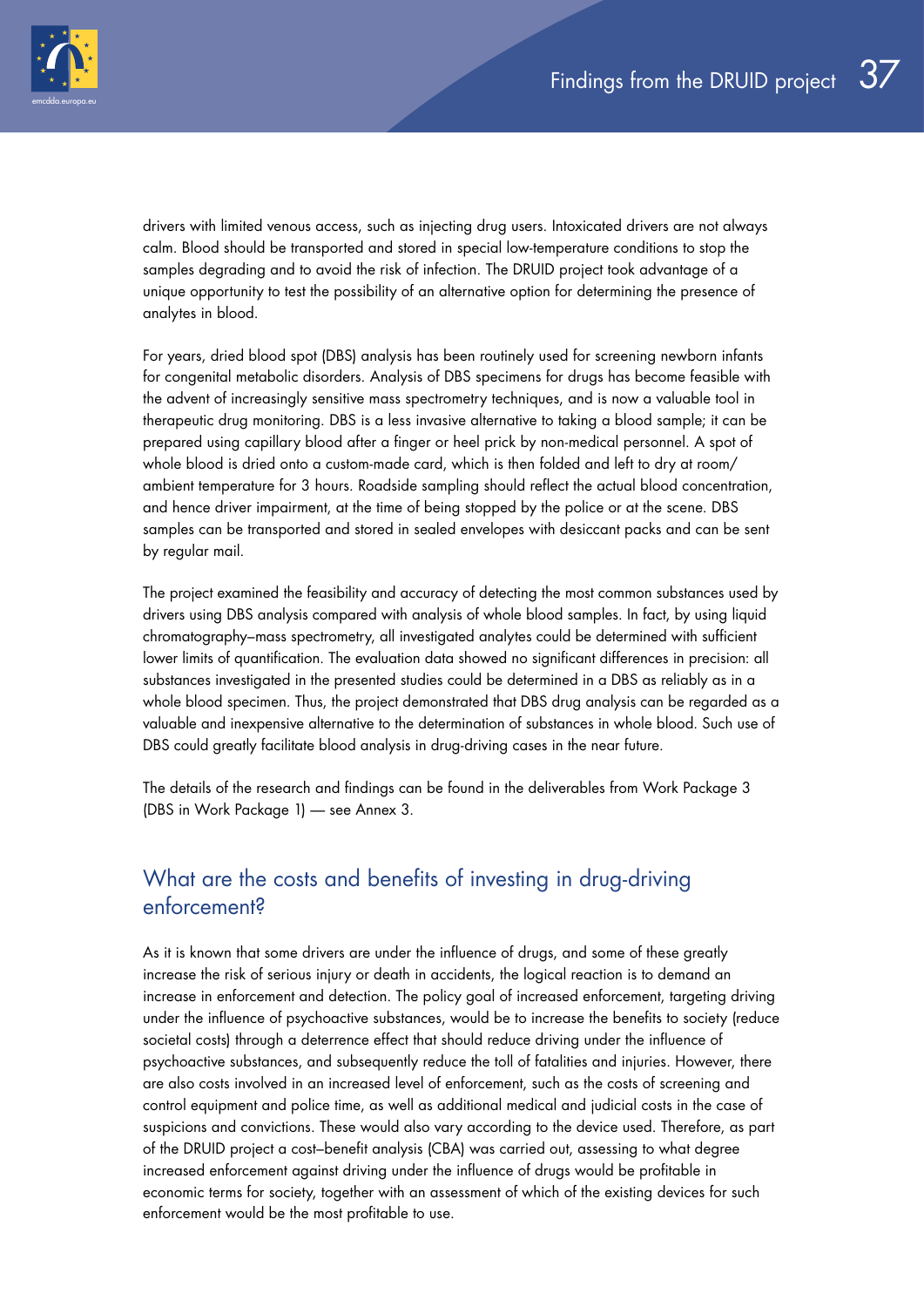

A benefit–cost ratio was estimated according to the formula:

Benefit–cost ratio = Present value of all safety benefits Present value of implementation costs and time used

In addition to the CBA and estimates of net benefits and the benefit–cost ratios of increased traffic police enforcement, the study also included a cost-effectiveness analysis.

The CBA aimed to answer two questions:

- 1. To what degree is the enforcement of legislation against driving under the influence of drugs profitable in economic terms for society?
- 2. Which of the existing devices for such enforcement is the most profitable to use?

The basic idea of the CBA model is that a particular scenario or group of scenarios is compared with the reference situation or baseline, which is a continuation of the current situation. Thus, CBA compares economic benefits and costs arising from the implementation of specific policies/projects with a 'do-nothing' reference/baseline. The model was completed with data from three countries (Belgium, the Netherlands and Finland).

DRUID considered three scenarios in CBA: a small (50 %), medium (300 %) and large (1 000 %) increase in the enforcement of drug/medicine oral fluid testing, while maintaining the current level of alcohol enforcement. As the CBA was applied to different countries, with different prevalence of the different drugs/medicines (and alcohol), the effect of the prevalence was also taken into account. The prevention of deaths and serious injury brought about by increased enforcement is balanced against the time-consuming process of on-site oral fluid screening, the rather high cost of the devices and the relatively low sensitivity for cannabis (the most common illicit drug), which would imply a high number of potentially dangerous false-negatives. One further element in the scenarios was to recalculate the 300 % drug enforcement increase together with a 10 % reduction in alcohol enforcement. This aimed to simulate an adjustment of random alcohol breath testing to maintain current overall enforcement levels/resource use, i.e. to transfer a share of alcohol enforcement to drug enforcement. In this way the project could compare the effects of an increase in resources with a redistribution of resources.

The calculation differentiated between road users, who would benefit from safety improvements (due to enforcement) but lose time when being tested (negative benefits), and the public sector, which would cover the costs of the enforcement efforts, prosecution, etc., by the police, the courts and ministries.

The calculations were based on the following data:

- the effects of enforcement, i.e. the reduction in accidents, fatalities, injuries and material damage resulting from this kind of enforcement;
- the costs of (or positive benefits of preventing) accidents, fatalities, injuries and material damage;
- the costs (negative benefits) of road users' time;
- the costs of devices/equipment;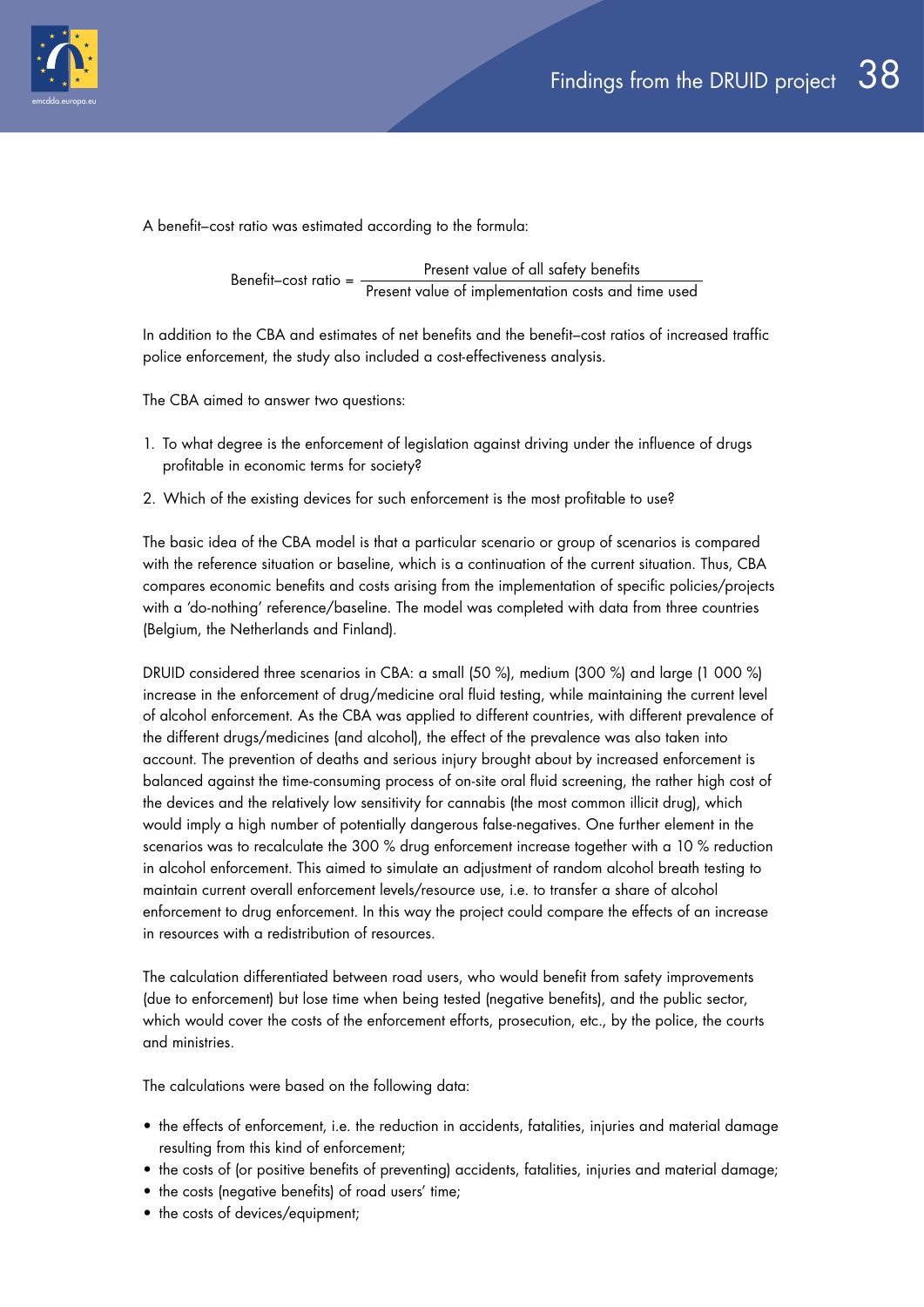

- the costs of police time;
- the costs of laboratory analyses;
- the costs of the judicial system.

The basic requirement for increased drug enforcement to be considered efficient is a benefit–cost ratio of 1.5 or higher, while a benefit–cost ratio of between 0 and 1 indicates that the cost of increased enforcement is higher than the benefit. The benefit–cost ratios were calculated as follows:

| <b>Enforcement increase</b> | <b>Belgium</b> | <b>Netherlands</b> | <b>Finland</b> |
|-----------------------------|----------------|--------------------|----------------|
| 50 %                        | 8.04           | 19.60              | 1.27           |
| 300%                        | 5.09           | 13.74              | 0.79           |
| 1000%                       | 1.82           | 5.04               | 0.28           |

The analysis of scenarios in the three countries shows that increased drug control would be most profitable for the Netherlands and least profitable for Finland. This is logical in terms of the baseline enforcement level, as in Finland the level of drug enforcement (tests per 100 000 inhabitants) is already 25 times higher than that in the Netherlands. In the Netherlands an even larger increase might be cost-efficient.

This finding was supported by a simulation of the three countries increasing their level of enforcement to arrive at a comparable enforcement level ('control density'):

| Country            | <b>Enforcement increase</b> | New drug control density | <b>Benefit-cost ratio</b> |
|--------------------|-----------------------------|--------------------------|---------------------------|
| Belgium            | 300%                        | 0.108%                   | 5.09                      |
| <b>Netherlands</b> | 2 000 %                     | 0.121%                   | 2.70                      |
| Finland            | $10\%$                      | 0.160%                   | 1.23                      |

However, this conclusion became more nuanced when comparing the net benefits for a 300 % increase in drug enforcement with extra resources (i.e. maintaining '100 % alcohol' enforcement) with those for a 300 % increase in drug enforcement funded by a transfer of existing resources from alcohol to drug enforcement (i.e. a reduction to '90 % alcohol' enforcement):

| <b>Belgium</b>                                     |               |                 | <b>Netherlands</b> |                 | Finland      |                 |
|----------------------------------------------------|---------------|-----------------|--------------------|-----------------|--------------|-----------------|
|                                                    | 90 % alcohol  | 100%<br>alcohol | 90 % alcohol       | 100%<br>alcohol | 90 % alcohol | 100%<br>alcohol |
| Road users net<br>benefits (EUR)                   | 15 162 061    | 23 700 208      | $-327813$          | 9 975 499       | 1052860      | 3 557 730       |
| Public sector net<br>benefits (EUR)                | 8 2 1 5 1 0 2 | 6833944         | 164 565<br>-11     | 3722058         | 5 288 350    | $-1$ 796 535    |
| Total net benefits<br>$(EUR)$ $($ <sup>1</sup> $)$ | 20 075 601    | 27 232 590      | 10 359 936         | 13 220 740      | 3 244 8 18   | $-1335197$      |
| Benefit-cost ratio                                 |               | 5.09            |                    | 13.74           |              | 0.79            |

*Note*: (1) Total also takes into account fines paid by offenders, not included in this table.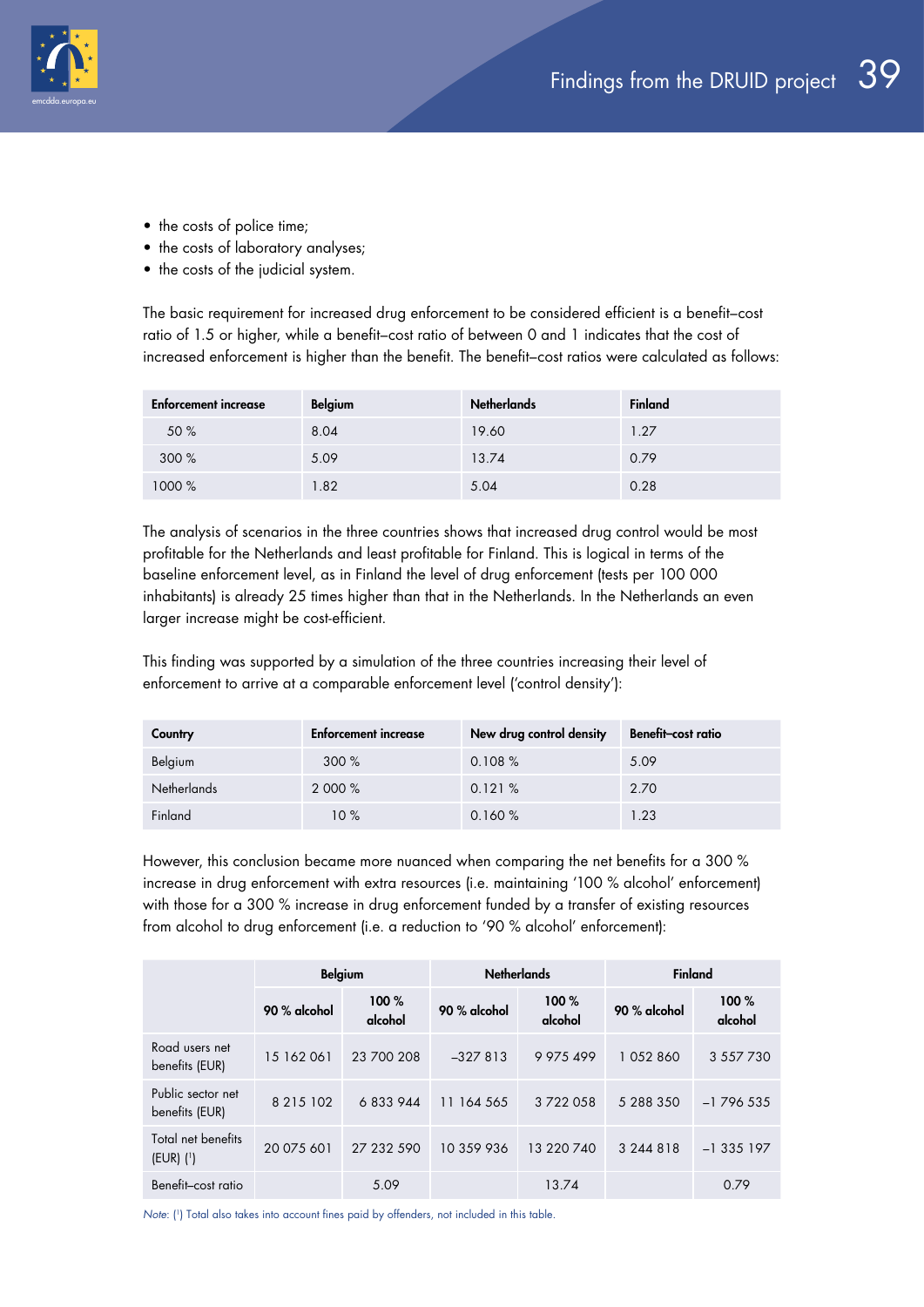<span id="page-39-0"></span>

In these simulations, maintaining alcohol enforcement while increasing drug enforcement led to an improved benefit–cost ratio in those countries with lower enforcement levels. While the benefit–cost ratio for the increase in drug enforcement funded from alcohol enforcement is not comparable to the case when maintaining alcohol enforcement, the net benefits can be compared. For the alcohol enforcement reduction case ('90 % alcohol'), the denominator is then normally rendered negative because of an overall enforcement cost reduction, and then the benefit–cost ratio ceases to be a robust indicator of cost efficiency. However, estimated net benefits are robust to any changes in benefits and costs, and thus can be compared between '90 % alcohol' and '100 % alcohol' cases. The net benefits calculated overall are still financially positive when funding increased drug enforcement with 10 % reduction in alcohol enforcement, even if in the Netherlands and Belgium they are lower than net benefits when maintaining alcohol enforcement. However, when the shares of the benefits distributed between road users and the public sector are closely examined, one can see that the overall increase in benefits comes at the cost of net benefits to the road user, i.e. at the cost of safety on the roads.

The final conclusion is that increased drug-driving enforcement based on roadside oral fluid screening is potentially cost-beneficial. However, this is by no means straightforward, and depends on the initial levels of both drug prevalence and law enforcement. If prevalence in traffic is low, there are fewer lives to be saved by testing. Regarding enforcement, these models show that the higher the enforcement level is to begin with, the lower the overall net benefits to society from any increase, and they may even decrease. The shares of those benefits within society should also be considered. Road user net benefits will certainly increase if the level of law enforcement for alcohol is maintained while law enforcement for drugs increases; in contrast, reducing law enforcement on alcohol to fund drug enforcement may actually have a negative impact on road safety. Therefore, to answer the two questions posed by the CBA, the first priority of enforcement should always be alcohol; other drugs take second place. The characteristics of the problem on a national level (e.g. the prevalence levels of different drugs) will determine the focus of, and devices used in, drug enforcement; devices that perform above average will contribute to a higher benefit–cost ratio than those that perform below average.

The details of the research and findings can be found in the deliverables from Work Package 3 see Annex 3.

### How effective is withdrawal of the driving licence?

Withdrawal of the driving licence refers to the removal of permission to drive. Generally, this may take one of two forms. In the first, the licence is withdrawn for a fixed period and automatically reverts to the driver at the end of that period. In the other, the driver has to pass some form of test before regaining the licence. The terms 'driving ban' and 'licence withdrawal' may be used, but these do not have a common interpretation across Europe.

Licence withdrawal is a sanction that is both a form of general deterrent and a form of special deterrent. A general deterrent aims to discourage others from committing the same crime as the offender was punished for, or a similar one, through the fear of punishment. Here, it is referred to as distinct from general prevention, which aims to strengthen public approval of the law and its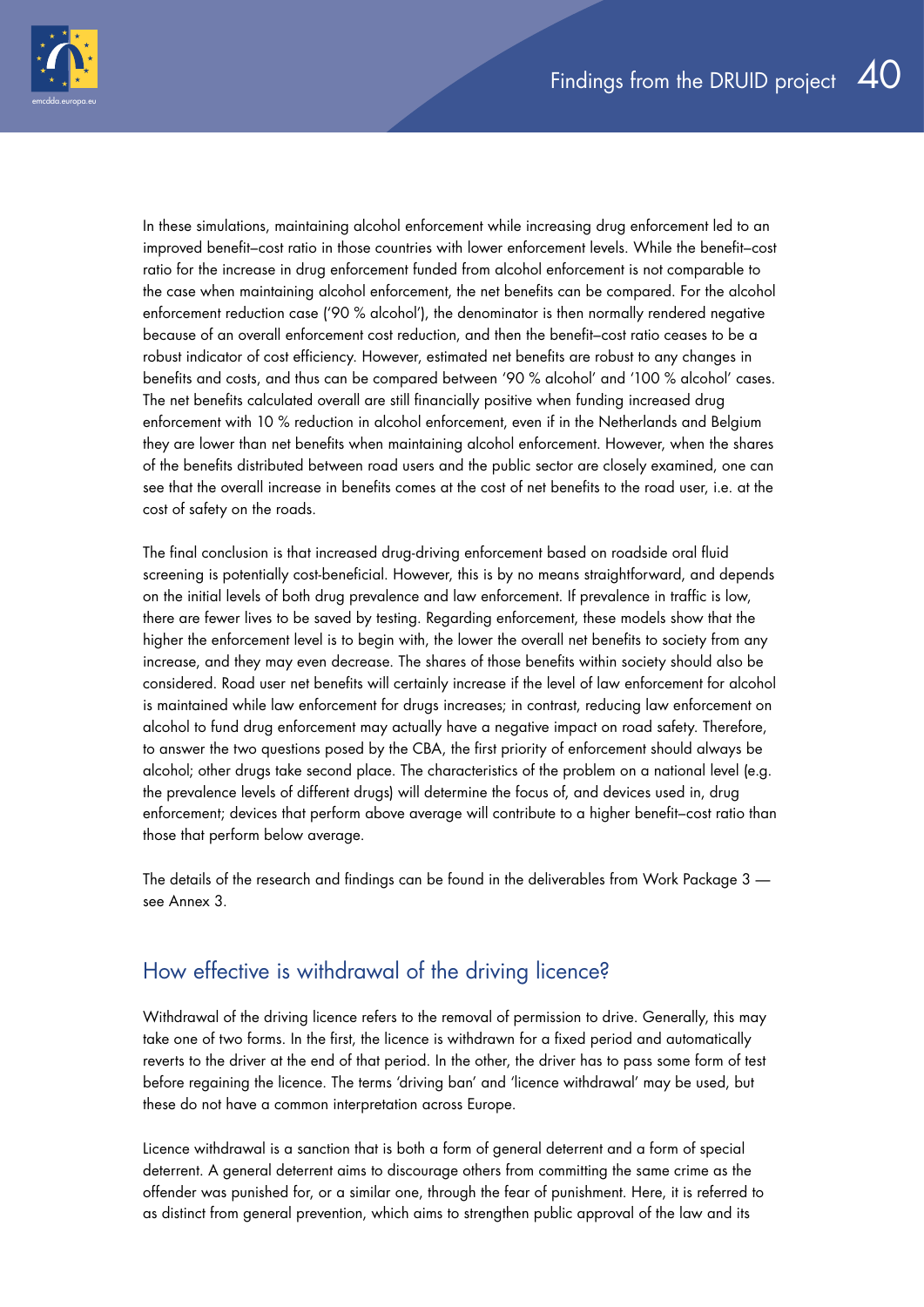

enforcement ( 12). A special deterrent aims to bring about a change in the behaviour of the accused and convicted person through the impact of the sentence. This is distinct from special prevention, which aims to rehabilitate the offender through a change in behaviour as a result of a change in attitude, and not only through the fear of penalties.

To understand the current conditions regarding licence withdrawal in the EU, all 27 Member States and three non-EU countries were sent a special DRUID questionnaire about existing legal regulations and sanctioning practices. In most countries (24/30), driving while above the legal limit of alcohol leads to withdrawal of the driving licence. Two-thirds of the countries (19/30) have a withdrawal sanction for driving under the influence of both alcohol and drugs. Twelve of the 30 countries have withdrawal sanctions for all three groups of psychoactive substances, i.e. alcohol, drugs and medicines.

Considering the different periods involved, about two-thirds of the countries withdraw the licence for a temporary period. In 10 countries, conditional withdrawal is possible, for example the withdrawal is effective at weekends or outside a certain geographical area (beyond the place of work/school/doctor's practice). Eight countries have the legal potential to reduce the withdrawal period after the driving licence has been withdrawn, for example after participation in a treatment, rehabilitation or ignition interlock programme. The withdrawal period can also be reduced for some other reasons, such as personal, professional or social circumstances, the character of the applying offender, his or her conduct after conviction or the nature of the offence.

For alcohol, there are sizable differences in withdrawal periods among the European countries. These depend on BAC limits, which vary considerably across Europe. In some countries, accidents occurring when the driver is under the influence of alcohol, as well as recidivism, i.e. another drink-driving offence within a certain time period, will lead to an extension of the withdrawal period. However, for drugs, only 22 out of 30 countries provided information to the DRUID researchers on withdrawal periods. In eight countries, licences could be withdrawn for drug-driving for periods up to 6 months; four countries indicated withdrawal periods between 6 and 12 months; five countries indicated periods between 12 and 24 months; and five countries indicated periods of longer than 24 months.

As a second step, to understand the implementation and effectiveness of these regulations and practices, findings from about 60 empirical primary studies and non-empirical studies on the general and special deterrent/preventive impact of withdrawal were analysed. Country expert workshops were carried out with experts from ministries of justice, the courts and administrative authorities, ministries of health, the rehabilitation system, the police and ministries of the interior, and ministries of transport. International expert workshops focused on licence withdrawal for specific problem groups, namely drivers undergoing substitution treatment and long-term medication treatment.

The analysis of the empirical literature revealed that the general deterrent approach includes three main factors that often overlap:

• the certainty of the punishment (including the risk of detection and the probability of the case being dropped before conclusion);

<sup>(&</sup>lt;sup>12</sup>) General prevention is closely related to the EMCDDA's concept of environmental prevention.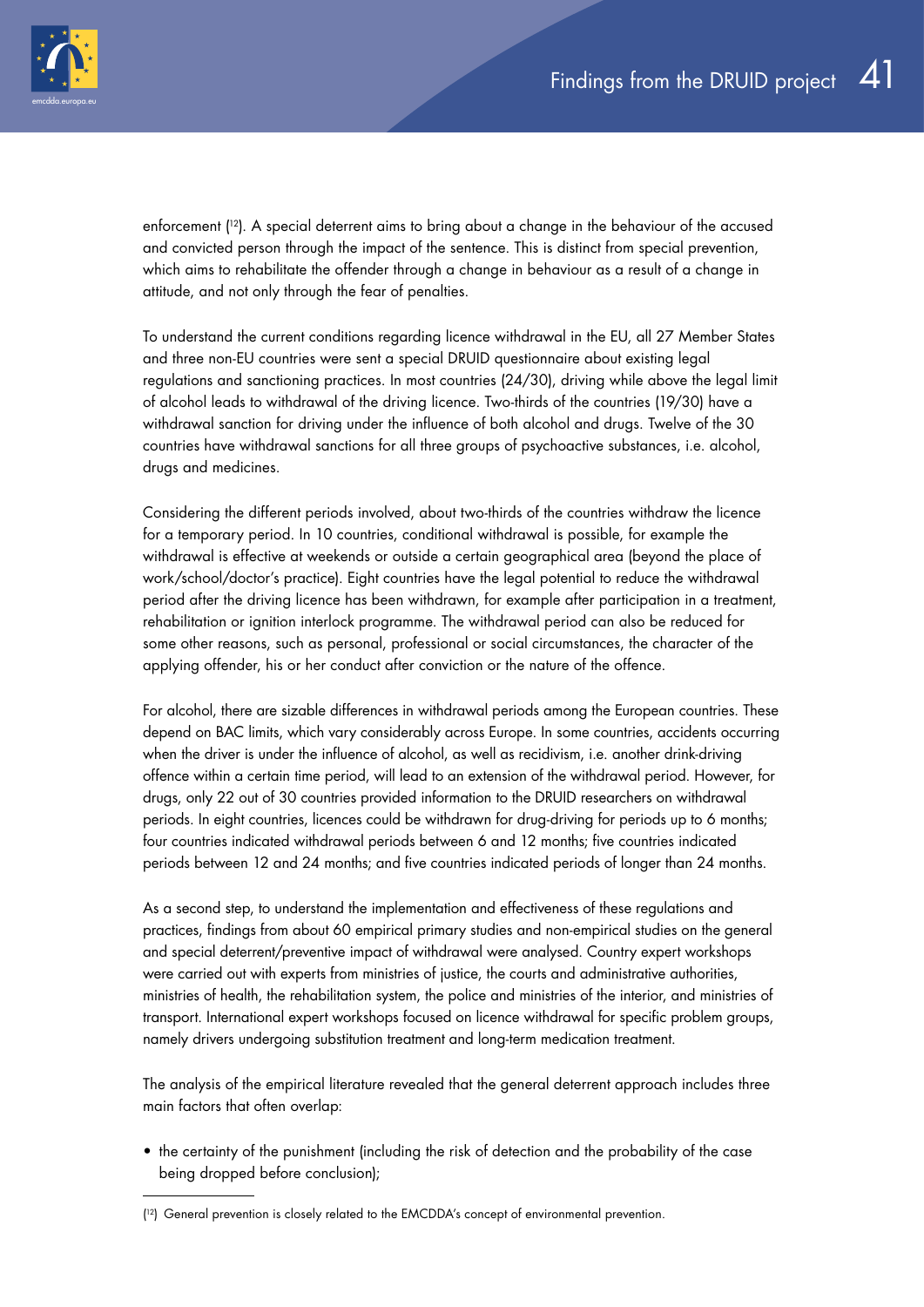

- the severity of the punishment (including the legal threat of sanctions and how they are imposed — by judicial or administrative practice);
- the celerity, or swiftness, of the punishment (how quickly after the offence is committed the punishment is applied).

The main general deterrent factor is the perceived risk of detection — not the real risk. In most cases, the perceived risk is higher than the real risk, and it is primarily influenced by the intensity of the media coverage of police enforcement operations. Laws without any discretion for the authorities are major factors in increasing the probability of sanctioning at the end of the process. However, this element must be accompanied by a high level of (real) risk of detection to achieve significant levels of general deterrence. Empirical primary findings indicate that increasing the certainty of sanctioning is much more effective than increasing the severity of sanctioning. The celerity of punishment is — besides the certainty of punishment — a further important deterrent factor.

From this, the project concluded that the certainty and celerity of sanctioning are crucial for both the general and the special deterrent impact of sanctions — above all the immediate withdrawal/ suspension of the driving licence and a high level of perceived risk of detection. Driving licence withdrawal has been shown to be a greater deterrent than other sanctions (e.g. imprisonment or fines). Social disapproval, especially from peers and friends and particularly with adolescent offenders, seems to have a much greater impact than formal legal consequences. Nevertheless, the effectiveness of the severity of sanctioning is limited. The duration of withdrawal should be set between 3 and 12 months; shorter or longer periods do not seem to have a deterrent impact, and a longer withdrawal period generally leads to an increase in non-compliance and thus offenders driving without a licence as they try to manage their daily lives. Combining withdrawal with rehabilitation/treatment appears to be a more effective deterrent than the sole imposition of either measure. Conditional withdrawal, supporting a reintegration process, can be applied together with rehabilitation/treatment measures and also with regular medical checks and/or installation of an alcohol ignition interlock, which allows the vehicle to start only when no alcohol is detected.

It was not possible to make a final recommendation on either an administrative or a criminal procedure. The advantages of an administrative procedure are the celerity and certainty of sanctioning (especially in the case of legislation setting legal limits); the disadvantages of a criminal procedure are related to the considerable differences in the severity of the imposed sanctions.

Recommendations for specific problem groups included the following:

- For drivers found under the influence of alcohol, a graduated system of withdrawal and additional measures — depending on the BAC level — should be introduced. Driver assessment and rehabilitation should be legally regulated and based on defined criteria. An alcohol ignition interlock could be offered as an option in exchange for a reduced length of licence suspension and should be offered in combination with at least strict medical counselling or even psychological support.
- For drivers found under the influence of drugs, the general deterrent principles for alcohol are also valid.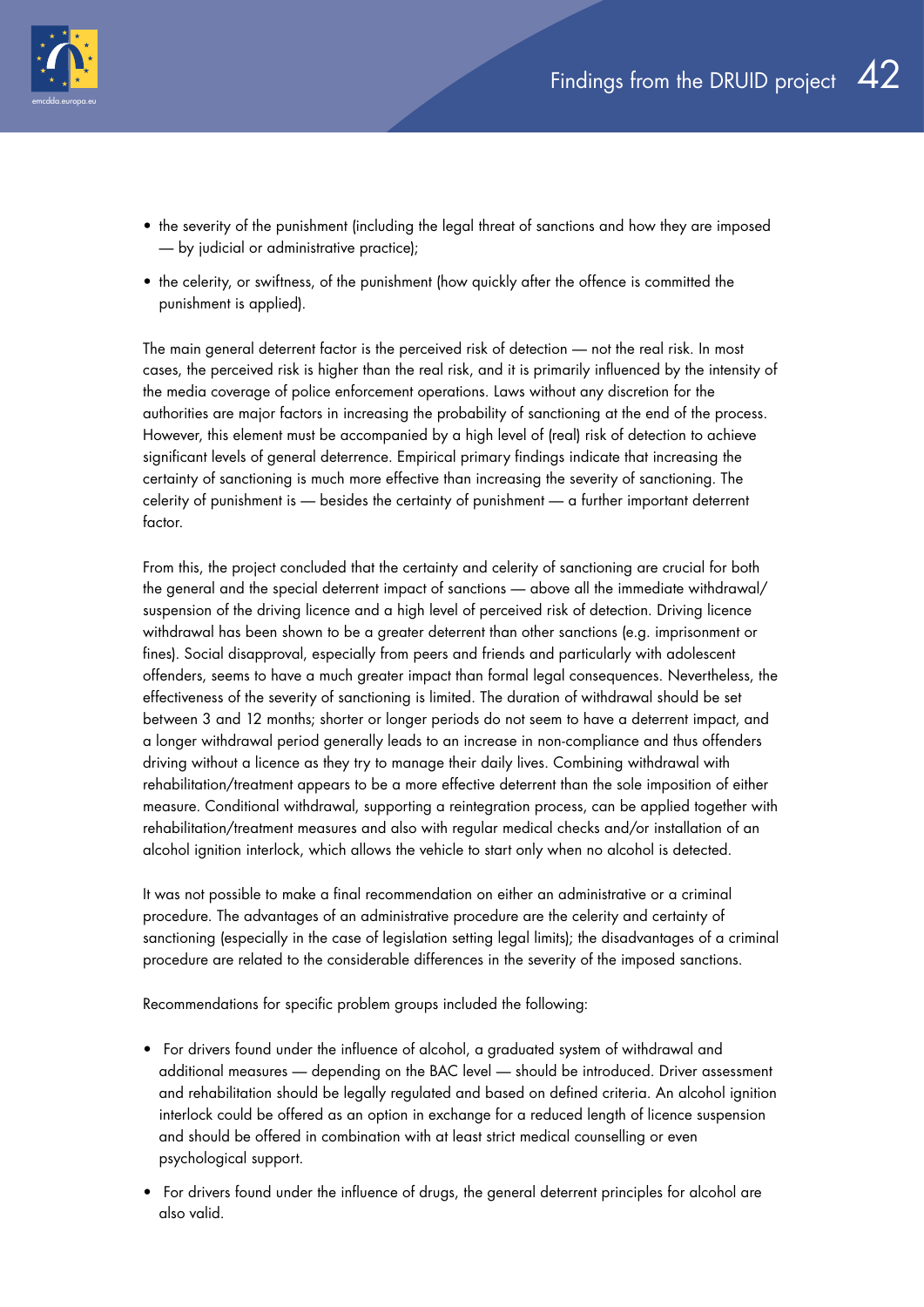<span id="page-42-0"></span>

• For patients undergoing long-term treatment with psychoactive medicines, legal measures should be taken only after an incident in traffic; impairment is the key indicator for sanctioning. A model of conditional licensing, based on an assessment of fitness to drive, is to be recommended. For patients in substitution treatment, each will need to be assessed individually regarding fitness to drive. It is recommended that a conditional licence, based on the assessment of fitness to drive, is combined with follow-up controls — above all focusing on abstinence from the parallel consumption of other drugs.

The details of the research and findings can be found in the deliverables from Work Package 6 see Annex 3.

### How effective are driver rehabilitation schemes?

The aim of a rehabilitation scheme is to allow the driver to return to the road while minimising the likelihood of reoffending. The DRUID project included comprehensive reviews of international literature on the topics of identifying different types of drink- and drug-driving offenders, existing assessment procedures and rehabilitation measures, and the options for addicted/dependent offenders. Many organisations that provide driver rehabilitation services in the different countries contributed to investigate the measures currently implemented in Europe.

In Europe, drink- and drug-driving assessment is primarily carried out in the frame of the decision on fitness to drive. It is mostly a multidisciplinary approach, covering medical, psychological and social aspects. Objective parameters such as BAC or prior offences can serve as criteria for deeper assessments or even directly for specific driver rehabilitation. There is no uniformity across Europe regarding the implementation of drink- and drug-driving rehabilitation. Five selected European countries (Austria, Belgium, Germany, France and Hungary) served as examples for current approaches; national regulations are established for different aspects of drink- and drug-driving rehabilitation. Regarding access to such rehabilitation programmes, the survey showed that European countries use very different approaches, ranging from voluntary, through recommended, up to obligatory participation.

At least 47 providers, mainly non-governmental, private organisations in 12 European countries (Austria, Belgium, Germany, France, Italy, Hungary, the Netherlands, Poland, Portugal, Sweden, Switzerland and the United Kingdom) carry out driver rehabilitation services on a regular basis. In total, 87 driver rehabilitation programmes were found, comprising 53 for drink-driving offenders, 21 for drug-driving offenders and 13 for mixed groups (drink-driving/drug-driving/other traffic offenders). All the above-mentioned countries offer programmes for drink-driving offenders, and four of them (Austria, Belgium, Germany and Portugal) also offer programmes for drug-driving offenders. The vast majority of driver rehabilitation providers do not offer treatment programmes for substance-dependent offenders.

The literature review identified 61 studies on the effectiveness of rehabilitation programmes of drinkand drug-driving offenders. Group intervention programmes were developed and optimised for drink-driving offenders. Driver rehabilitation programmes for drink-driving offenders are based on a rather long-term tradition in development and practical application in Europe. The 'European standard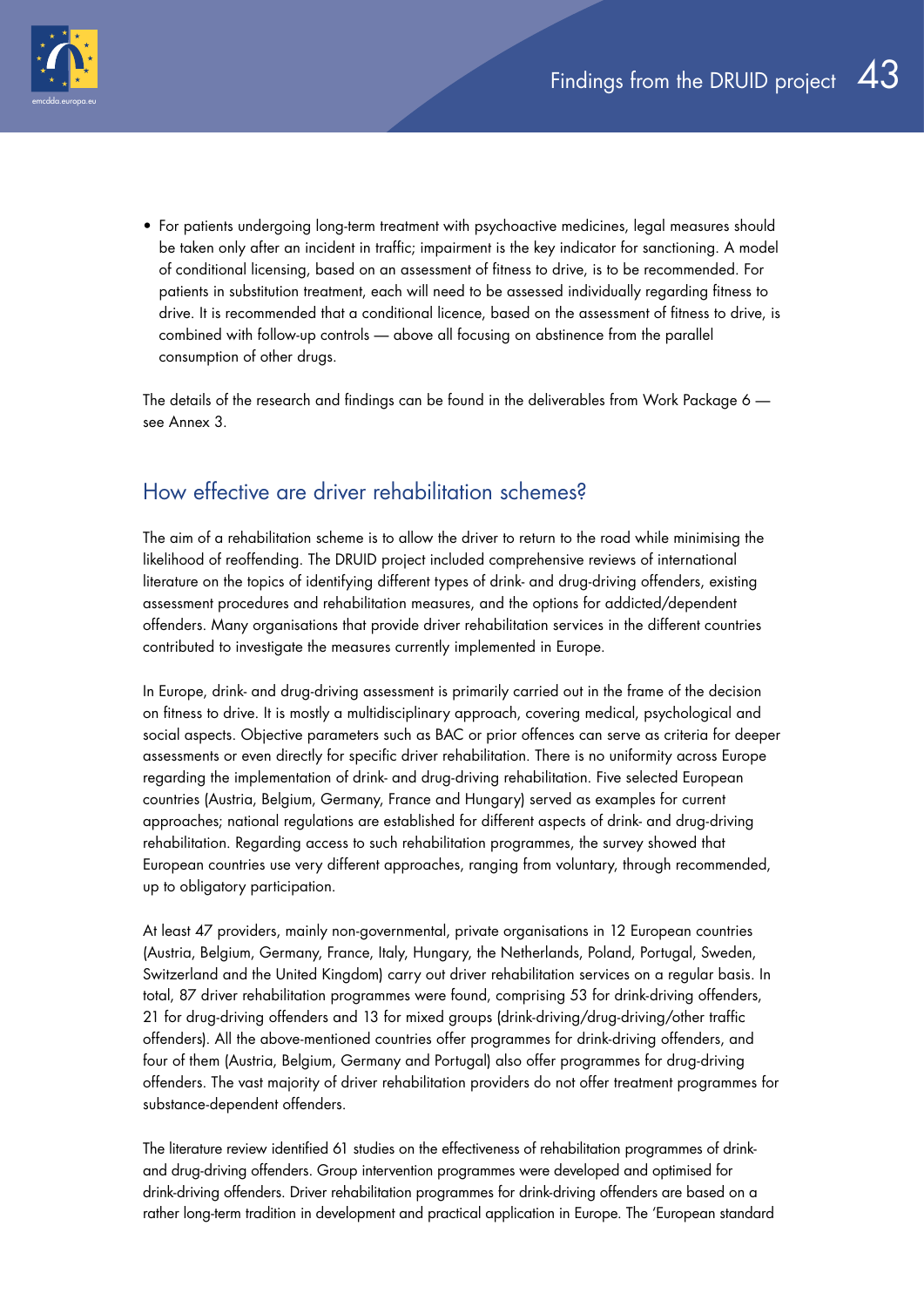

group intervention' can be described as follows: a course with 6–12 participants, using a psychological therapeutic approach with educational elements, led by a qualified course leader, often a psychologist. The programme lasts several weeks and has the same course leader and participants. An analysis of 36 studies and two reviews (recidivism as evaluation criterion) showed that these programmes reduce recidivism by on average 45.5 %, with rates varying from 15 % to 71 %.

To help predict the potential success of a drink-driving rehabilitation course, some 600 drivers were analysed: 300 (matched control group) who had not reoffended following such a course, against 300 who had reoffended. Based on this, the project deduced that drink-driving offenders with the following risk profile might not benefit from a driver rehabilitation course:

- those having high BAC levels at the current offence or refusing the breath test;
- those having prior drink-driving offences (i.e. the current one is not the first) and consequently having longer periods of driving licence suspension;
- those having a habitual drinking pattern in the past and, in spite of past or current periods of abstinence, having increased alcohol tolerance, therefore having felt less impaired at the time of the drink-driving offence;
- those who deny having any alcohol-related health problems, are smokers and are less aware of their own health status;
- those demonstrating an unrealistic self-perception and less self-reflection, whereby alcoholrelated risks in traffic are underestimated;
- those not living in a partnership:
- those having been assessed as having an increased risk of reoffending by a qualified expert (traffic psychologist).

It was found that drink- and drug-driving rehabilitation helps to prevent people from impaired driving and restores their mobility in a safe way, and therefore driver rehabilitation should be an integrated part of a comprehensive countermeasure system. To assist with this, the project developed Europe-wide standards and recommendations of good practice for drink- and drugdriving rehabilitation measures. These were developed into a user-friendly tool (Driver Rehabilitation Evaluation Tool, DRET) for implementation, assessment or evaluation of existing or new driver rehabilitation systems or programmes. It was considered that this could be the starting point for a European networking and documentation process for driver rehabilitation measures, perhaps leading to the formulation of main procedures at an EU level.

Various recommendations were also made on the assignment of drivers to driver rehabilitation courses as follows. Legal regulation of driver rehabilitation participation should be established in order to systematically bring offenders to intervention. It is important to link participation in driver rehabilitation and licensing procedures, for example participation in driver rehabilitation as a precondition for a reduction in the suspension period or for reinstatement of the licence. Formal criteria for directly assigning drink- and drug-driving offenders to driver rehabilitation (or at least to counselling) should be established in order to initiate awareness of the problem and screen for a severe alcohol or drug problem; the criteria proposed were a high BAC level (above 1.6 g/l),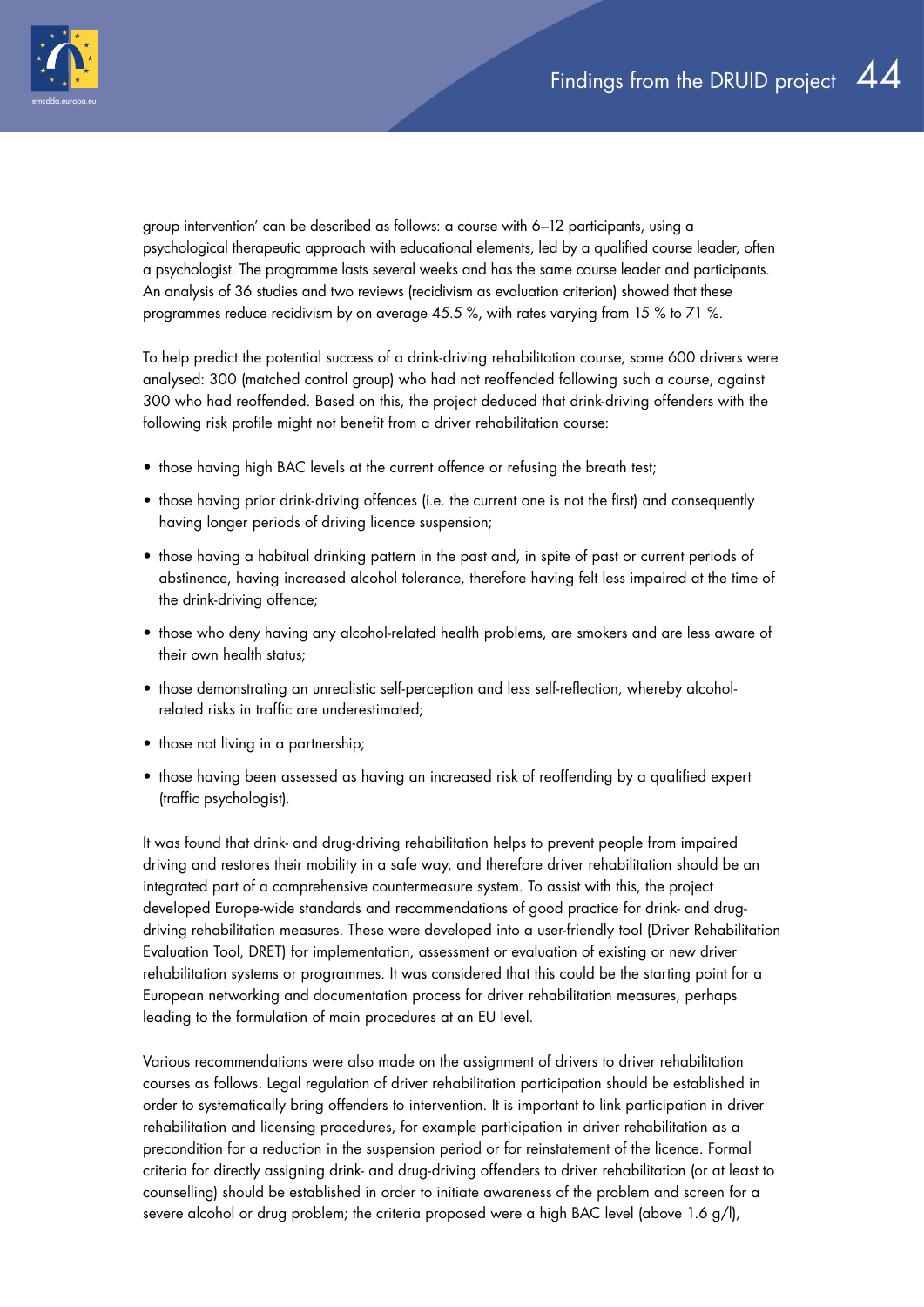

reoffending within 5 years and refusal of a test. Driver assessment prior to driver rehabilitation should be obligatory in cases in which addiction is suspected, in order to match offenders to appropriate treatment. Driver rehabilitation participation should be mandatory for high-risk offenders, repeat offenders and young (novice) drivers.

However, it was emphasised that rehabilitation options should vary according to the needs of different offenders. The intensity of intervention should increase with the severity of the problem behaviour. Addicted offenders should be at least separated from non-addicted offenders. If possible, drink- and drug-driving offenders should not be mixed. European standard group driver rehabilitation interventions can be recommended as a good practice example for non-addicted drink- and drug-driving offenders. Exchange of information between experts from driver rehabilitation interventions and addiction treatment should be encouraged. Alcohol ignition interlock programmes can be effective for drink-driving offenders in combination with rehabilitation.

As part of the DRUID project the quality-related requirements of driver rehabilitation were also considered, and it was recommended that quality management systems should be implemented at a European, national and driver rehabilitation provider level. Quality management requirements should be established on a legal base in order to achieve uniform quality management standards. It was noted that, optimally, these standards would be defined at a European level. Nevertheless, a (national) quality management body should also be installed, which is independent and authoritative and in a position to execute the operative quality management tasks in driver rehabilitation.

The details of the research and findings can be found in the deliverables from Work Package 5 see Annex 3.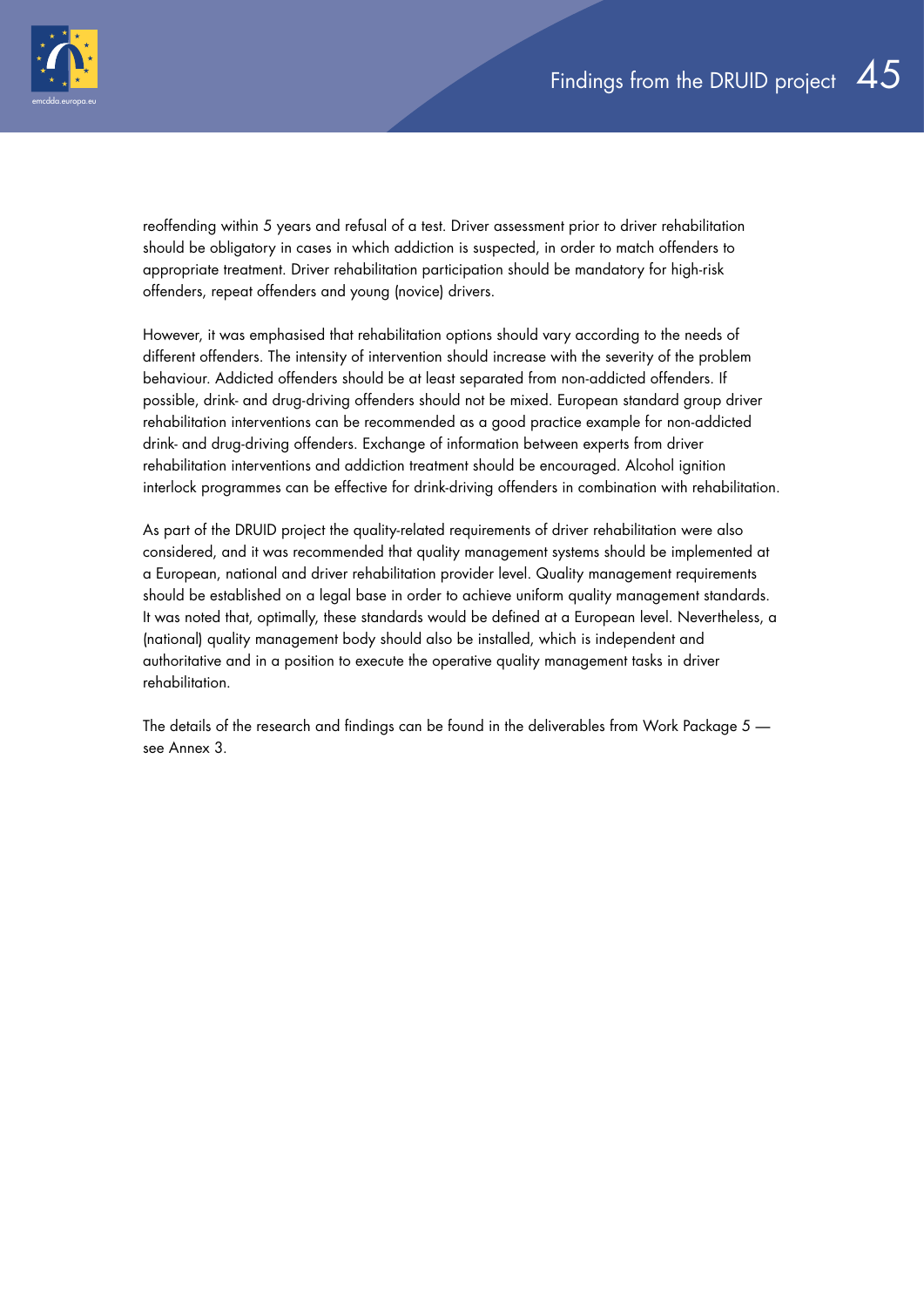<span id="page-45-0"></span>

## Recommendations of the project

Based on all the empirical research reviewed and carried out by the DRUID project, recommendations were formulated for policymakers in the EU and Member States as a scientific support to aid in the development of countermeasures to combat impaired driving. These recommendations are grouped according to the different classes of psychoactive substance: alcohol, illicit drugs and medicines. They are the recommendations of the project experts, and are not the official position of the European Commission.

### Countermeasures to combat alcohol-impaired driving

Alcohol is still the most prevalent psychoactive substance found in drivers, a problem common to all EU Member States. The number of drivers in the general driving population with BAC > 0.5 g/l is rather low. Drivers involved in accidents (injured or killed) often have a higher BAC. The combined use of alcohol and illicit drugs or medicines is a rare but dangerous problem.

#### *Target groups*

- Young male drivers with a high BAC.
- Male drivers above 50 years of age.
- Drivers addicted to alcohol and misusing alcohol.
- Drivers combining consumption of alcohol and illicit drugs.

#### *Legal regulations*

- The legal BAC limit of 0.5 g/l, established in most European countries, is reasonable, as the risk of injury to drivers with a BAC of 0.1–0.5 g/l is rather low. There are no scientific reasons to alter this risk threshold.
- Countries in which the established legal BAC limit is lower than 0.5 g/l have, in general, a lower prevalence of alcohol-impaired drivers in the general driving population. Nevertheless, injured drivers with a high BAC are still a problem.
- The establishment of a lower legal limit for specific target groups is promising (e.g. a BAC of 0.2 g/l for novice and inexperienced drivers, as proposed in the Commission Recommendation of 17 January 2001 on the maximum permitted blood alcohol content (BAC) for drivers of motorised vehicles (notified under document number C(2000) 4397)).
- For combined consumption, lower legal limits should be imposed (e.g. 0.0 g/l BAC).
- Mandatory alcohol testing for drivers involved in accidents resulting in injury should be introduced.

#### *Enforcement strategies*

- Drink-driving enforcement is cost-beneficial. Previous efforts should be continued and, if necessary (in countries with high prevalence rates for alcohol), extended.
- The first priority of countermeasures should always be alcohol; other psychoactive substances take second place.
- To enhance the effect of general deterrence, random police checks are appropriate.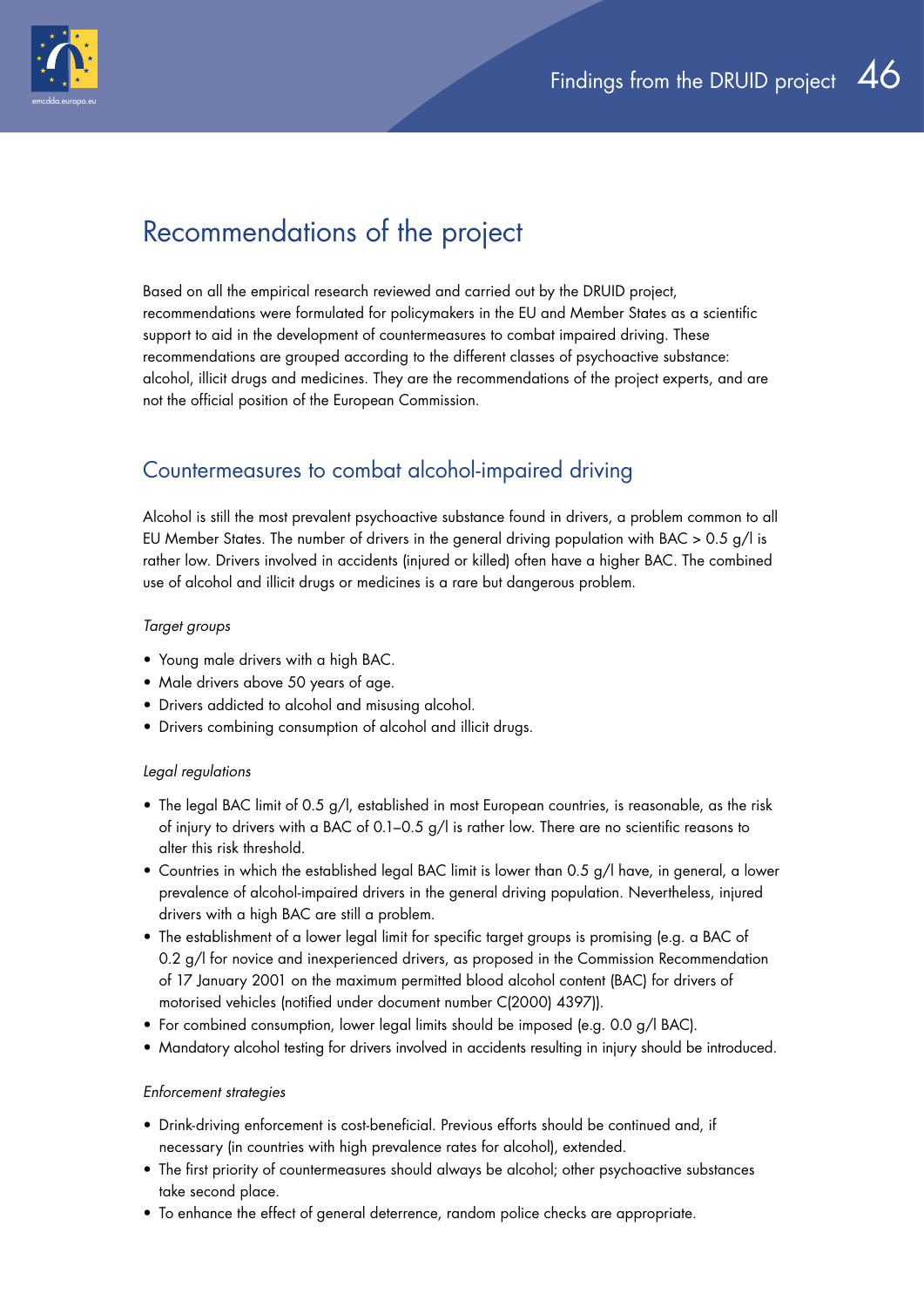<span id="page-46-0"></span>

#### *Rehabilitation measures*

- Driver rehabilitation should be harmonised, for example by applying common European standards and using recommendations on good practice for rehabilitation measures developed within the DRUID project.
- Driver assessment and rehabilitation should be legally regulated and based on defined criteria.
- Drink-drivers should be treated as a separate group from drug-drivers.
- Non-addicts and addicts should be treated in separate programmes as they require different interventions or treatments.
- Multiple offenders and offenders with a BAC ≥ 1.6 g/l should undergo an examination to preclude addiction.
- An alcohol ignition interlock can be installed during the rehabilitation phase, but it should be combined with rehabilitation/treatment and close monitoring.

#### *Licence withdrawal measures*

- The practices of driving licence withdrawal should be harmonised across Europe.
- Withdrawal is an effective general and specific deterrent. Immediate withdrawal/suspension of the driving licence and a high level of perceived risk of detection are decisive. The certainty of sanction can be increased by strict enforcement (e.g. implementation of random alcohol and drug testing).
- The withdrawal duration should be between 3 and 12 months.
- Driver rehabilitation should be an integrated part of driving licence withdrawal.
- Conditional withdrawal should always be combined with rehabilitation measures and close monitoring.

#### *Future needs of scientific investigations*

• The collection of epidemiological data on a regular basis is needed to investigate the problem in the long run and to study the development of the prevalence of drink-driving. As case–control studies are very time-consuming and expensive and encounter legal and ethical restrictions, it is advisable to find alternative study methods of collecting reliable data.

### Countermeasures to combat illicit drug-impaired driving

The prevalence of illicit drugs in the general driving population is much lower than that of alcohol. Across 13 countries, the estimated mean for all investigated illicit drugs is 1.9 %. Compared with alcohol (3.5 %), the prevalence of single illicit drugs is very low. THC and cocaine are the illicit substances most frequently detected in most countries. There are large national variations in prevalence.

#### *Target groups*

- Young male drivers.
- Drivers combining consumption of illicit drugs and alcohol and/or several illicit drugs.
- Drug consumers (of stimulants, e.g. MDMA) with sleep deprivation.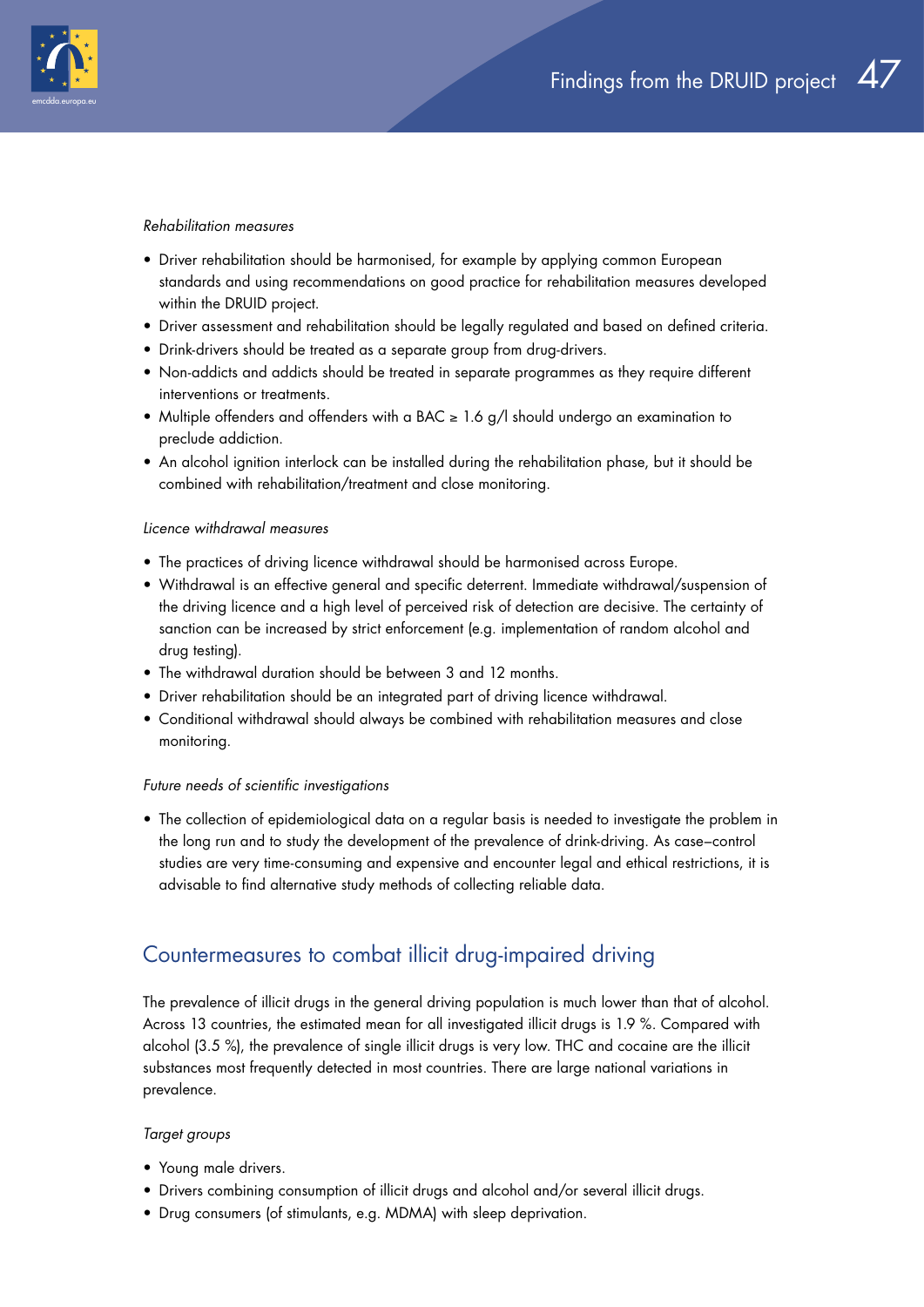

#### *Legal regulations*

- Regulations should be based on scientific findings; if epidemiological and experimental data are not sufficient, an expert team should determine cut-offs taking into account other findings (e.g. pharmacokinetic profiles).
- There should be European harmonisation of drug analyses (e.g. analytical cut-off limits; standardised analysing procedures).
- A risk threshold should be introduced for THC, equivalent to 0.5 g/l BAC, at 3.8 ng/ml serum, plus a value to take account of measurement errors and the confidence interval, and minus a value to take into account the metabolism between the stop/crash and sampling.
- For all other psychoactive drugs a two-tier system is advised: legal limits combined with an impairment approach. This system combines the advantages of the two legal regulations: a less severe sanction when drugs are present above the legal limit and a more severe sanction when the driver is also impaired.

#### *Enforcement strategies*

- An increase in drug enforcement is potentially cost-beneficial, especially for countries that currently have a low level of enforcement. It may not, however, be beneficial if it is implemented at the expense of drink-driving enforcement.
- The use of only those screening devices that fulfil practical and analytical criteria is advised.
- Training of police officers (drug recognition expert programmes) to improve drug detection is required.
- Drug detection roadside actions should be developed, taking into account pre-selection by time, place and target group (e.g. alcohol-impaired drivers) and national prevalence data.

### *Rehabilitation measures*

- Driver rehabilitation should be harmonised (see Countermeasures to combat alcohol-impaired driving).
- Driver assessment and rehabilitation should be legally regulated and based on defined criteria.
- Drug-drivers should be treated as a group, separate from drink-drivers.
- Distinction should be made between non-addicts and addicts as they require different interventions or treatments.

### *Licence withdrawal measures*

• Withdrawal in the case of drivers consuming drugs regularly should be combined with an adequate rehabilitation programme.

### *Future needs of scientific investigations*

- Collection of epidemiological data on a regular basis is useful following implementation of new legal limits or sanctions.
- Drug recognition expert programmes and impairment checklists should be improved.
- On-site screening devices that fulfil practical as well as analytical requirements should be improved.
- Dried blood spot (DBS) analysis should be developed further.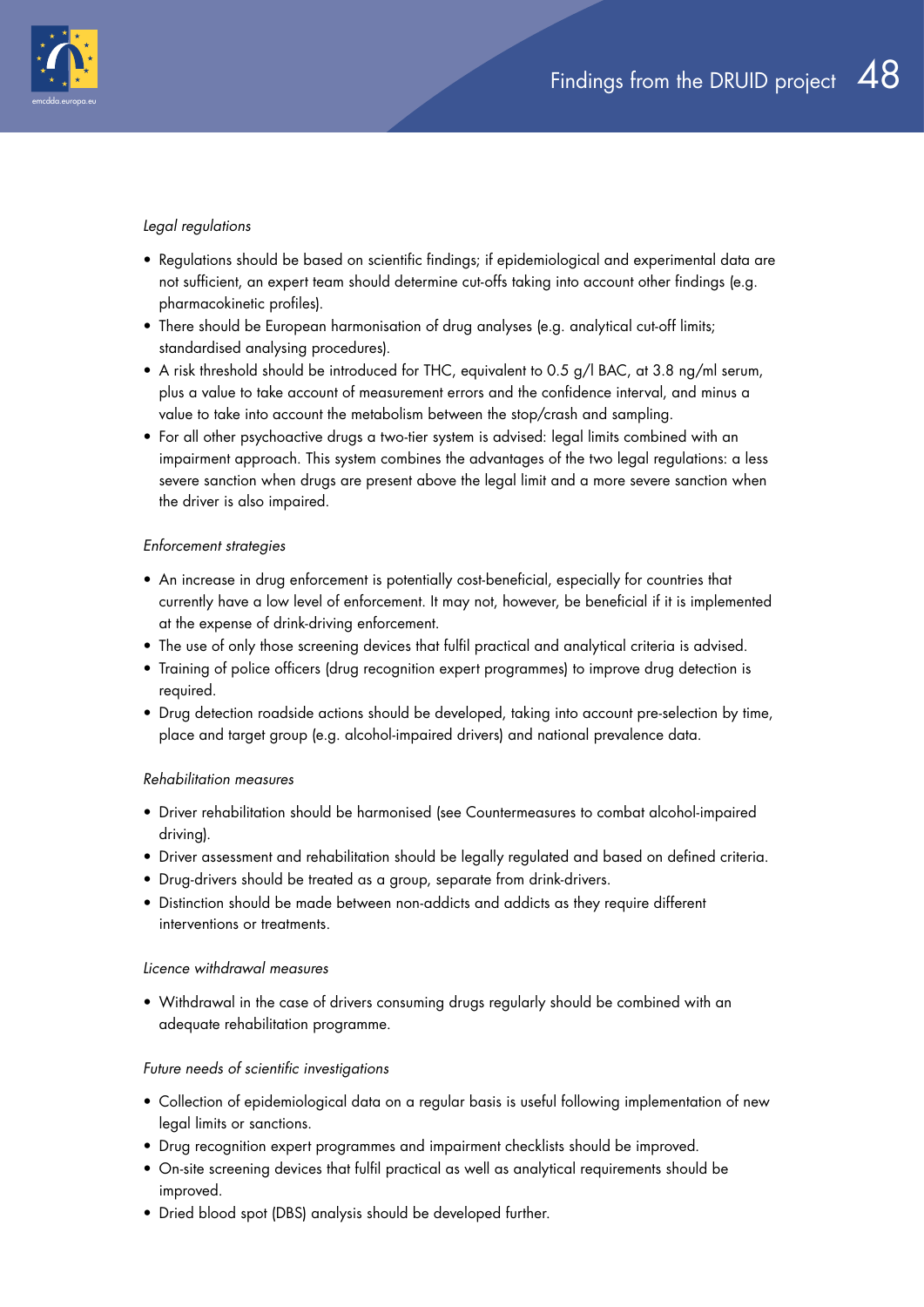<span id="page-48-0"></span>

### Countermeasures to combat driving impaired by medicines

Across 13 countries, the estimated mean showed that some of the more frequently used psychotropic medicines are taken by 1.4 % of drivers (remembering that not all frequently used psychotropic medicines were screened for). The use of medicines varies considerably by country. The risk assessment reveals a medium increase in accident risk when driving under the influence of psychoactive medicines.

#### *Target groups*

- Healthcare providers and patients.
- Female drivers over 50 years old, especially drivers using benzodiazepines and medicinal opioids.

#### *Legal regulations*

- No thresholds should be defined for medicines.
- The most appropriate countermeasure to combat impaired driving is information about the possible side-effects. Therefore, a comprehensive information system for physicians, pharmacists and patients should be implemented.
- The four-level classification and labelling system developed as part of the DRUID project should be implemented.

#### *Enforcement strategies*

- These are appropriate only if medicines are misused by patients or by healthy drivers. Legal procedures and the consequences of misuse of medicines should be in line with policies combating driving under the influence of drugs.
- Strategies should focus on combined consumption of medicines and alcohol.

#### *Rehabilitation measures*

• These should be applied in cases of misuse, similar to the recommendations for combating the use of illicit drugs.

#### *Licence withdrawal measure*

• In case of misuse and combined consumption with alcohol, the recommendations are similar to those for combating the use of illicit drugs (see Countermeasures to combat illicit drug-impaired driving).

#### *Future needs of scientific investigations*

- Expand research on the impact of medicines (alone or in combination with other substances) on fitness to drive.
- Develop procedures for the assessment of fitness to drive.
- Assess the effectiveness of improved package information leaflets for moderately and severely impairing medicines.
- Develop and evaluate new ways to influence patients' intended and reported behaviour of driving under the influence of psychotropic medicines when advised not to drive during the first days or weeks of treatment.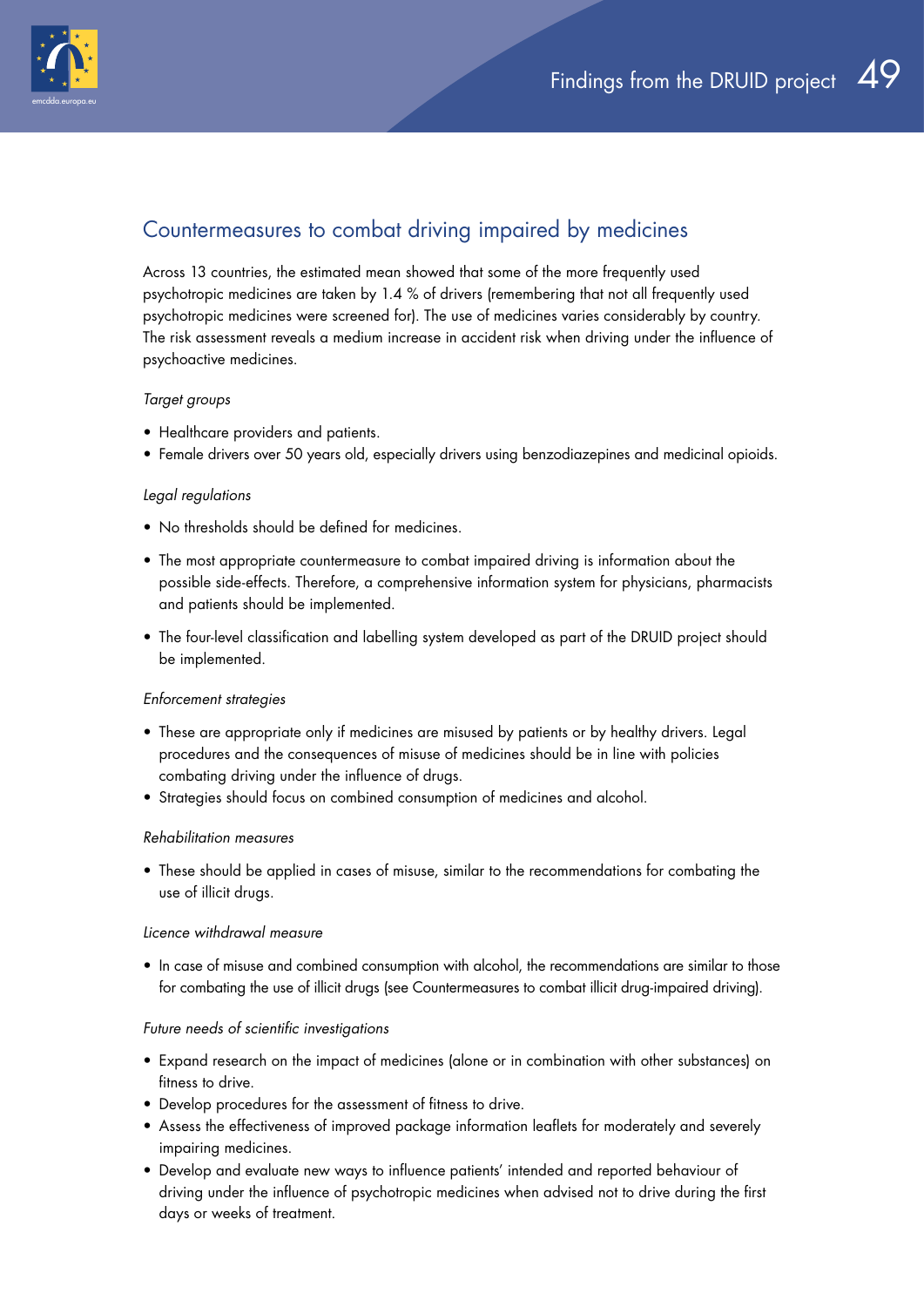<span id="page-49-0"></span>

#### Inhabitants habitants negative amphetamines cocaine THC illicit opiates benzodiaze-<br>(million) negative amphetamines cocaine THC illicit opiates pines benzodiaze- z-drugs<br>pines z-drugs medicinal opiates and opioids alcohol alcohol-drugs drugs-drugs Northern Europe DK 5.4 95.52 *94.72-96.2* 0.02 *0-0.16* – – 0.2 *0.09-0.43* – – 0.47 *0.28-0.79* 0.32 *0.17-0.59* 0.79 *0.53-1.18* 2.53 *2.02-3.15* 0.1 *0.03-0.3* 0.06 *0.02-0.24* FI 5.3 97.15 *96.58-97.63* 0.05 *0.02-0.19* 0.03 *0.01-0.16* 0.04 *0.01-0.17* – – 0.79 *0.56-1.13* 0.36 *0.21-0.6* 0.56 *0.37-0.85* 0.64 *0.43-0.94* 0.08 *0.03-0.23* 0.29 *0.16-0.52* NO 4.7 97.03 *96.67- 97.36* 0.06 *0.02-0.13* 0.06 *0.03-0.14* 0.48 *0.36-0.64* – – 0.84 *0.67- 1.05* 0.69 *0.54-0.88* 0.16 *0.1-0.27* 0.32 *0.23-0.46* 0.07 *0.03-0.15* 0.28 *0.19-0.42* SE 9.1 98.66 *98.34-98.92* 0.07 *0.03-0.17* – – 0.03 *0.01-0.12* – – 0.19 *0.11-0.33* 0.31 *0.2-0.48* 0.63 *0.46- 0.86* NA | NA | 0.12 *0.06-0.25 Total N-EU 93.3 97.32 0.05 0.02 0.16 0.00 0.51 0.40 0.56 1.20 0.05 0.17* **Eastern Europe** CZ 10.3 97.2 *96.39-97.33* 0.36 *0.17-0.72* – – 0.46 *0.25-0.86* – – 0.62 *0.36-1.07* – – 0.21 *0.08- 0.52* 0.99 *0.65-1.53* 0.05 *0.01-0.28* 0.11 *0.03-0.38* HU 10.1 97.68 *97.04-98.18* –  $\equiv$ 0.04 *0.01-021* 0.19 *0.08-0.44* – – 1.5 *1.11-2.03* 0.07 *0.02-0.26* 0.11 *0.04-0.32* 0.15 *0.06-0.38* – – 0.27 *0.13-0.54*  $|11$  3.4 94.49 *93.09-95.61* 0.22 *0.07-0.66* – – – – – – 1.41 *0.9 -2.23* – – – – 3.86 *2.93-5.06* 0.03 *0-0.36* – – PL 38.2 97.63 *97.11-98.05* 0.05 *0.01-0.18* – – 0.57 *0.38-0.85* 0.09 *0.04-0.25* 0.14 *0.06-0.31* – – 0.03 *0.01-0.15* 1.47 *1.14-1.9* –  $\equiv$ 0.02 *0-0.14 Total E-EU 96.7 97.57 0.09 0.01 0.47 0.06 0.52 0.02 0.08 1.10 0.01 0.07* Southern Europe | ES | 44.5 | 85.15 *83.87-86.34* 0.11 *0.04-0.3* 1.49 *1.12-1.97* 5.99 *5.22-6.87* 0.05 *0.01-0.2* 1.4 *1.05-1.87* – – 0.19 *0.09-0.41* 3.92 *3.3-4.66* 1.14 *0.83-1.58* 0.57 *0.36-0.89*  $|\mathsf{IT}|$  59.1 84.99 *82.95-86.32* – – 1.25 *0.78-2.01* 1.15 *0.7-1.89* 0.3 *0.12-0.78* 0.97 *0.57-1.57* – – 0.53 *0.25-1.09* 8.59 *7.19-10.23* 1.01 *0.59-1.71* 1.22 *0.75-1.97* PT 10.6 90.01 *89.04-90.91* – – 0.03 *0.01-0.16* 1.38 *1.07-1.8* 0.15 *0.07-0.33* 2.73 *2.27-3.29* – – 0.11 *0.04-0.27* 4.93 *4.29-5.64* 0.42 *0.26-0.67* 0.23 *0.12-0.44 Total S-EU 128.6 85.52 0.04 1.23 3.06 0.19 1.30 0.00 0.36 6.43 1.01 0.87* Western Europe | BE | 10.6 89.35 *88.18-90.41* – – 0.2 *0.09-0.43* 0.35 *0.19- 0.64* 0.09 *0.03-0.28* 2.01 *1.57-2.59* 0.22 *0.1-0.47* 0.75 *0.5-1.13* 6.42 *5.59-7.36* 0.31 *0.16- 0.58* 0.3 *0.16- 0.58* NL 16.4 94.49 *93.81-95.1* 0.19 *0.1-0.36* 0.3 *0.18-0.5* 1.67 *1.34-2.07* 0.01 *0-0.09* 0.4 *0.25-0.62* 0.04 *0.01-0.15* 0.16 *0.08-0.32* 2.15 *1.78-2.6* 0.24 *0.13-0.42* 0.35 *0.22-0.56 Total W-EU 181.4 92.46 0.12 0.26 1.15 0.04 1.03 0.11 0.39 3.83 0.27 0.33 Weighted European mean 500.0 92.57 0.08 0.42 1.32 0.07 0.90 0.12 0.35 3.48 0.37 0.39*

### Annex 1: Overview of the estimated European prevalence of psychoactive substances in drivers

*Note: Prevalences in percentage; 95 % confidence intervals in italics.*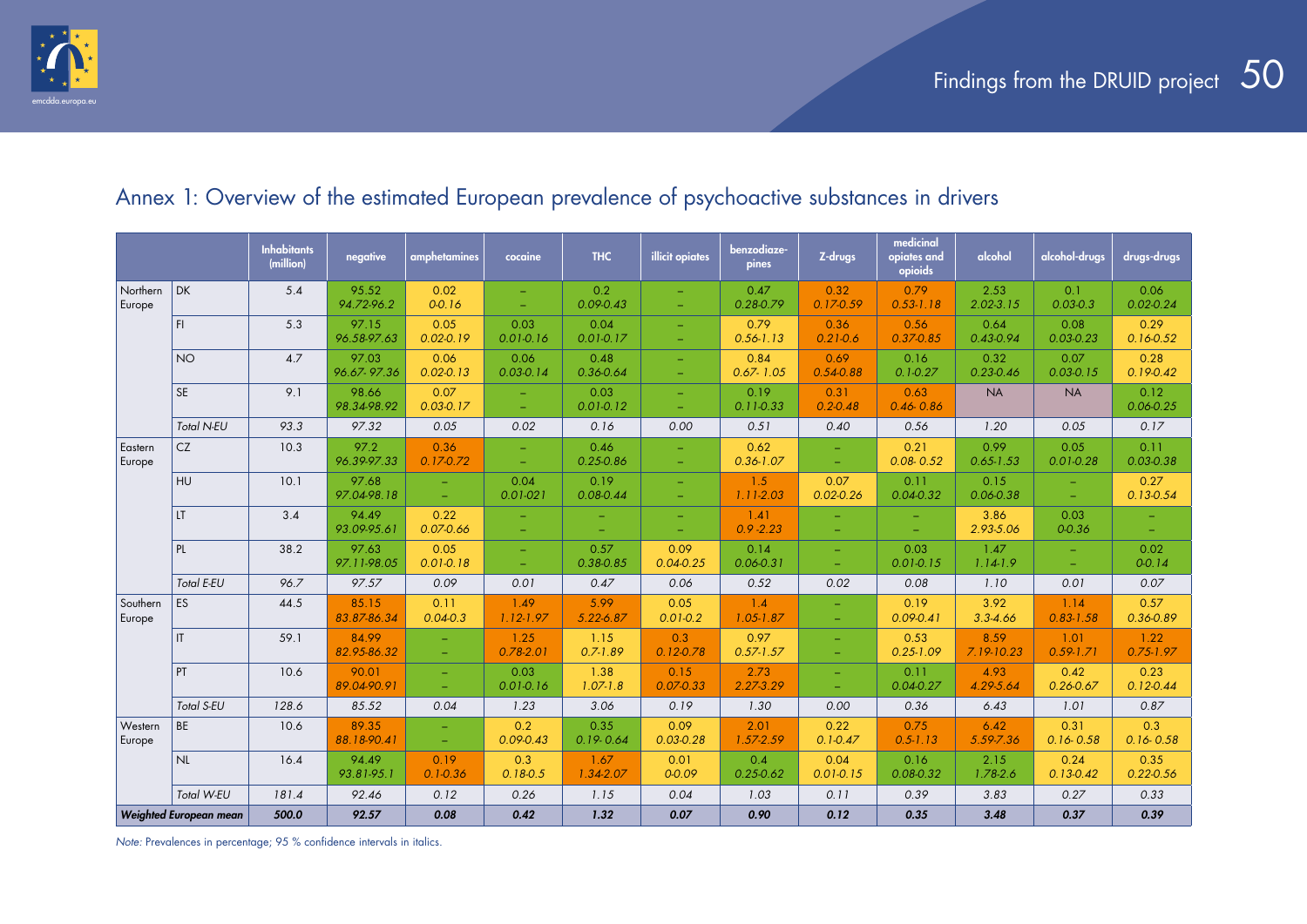<span id="page-50-0"></span>

## Annex 2: Core substance list and equivalent analytical cut-off values

| <b>Substance</b>                              | Whole blood (ng/ml) | Oral fluid (ng/ml) |
|-----------------------------------------------|---------------------|--------------------|
| Ethanol                                       | 0.1 g/l             | $0.082$ g/l        |
| 6-acetylmorphine                              | 10                  | 16                 |
| 7-aminoclonazepam                             | 10                  | 3.1                |
| 7-aminoflunitrazepam                          | 8.5                 | 1.0                |
| Alprazolam                                    | 10                  | 3.5                |
| Amphetamine                                   | 20                  | 360                |
| Benzoylecgonine                               | 50                  | 95                 |
| Clonazepam                                    | 10                  | 1.7                |
| Cocaine                                       | 10                  | 170                |
| Codeine                                       | 10                  | 94                 |
| Diazepam                                      | 140                 | 5.0                |
| Flunitrazepam                                 | 5.3                 | 1.0                |
| Lorazepam                                     | 10                  | 1.1                |
| 3,4-methylenedioxyamphetamine (MDA)           | 20                  | 220                |
| 3,4-methylenedioxy-N-ethylamphetamine (MDEA)  | 20                  | 270                |
| 3,4-methylenedioxy-N-methylamphetamine (MDMA) | 20                  | 270                |
| Methadone                                     | 10                  | 22                 |
| Methamphetamine                               | 20                  | 410                |
| Morphine                                      | 10                  | 95                 |
| Nordiazepam                                   | 20                  | 1.1                |
| Oxazepam                                      | 50                  | 13                 |
| Tetrahydrocannabinol (THC)                    | 1.0                 | 27                 |
| Tramadol                                      | 50                  | 480                |
| Zolpidem                                      | 37                  | 10                 |
| Zopiclone                                     | 10                  | 25                 |

*Note:* THC-COOH cannot be detected in oral fluid with commonly available toxicological methods.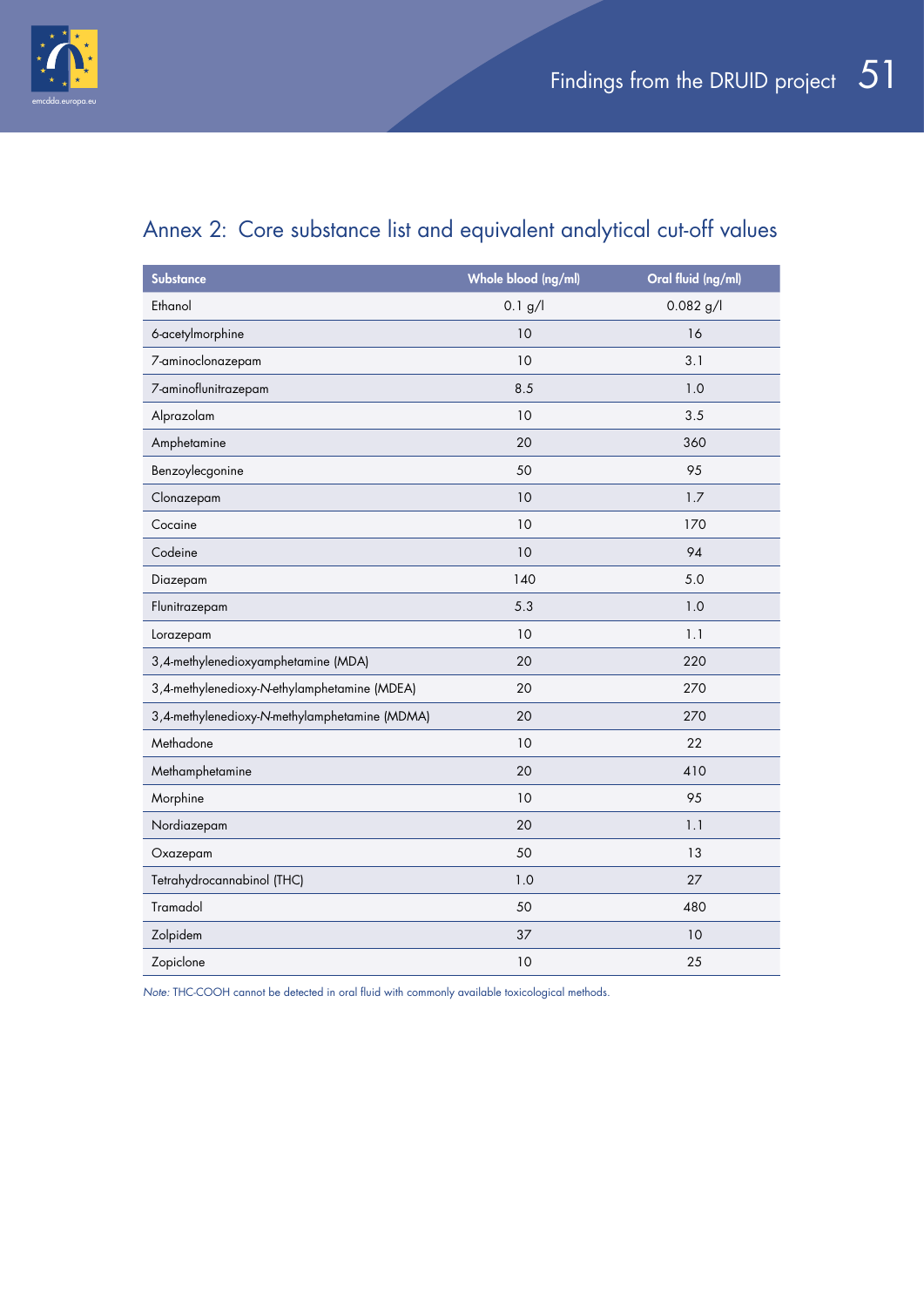<span id="page-51-0"></span>

## Annex 3: List of DRUID deliverables

All deliverables can be downloaded from the DRUID project website ([http://www.druid-project.eu\)](http://www.druid-project.eu).

| No.                   | <b>Title</b>                                                                                                                                                                                                                         | <b>Content</b>                                                                                                                                                                                                                                                                                                                                                                                                                                                                                           |
|-----------------------|--------------------------------------------------------------------------------------------------------------------------------------------------------------------------------------------------------------------------------------|----------------------------------------------------------------------------------------------------------------------------------------------------------------------------------------------------------------------------------------------------------------------------------------------------------------------------------------------------------------------------------------------------------------------------------------------------------------------------------------------------------|
| 0.1.8                 | Final Report: work performed, main results<br>and recommendations                                                                                                                                                                    | Main results of the project and evidence based<br>conclusions and recommendations relevant for EU and<br>Member State policy makers                                                                                                                                                                                                                                                                                                                                                                      |
| <b>Work Package 1</b> |                                                                                                                                                                                                                                      |                                                                                                                                                                                                                                                                                                                                                                                                                                                                                                          |
| 1.1.1                 | Theoretical framework for substance effects<br>on safe driving                                                                                                                                                                       | Description of the theoretical framework and the<br>methodology on how to integrate the results from the<br>different study types (epidemiological research,<br>experimental research, literature reviews) of WP1 and<br>WP <sub>2</sub>                                                                                                                                                                                                                                                                 |
| 1.1.2.a               | Meta-analysis of empirical studies<br>concerning the effects of alcohol on safe<br>driving                                                                                                                                           | Meta-analysis based on 450 experimental studies<br>published until 2007 with a total number of 5 300<br>findings of alcohol effects on driving performance, skills<br>related to driving, social behaviour or mood                                                                                                                                                                                                                                                                                       |
| 1.1.2.b               | Meta-analysis of empirical studies<br>concerning the effects of medicines and<br>illegal drugs including pharmacokinetics on<br>safe driving                                                                                         | Meta-analysis of empirical studies on the effects of<br>major medicines and major illicit drugs on driving<br>performance and on skills related to driving. In<br>addition, dose- and time-dependent impairment curves<br>and concentration-dependent impairment curves are<br>provided                                                                                                                                                                                                                  |
| 1.1.2.c               | Psychomotor relevant performance<br>1. After single dose administration of<br>opioids, narcoanalgesics and hallucinogens<br>to drug-naïve subjects<br>2. In patients treated chronically with<br>morphine or methadone/buprenorphine | Literature reviews on the effects of opioids,<br>narcoanalgesics and hallucinogens on driving and skills<br>related to driving. A distinction is made between the<br>effects caused by single administration to drug-naïve<br>subjects and patients under chronic treatment                                                                                                                                                                                                                              |
| 1.2.1                 | Effects of stimulant drugs on actual and<br>simulated driving                                                                                                                                                                        | Experimental studies conducted according to a uniform<br>study design (road tracking tests, car-following scenario<br>and risk-taking scenario) designed to assess the effects<br>of dexamphetamine and MDMA on actual or simulated<br>driving performance: MDMA (25, 50 and 100 mg)<br>before and after sleep deprivation, MDMA (100 mg)<br>with and without alcohol (0.5 g/l), dexamphetamine<br>(10 and 40 mg) before and after sleep deprivation,<br>dexamphetamine (10 mg) with and without alcohol |
| 1.2.2                 | Effects of medicinal drugs on actual and<br>simulated driving                                                                                                                                                                        | Experimental studies conducted according to a uniform<br>study design (road tracking tests, car-following<br>scenario) designed to assess the effects of medicines<br>(zopiclone, hypnotics, alprazolam, Continuous Positive<br>Airway Pressure (CPAP) treatment, codiliprane<br>(codeine/paracetamol), dronabinol, opioid analgesics,<br>risperidone) on driving performance                                                                                                                            |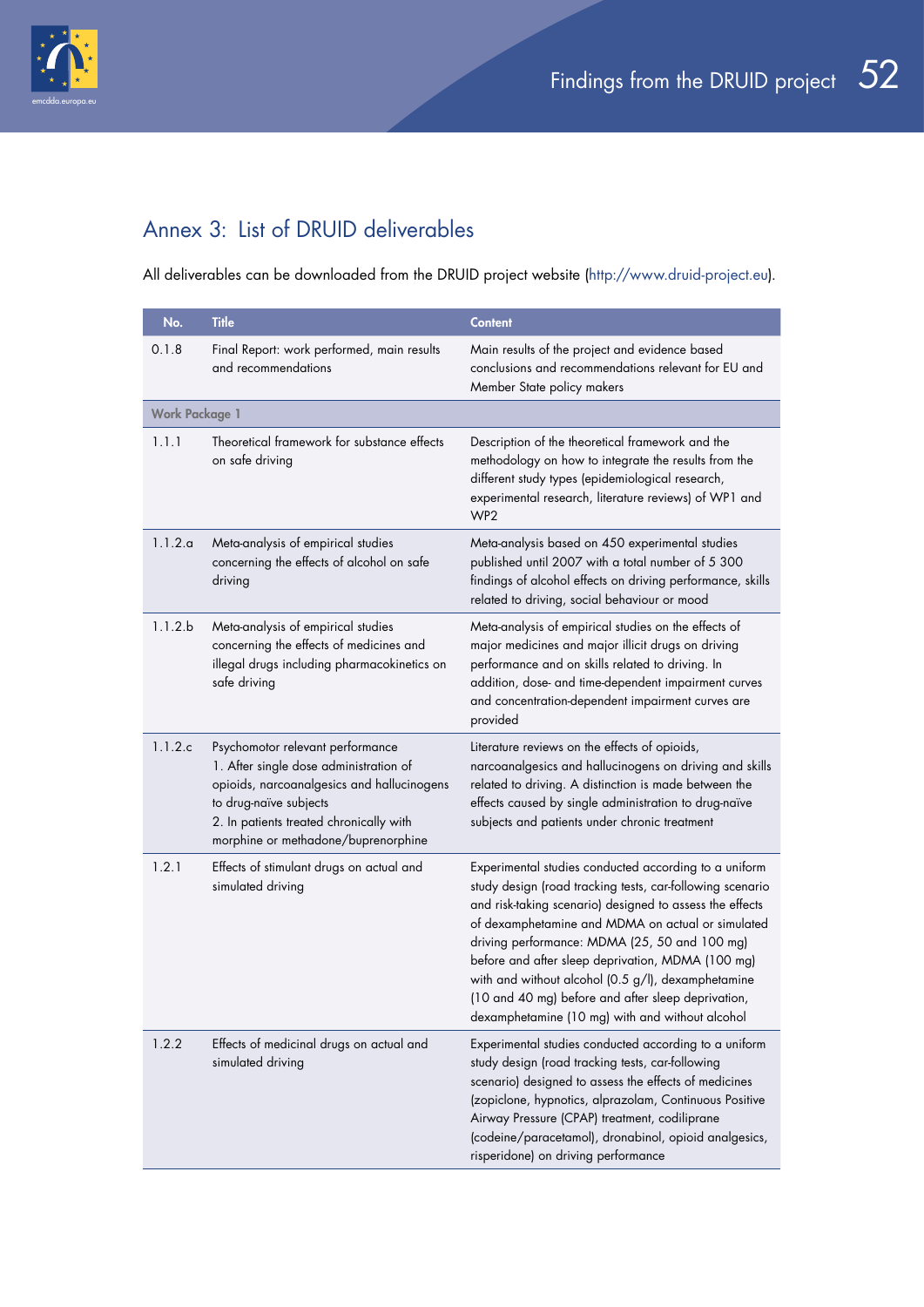

| No.                   | <b>Title</b>                                                                                                                                                                                                                                                     | <b>Content</b>                                                                                                                                                                                                                                                                                                                                                                                                                  |
|-----------------------|------------------------------------------------------------------------------------------------------------------------------------------------------------------------------------------------------------------------------------------------------------------|---------------------------------------------------------------------------------------------------------------------------------------------------------------------------------------------------------------------------------------------------------------------------------------------------------------------------------------------------------------------------------------------------------------------------------|
| 1.3.1                 | Risk estimations from different<br>methodological approaches                                                                                                                                                                                                     | Integration of the results of all epidemiological studies,<br>experimental studies and meta-analyses conducted in<br>DRUID. The psychoactive substances investigated in<br>DRUID are classified with respect to prevalence and<br>accident risk. Recommendations are given for alcohol,<br>illicit drugs and medicines                                                                                                          |
| 1.4.1                 | Evaluation of legal measures to combat<br>DUI/DUID                                                                                                                                                                                                               | This report describes how driving under the influence of<br>psychoactive substances can be combated effectively<br>by legal interventions. Unlike the other deliverables,<br>which are written from an experimental or<br>epidemiological perspective, here a juridical<br>perspective is taken                                                                                                                                 |
| 1.4.2                 | Per se limits: methods of defining cut-off<br>values for zero tolerance                                                                                                                                                                                          | Recommendations for establishing cut-off levels for<br>drugs in per se legislation for driving under the<br>influence are made. Therefore, based on the authors'<br>experience, the experience in Member States and<br>Norway, the results of DRUID and scientific literature,<br>this report aims at giving pertinent considerations that<br>might be of interest for nations which want to determine<br>per se cut-off levels |
| <b>Work Package 2</b> |                                                                                                                                                                                                                                                                  |                                                                                                                                                                                                                                                                                                                                                                                                                                 |
| 2.1.1                 | Prevalence of psychoactive substances in the<br>general population                                                                                                                                                                                               | Analysis of trends in consumption of some frequently<br>used medicines with effects on the central nervous<br>system in a non-hospitalised EU population and the use<br>of illicit drugs in standard age groups in Europe                                                                                                                                                                                                       |
| 2.1.2                 | Working paper 'Uniform design and<br>protocols for carrying out case-control<br>studies'                                                                                                                                                                         | This uniform design was developed aiming to assure a<br>representativeness of roadside surveys that were<br>implemented in order to determine prevalence of<br>psychoactive substances use in traffic in different<br>countries                                                                                                                                                                                                 |
| 2.2.1                 | Motives behind risky driving: driving under<br>the influence of alcohol and drugs                                                                                                                                                                                | The deliverable describes results of in-depth interviews<br>of Swedish drivers driven under the influence of alcohol<br>and drugs. The aim of the study was to explore motives<br>behind DUI/DUID in Sweden                                                                                                                                                                                                                     |
| 2.2.2.                | German smart-phone survey<br>Part I: Prevalence of psychoactive substances<br>and consumption patterns in traffic, based on<br>a smart-phone survey in Germany<br>Part II: Person-related characteristics of drug<br>users and drug drivers compared to controls | The study was conducted in order to estimate<br>prevalence of psychoactive substances within the<br>German driving population and to identify preventive<br>and encouraging circumstances of drug driving                                                                                                                                                                                                                       |
| 2.2.3                 | Prevalence of alcohol and other<br>psychoactive substances in drivers in<br>general traffic<br>Part I: General results<br>Part II: Country reports                                                                                                               | The main objective of this study was to gain solid<br>knowledge concerning the use of psychoactive<br>substances among drivers in European traffic. In total<br>almost 50 000 randomly selected drivers in 13<br>countries were involved. Saliva samples were collected<br>using uniform method and equipment. Samples were<br>analysed for 23 psychoactive substances                                                          |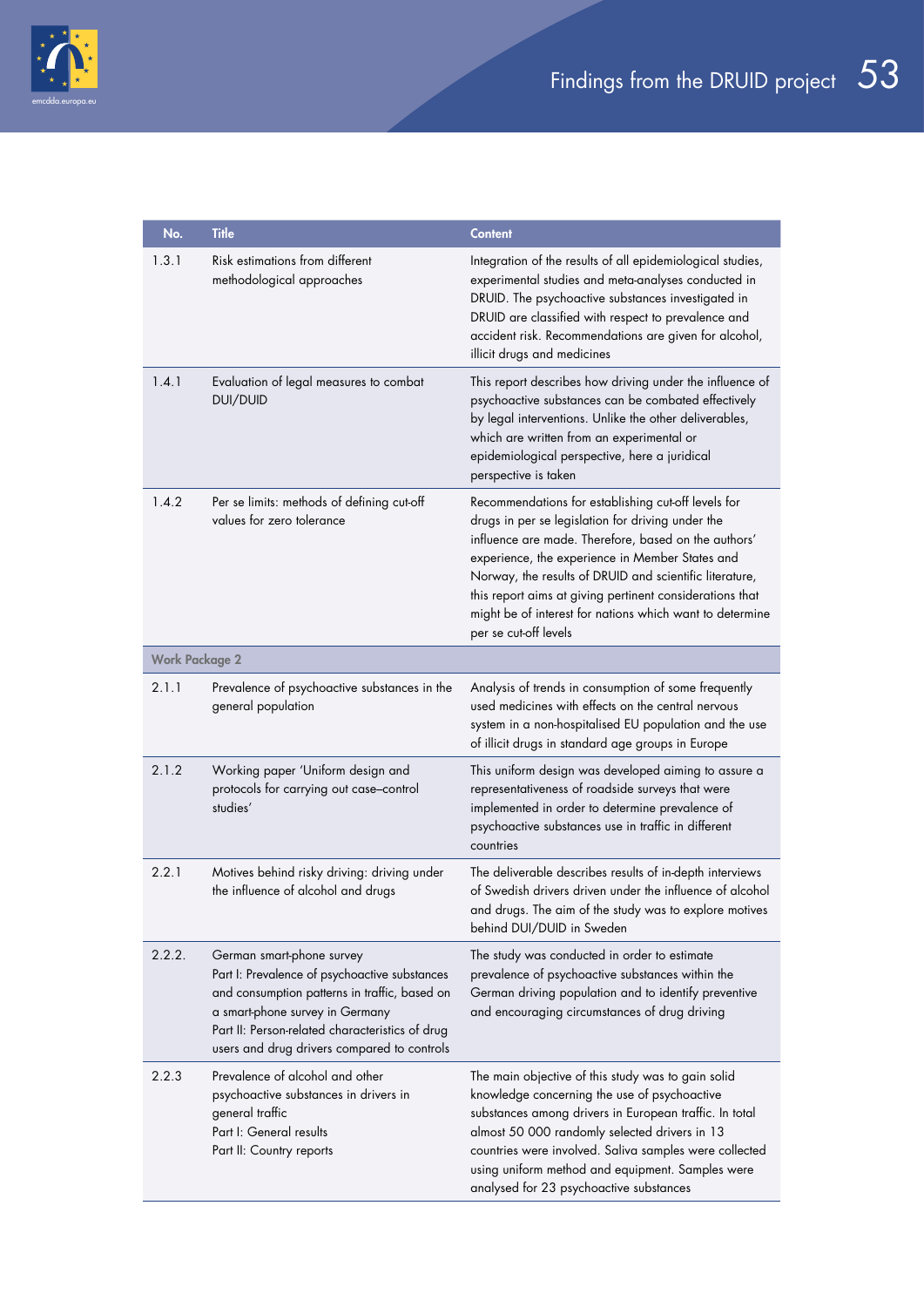

| No.                   | <b>Title</b>                                                                                                                | <b>Content</b>                                                                                                                                                                                                                                                                                                                                                     |
|-----------------------|-----------------------------------------------------------------------------------------------------------------------------|--------------------------------------------------------------------------------------------------------------------------------------------------------------------------------------------------------------------------------------------------------------------------------------------------------------------------------------------------------------------|
| 2.2.4                 | Prevalence study: main illicit psychoactive<br>substances among all drivers involved in<br>fatal road crashes in France     | The deliverable presents results of evaluation of<br>prevalence of drivers under the influence of alcohol and<br>some illicit psychoactive substances for all drivers<br>involved in fatal accidents in France, for responsible<br>and for not responsible drivers. Prevalence was<br>evaluated according to road user type, age and sex                           |
| 2.2.5                 | Prevalence of alcohol and other<br>psychoactive substances in injured and<br>killed drivers                                 | Results of prevalence study implemented in nine<br>countries in two different populations (injured and killed<br>drivers). Toxicological analyses were carried out on a<br>total of 4 857 blood samples. Results served as<br>reference data for the relative risk estimations                                                                                     |
| 2.3.1                 | Relative accident risk of patients using<br>psychotropic medicines in the Netherlands:<br>a pharmacoepidemiological study   | The aim of the case-control study presented in this<br>deliverable was to assess the association between<br>traffic accident risk and psychotropic medication<br>exposure                                                                                                                                                                                          |
| 2.3.2                 | Responsibility study: main illicit psychoactive<br>substances among car drivers involved in<br>fatal road crashes in France | The deliverable presents results of evaluation of relative<br>risk of responsibility for fatal crashes while driving<br>under influence of alcohol and some illicit psychoactive<br>substances. The study was carried out in France                                                                                                                                |
| 2.3.3                 | Relative risk of impaired drivers who were<br>killed in motor vehicle accidents in Finland                                  | The deliverable documents the results of a study carried<br>out in Finland aiming to compare the relative risk of<br>accident responsibility of non-impaired drivers versus<br>that of killed drivers impaired by alcohol or some other<br>legal psychoactive substance                                                                                            |
| 2.3.4                 | Responsibility study: psychoactive<br>substances among killed drivers in<br>Germany, Lithuania, Hungary and Slovakia        | Results of the study that aimed at analysing prevalence<br>of substances used by killed drivers and estimating<br>relative risk among fatally injured drivers responsible<br>for fatal accident when driving under the influence of<br>psychoactive substances                                                                                                     |
| 2.3.5                 | Risk of injury by driving with alcohol and<br>other drugs                                                                   | This deliverable presents results of studies implemented<br>in nine countries aiming to assess the risk for a driver of<br>being seriously injured or killed driving under the<br>influence of psychoactive substances                                                                                                                                             |
| 2.4.1                 | Work Package 2 Synthesis report                                                                                             | The report gives a compact overview of the results and<br>conclusions of the Work Package 2                                                                                                                                                                                                                                                                        |
| <b>Work Package 3</b> |                                                                                                                             |                                                                                                                                                                                                                                                                                                                                                                    |
| 3.1.1                 | Evaluation of oral fluid screening devices by<br>TISPOL to harmonise European police<br>requirements (ESTHER)               | Methodology, implementation and results of practical<br>evaluation of 13 oral fluid screening devices for<br>roadside drugs detection. Evaluation was implemented<br>by police officers under real conditions of enforcement<br>activities. Based on the operation experience a set of<br>Police User Requirements and Specifications (PURS) has<br>been developed |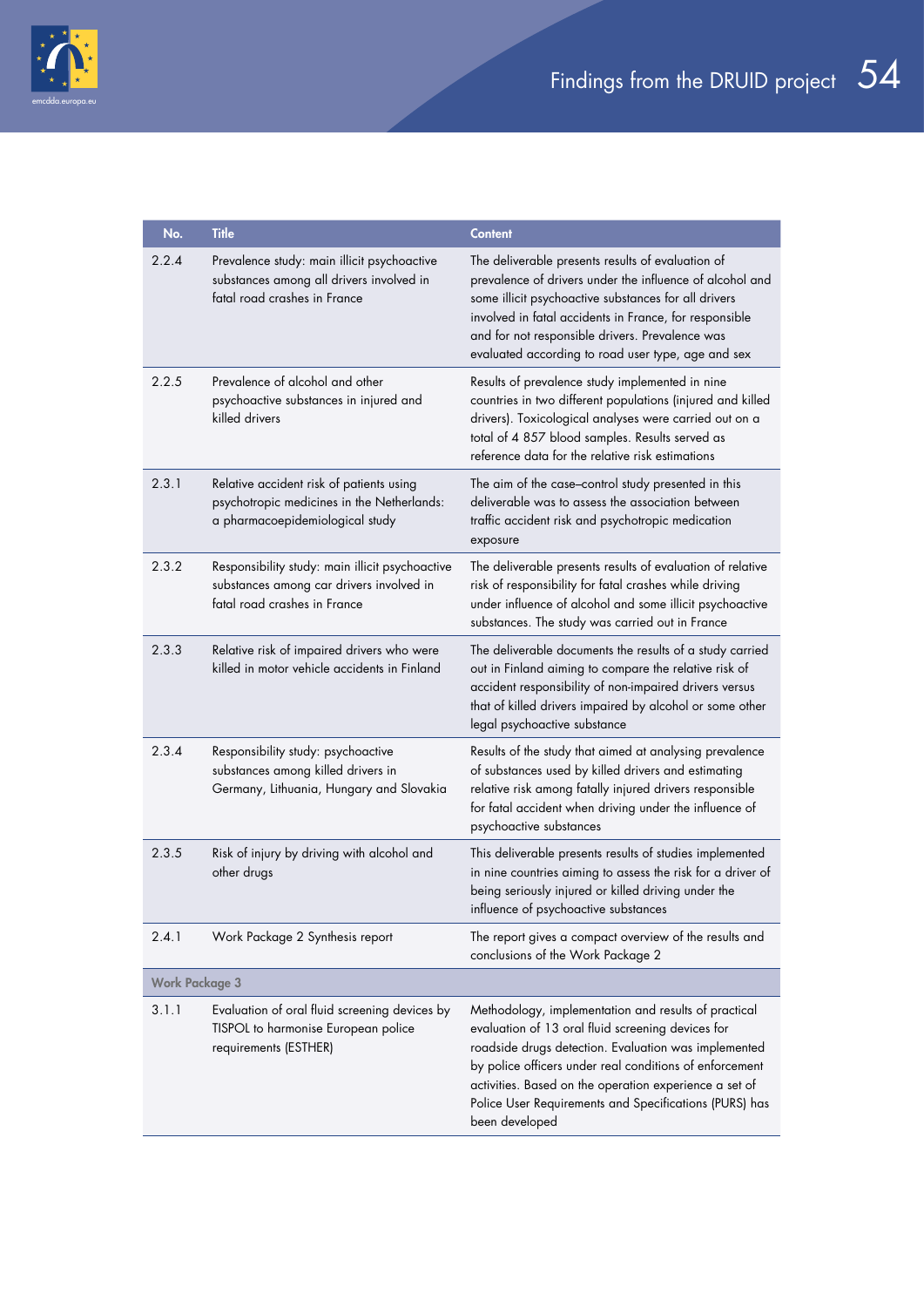

| No.                   | <b>Title</b>                                                                                                    | <b>Content</b>                                                                                                                                                                                                                                                                                                                                                                                                                                    |
|-----------------------|-----------------------------------------------------------------------------------------------------------------|---------------------------------------------------------------------------------------------------------------------------------------------------------------------------------------------------------------------------------------------------------------------------------------------------------------------------------------------------------------------------------------------------------------------------------------------------|
| 3.2.1                 | Protocol of the 'Workshop on drug driving<br>detection by means of oral fluid screening'                        | Compendium of presentations and conclusions of the<br>DRUID workshop conducted on 23 August 2009 in<br>Geneva aiming to reconcile objectives and methods of<br>analytical evaluation of screening devices taking into<br>account results of practical evaluation                                                                                                                                                                                  |
| 3.2.2                 | Analytical evaluation of oral fluid screening<br>devices and preceding selection procedures                     | Methodology, implementation and results of analytical<br>evaluation of eight oral fluid screening devices<br>preselected by police officers. Performance was<br>assessed based on sensitivity, specificity, accuracy,<br>positive predictive value and negative predictive value<br>for individual substances                                                                                                                                     |
| 3.3.1                 | Cost-benefit analysis of drug driving<br>enforcement by the police                                              | An assessment of the economic societal profitability of<br>(increased) enforcement against driving under the<br>influence of drugs together with an assessment of which<br>of the existing devices for such enforcement are<br>profitable                                                                                                                                                                                                         |
| <b>Work Package 4</b> |                                                                                                                 |                                                                                                                                                                                                                                                                                                                                                                                                                                                   |
| 4.1.1                 | Review of existing classification efforts                                                                       | Compilation of the existing classification system on<br>medicines according to their influence on driving<br>performances. In this report, the past and current<br>systems across Europe are described and compared                                                                                                                                                                                                                               |
| 4.2.1                 | Establishment of criteria for a European<br>categorisation system for medicines and<br>driving                  | Development of input for the establishment of a<br>European categorisation system for medicines and<br>driving. A proposal on the criteria and the<br>methodology, based on<br>expert consensus                                                                                                                                                                                                                                                   |
| 4.3.1                 | Establishment of framework for<br>classification/categorisation and labelling of<br>medicinal drugs and driving | Evaluation of available data of medicines on the<br>European market and subsequent assignment of<br>categories and labels on medicines and driving.<br>Development of fact sheets and patient-oriented<br>information. Development of a methodology to<br>continuously update the categorisation and labelling<br>system                                                                                                                          |
| 4.4.1                 | Classification of medicinal drugs and<br>driving: a synthesis report                                            | Report presents all results and conclusions of DRUID<br>Work Package 4 in a compact form                                                                                                                                                                                                                                                                                                                                                          |
| <b>Work Package 5</b> |                                                                                                                 |                                                                                                                                                                                                                                                                                                                                                                                                                                                   |
| 5.1.1                 | State of the art on driver rehabilitation:<br>literature analysis & provider survey                             | The deliverable aims at providing updated<br>comprehensive knowledge on European driver<br>rehabilitation (DR) best practices and comprises<br>identification of different types of DUI/DUID offenders,<br>options for assessment including different available<br>approaches, existing rehabilitation programmes in and<br>outside Europe, their scientific evidence regarding<br>traffic safety criteria and research on addiction<br>treatment |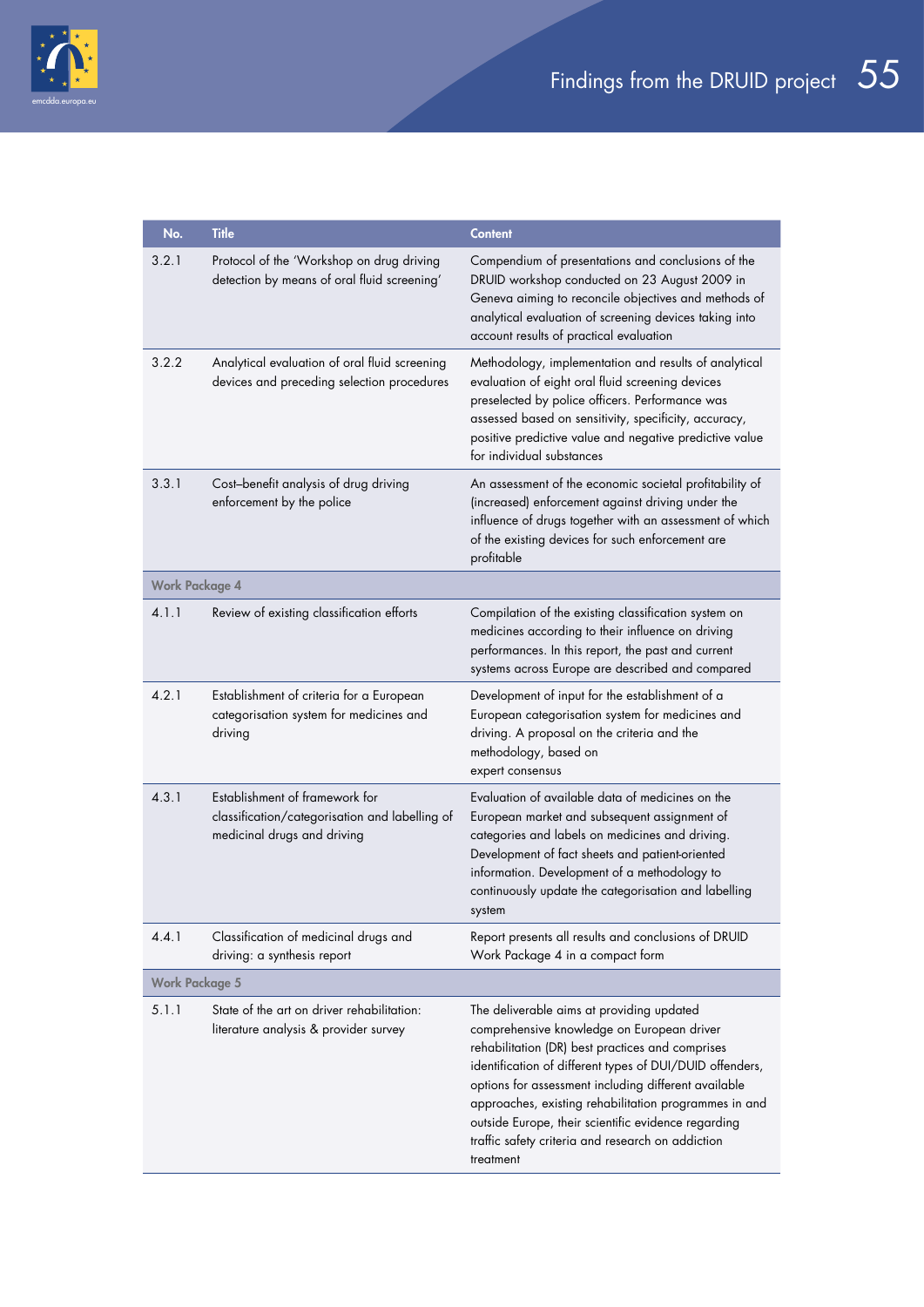

| No.                   | <b>Title</b>                                                                                                                                 | <b>Content</b>                                                                                                                                                                                                                                                                                                                                                                                                                                                   |
|-----------------------|----------------------------------------------------------------------------------------------------------------------------------------------|------------------------------------------------------------------------------------------------------------------------------------------------------------------------------------------------------------------------------------------------------------------------------------------------------------------------------------------------------------------------------------------------------------------------------------------------------------------|
| 5.2.1                 | Good practice: in-depth analysis on<br>recidivism reasons & analysis of change<br>process and components in driver<br>rehabilitation courses | Reasons for recidivism concerning traffic rules offence<br>analysed on a basis of a case-control study. Group<br>comparison and regression analysis implemented.<br>Analysis of change process and components of DR<br>courses was carried out by means of a questionnaire<br>survey developed on the basis of the TTM (Trans-<br>Theoretical Model of Change) supplemented by the<br>Diamond of Change                                                          |
| 5.2.2                 | Development of an integrated evaluation<br>instrument for driver rehabilitation measures                                                     | Presentation of DRET (Driver Rehabilitation Evaluation<br>Tool), an instrument for evaluation of rehabilitation<br>measures. Two modules (DRET-L and DRET-P) can be<br>applied for evaluation of DR systems (L) and single<br>programmes (P).                                                                                                                                                                                                                    |
| 5.2.3                 | Quality management systems established<br>along with driver rehabilitation schemes                                                           | The deliverable explains relevance and importance of<br>quality management (QM) systems for DR activities,<br>describes existing QM systems and evaluates them                                                                                                                                                                                                                                                                                                   |
| 5.2.4                 | Validation of existing driver rehabilitation<br>measures                                                                                     | This deliverable contains recommendations with regard<br>to DR measures developed on the basis of assessment<br>and validation of 90 European DR programmes                                                                                                                                                                                                                                                                                                      |
| <b>Work Package 6</b> |                                                                                                                                              |                                                                                                                                                                                                                                                                                                                                                                                                                                                                  |
| 6.1.1                 | State-of-the-art on withdrawal of driving<br>licence: results of a questionnaire survey                                                      | The deliverable provides the comprehensive database<br>of the legal systems as well as the practices in<br>European countries with respect to withdrawal and<br>re-granting of driving licenses where a withdrawal was<br>a sanction against impaired driving, i.e. driving under<br>influence of alcohol, illicit drugs or medicines                                                                                                                            |
| 6.2.1                 | Recommendations on withdrawal                                                                                                                | Recommendations on driving licence withdrawal/<br>conditional withdrawal strategies and accompanying<br>measures                                                                                                                                                                                                                                                                                                                                                 |
| <b>Work Package 7</b> |                                                                                                                                              |                                                                                                                                                                                                                                                                                                                                                                                                                                                                  |
| 7.1.1                 | Review of guidelines, booklets, and other<br>resources: state of the art                                                                     | Review of the state of the art of existing information<br>campaigns regarding psychoactive substances, as well<br>as the documented effectiveness of those campaigns                                                                                                                                                                                                                                                                                             |
| 7.2.1                 | Recommendations for improving medical<br>guidelines for assessing fitness to drive in<br>patients who use psychotropic medicines             | Evaluation of existing medical guidelines for assessing<br>fitness to drive within the framework of Council<br>Directive 91/439/EEC on driving licenses. Overview<br>of the current European regulations with regard to the<br>assessment of fitness to drive and on driving<br>performance in case patients use psychotropic<br>medicines. Recommendations to improve prescribing<br>and dispensing guidelines and procedures for assessing<br>fitness to drive |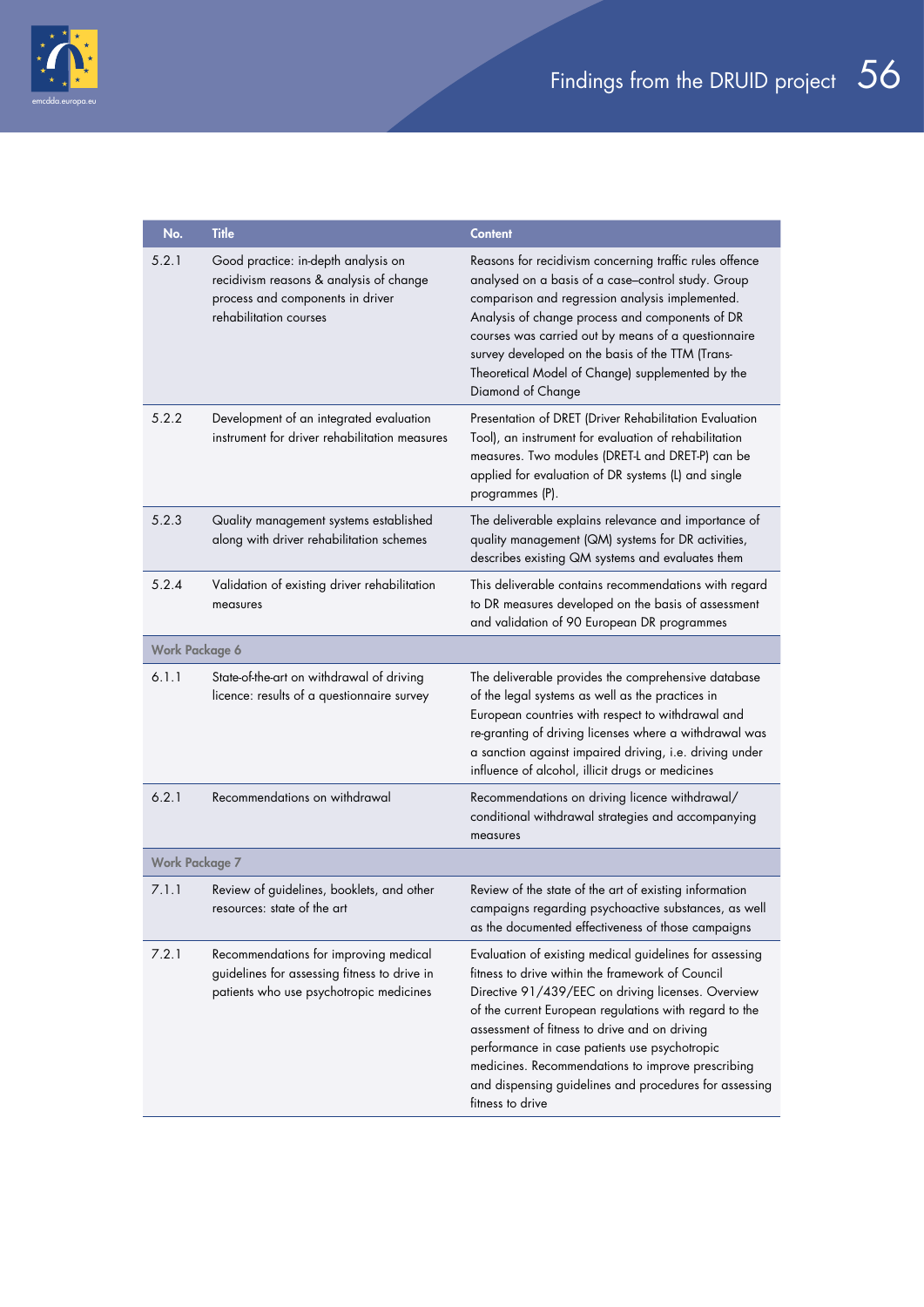

| No.   | <b>Title</b>                                                                                                                                                                                                                                                            | <b>Content</b>                                                                                                                                                                                                                                                                                                                                                                                                                                                                                                                  |
|-------|-------------------------------------------------------------------------------------------------------------------------------------------------------------------------------------------------------------------------------------------------------------------------|---------------------------------------------------------------------------------------------------------------------------------------------------------------------------------------------------------------------------------------------------------------------------------------------------------------------------------------------------------------------------------------------------------------------------------------------------------------------------------------------------------------------------------|
| 7.2.2 | Guidelines & professional standards<br>Report and CD with examples of ICT<br>supported protocols for prescribing and<br>dispensing of medicines affecting driving<br>performance, and for informing patients<br>who use psychoactive substances other than<br>medicines | Prescribing and dispensing guidelines for selecting<br>driving impairing medicines. Application practice<br>guidelines and protocols in clinical decision support<br>systems that general practitioners and pharmacists can<br>use daily. ICT-supported protocols. Tools developed<br>within DRUID to train general practitioners and<br>pharmacists. Recommendations for future development<br>of prescribing and dispensing guidelines                                                                                        |
| 7.3.1 | Prototypes of booklets, posters, messages for<br>risk communication including a script for a<br>TV-clip                                                                                                                                                                 | Online experts survey on criteria for designing<br>prototype documents for information regarding<br>psychoactive substances and driving. Prototype<br>documents for different target groups and analysis on<br>how the documents were elaborated                                                                                                                                                                                                                                                                                |
| 7.3.2 | Main DRUID results to be communicated to<br>different target groups                                                                                                                                                                                                     | Description of the risk communication theoretic frame.<br>Assessment of pictograms in communicating risk to<br>patients who drive under the influence of medicines.<br>Overview of the main DRUID results with regard to the<br>interests of the following target groups: (1) general<br>public, (2) drivers as patients, (3) young drivers, (4)<br>physicians and pharmacists and (5) policymakers at EU<br>and national levels                                                                                                |
| 7.4.1 | Training manual for physicians and<br>pharmacists on medicinal drugs and driving                                                                                                                                                                                        | A general overview and outlines of the relevant parts in<br>the training courses for physicians and pharmacists<br>(background, objectives, structure). Overview of<br>decision-supporting ICT and non-ICT tools for assisting<br>physicians and pharmacists in their daily prescribing<br>and dispensing processes                                                                                                                                                                                                             |
| 7.4.2 | Report on the implementation, evaluation<br>and new technologies of practice guidelines<br>and information materials                                                                                                                                                    | Evaluation of protocols and guidelines implementation<br>(target group - healthcare professionals) using<br>integrated (ICT) tools and non-integrated tools. Results<br>of studies implemented in cooperation with healthcare<br>professionals in three countries                                                                                                                                                                                                                                                               |
| 7.4.3 | DRUID outcomes and risk communication to<br>young drivers                                                                                                                                                                                                               | Results of an effort made to define appropriate risk<br>communication measures for young drivers. A<br>representative sample of 15- to 24-year-olds in<br>Germany was interviewed about (a) their personal<br>experiences and attitudes concerning driving under the<br>influence of drugs, alcohol and/or medicines, (b)<br>knowledge about impact of psychoactive substances<br>and motivation to process risk communication messages<br>and (c) media use patterns and preferences for risk<br>message contents and channels |